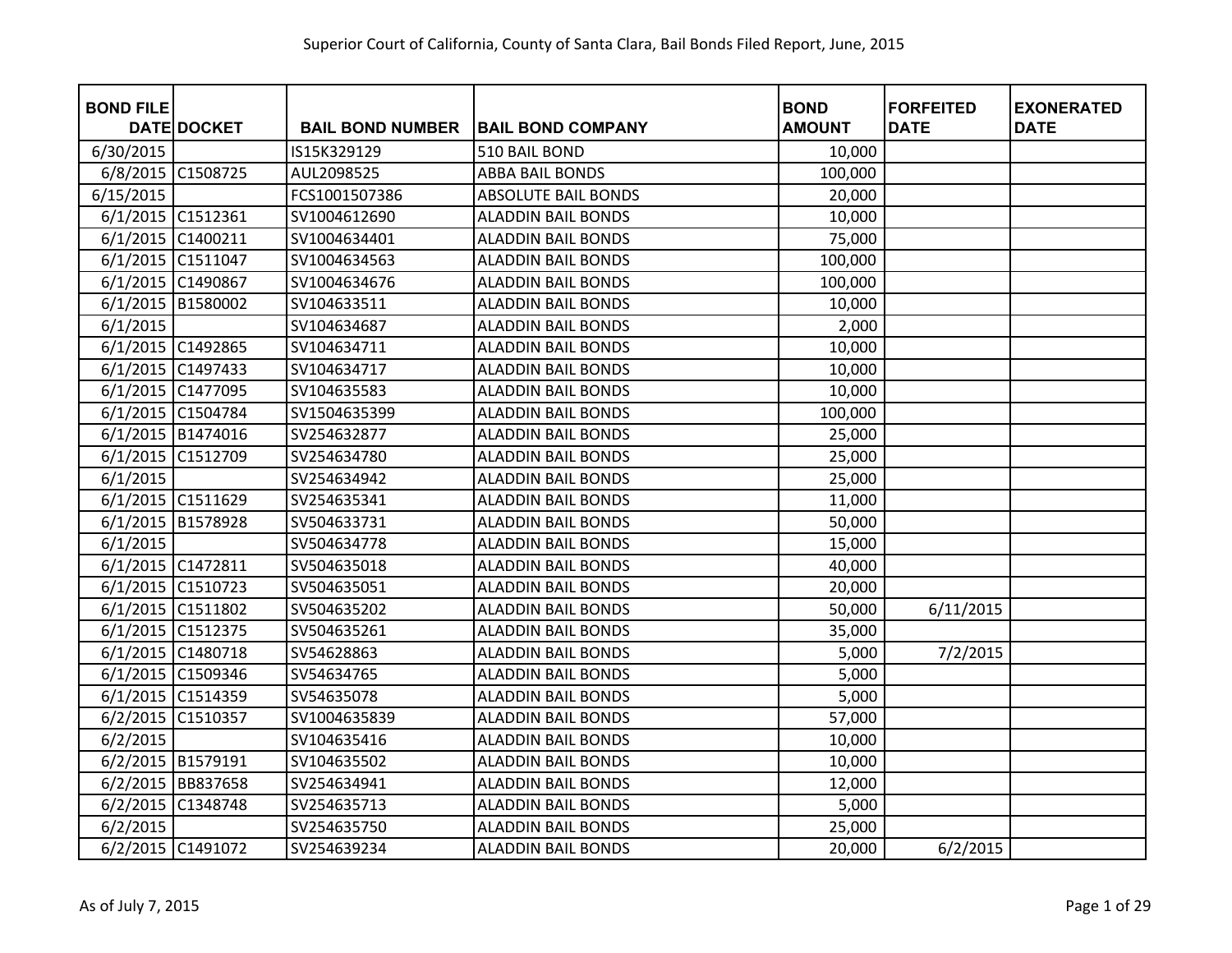| <b>BOND FILE</b>    |                    |                         |                           | <b>BOND</b>   | <b>FORFEITED</b> | <b>EXONERATED</b> |
|---------------------|--------------------|-------------------------|---------------------------|---------------|------------------|-------------------|
|                     | <b>DATE DOCKET</b> | <b>BAIL BOND NUMBER</b> | <b>BAIL BOND COMPANY</b>  | <b>AMOUNT</b> | <b>DATE</b>      | <b>DATE</b>       |
|                     | 6/2/2015 C1511686  | SV504635998             | <b>ALADDIN BAIL BONDS</b> | 35,000        | 6/17/2015        |                   |
| 6/2/2015 C1492900   |                    | SV54635938              | <b>ALADDIN BAIL BONDS</b> | 5,000         |                  |                   |
| 6/3/2015 C1511176   |                    | SV1004636018            | <b>ALADDIN BAIL BONDS</b> | 76,000        |                  |                   |
| 6/3/2015            |                    | SV1004636205            | <b>ALADDIN BAIL BONDS</b> | 66,000        |                  |                   |
| 6/3/2015 F1553944   |                    | SV104635515             | <b>ALADDIN BAIL BONDS</b> | 10,000        |                  |                   |
| 6/3/2015 C1511497   |                    | SV104636080             | <b>ALADDIN BAIL BONDS</b> | 5,000         |                  |                   |
|                     | 6/3/2015 C1504510  | SV104636331             | <b>ALADDIN BAIL BONDS</b> | 10,000        | 7/2/2015         |                   |
| 6/3/2015   F1452770 |                    | SV254634965             | <b>ALADDIN BAIL BONDS</b> | 25,000        |                  |                   |
| 6/3/2015 F1554647   |                    | SV254635657             | <b>ALADDIN BAIL BONDS</b> | 15,000        |                  |                   |
| 6/3/2015            |                    | SV254636140             | <b>ALADDIN BAIL BONDS</b> | 25,000        |                  |                   |
| 6/3/2015 C1473019   |                    | SV254636333             | <b>ALADDIN BAIL BONDS</b> | 25,000        |                  |                   |
|                     | 6/3/2015 B1579189  | SV504634917             | <b>ALADDIN BAIL BONDS</b> | 5,000         |                  |                   |
|                     | 6/3/2015 B1577390  | SV54635956              | <b>ALADDIN BAIL BONDS</b> | 5,000         |                  |                   |
| 6/3/2015            |                    | SV54636332              | <b>ALADDIN BAIL BONDS</b> | 1,000         |                  |                   |
|                     | 6/4/2015 C1501986  | SV104635658             | <b>ALADDIN BAIL BONDS</b> | 10,000        |                  |                   |
|                     | 6/4/2015 C1511266  | SV104636572             | <b>ALADDIN BAIL BONDS</b> | 10,000        |                  |                   |
| 6/4/2015   F1555627 |                    | SV254636295             | <b>ALADDIN BAIL BONDS</b> | 17,000        |                  |                   |
| 6/4/2015 C1511933   |                    | SV254636602             | <b>ALADDIN BAIL BONDS</b> | 25,000        |                  |                   |
| 6/4/2015            | C1503099           | SV254636643             | <b>ALADDIN BAIL BONDS</b> | 15,000        |                  |                   |
| 6/4/2015            |                    | SV254636644             | <b>ALADDIN BAIL BONDS</b> | 25,000        |                  |                   |
|                     | 6/4/2015 C1512048  | SV254636686             | <b>ALADDIN BAIL BONDS</b> | 11,000        |                  |                   |
| 6/4/2015            |                    | SV254636691             | <b>ALADDIN BAIL BONDS</b> | 11,000        |                  |                   |
| 6/4/2015 C1511802   |                    | SV504636506             | <b>ALADDIN BAIL BONDS</b> | 50,000        |                  |                   |
| 6/4/2015            |                    | SV54636576              | <b>ALADDIN BAIL BONDS</b> | 5,000         |                  |                   |
| 6/5/2015 C1499573   |                    | SV104636731             | <b>ALADDIN BAIL BONDS</b> | 5,000         |                  |                   |
| 6/5/2015            |                    | SV104636751             | <b>ALADDIN BAIL BONDS</b> | 5,000         |                  |                   |
|                     | 6/5/2015 C1510506  | SV104636993             | <b>ALADDIN BAIL BONDS</b> | 10,000        |                  |                   |
| 6/5/2015 C1512447   |                    | SV104637062             | <b>ALADDIN BAIL BONDS</b> | 8,000         |                  |                   |
| 6/5/2015            | C1502859           | SV254636699             | <b>ALADDIN BAIL BONDS</b> | 20,000        |                  |                   |
|                     | 6/5/2015 C1400948  | SV254636732             | <b>ALADDIN BAIL BONDS</b> | 5,000         |                  |                   |
|                     | 6/5/2015 C1223722  | SV254636904             | <b>ALADDIN BAIL BONDS</b> | 25,000        |                  |                   |
| 6/5/2015            | C1511096           | SV254636939             | <b>ALADDIN BAIL BONDS</b> | 20,000        |                  |                   |
| 6/5/2015            |                    | SV254637043             | <b>ALADDIN BAIL BONDS</b> | 11,000        |                  |                   |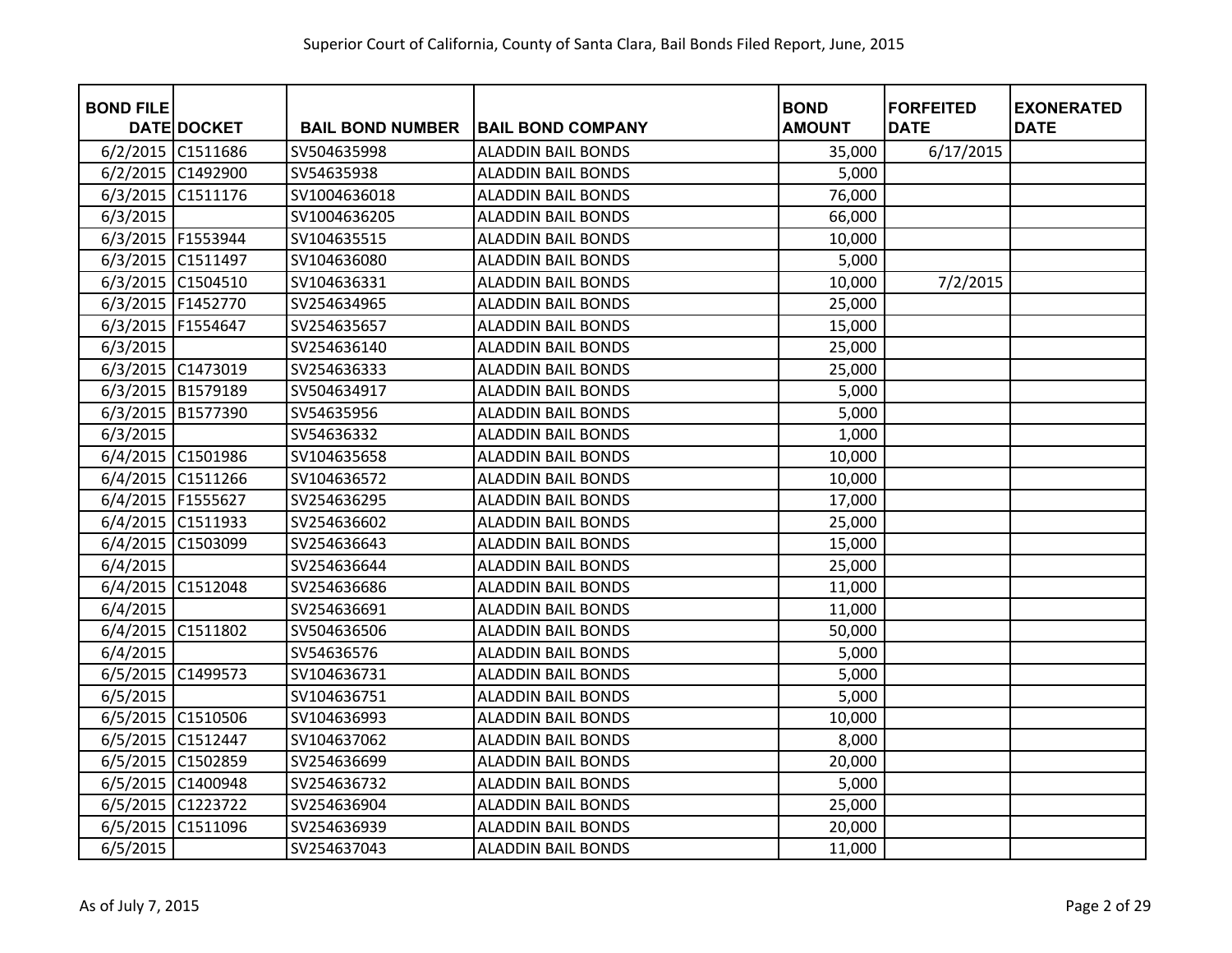| <b>BOND FILE</b>  | <b>DATE DOCKET</b> | <b>BAIL BOND NUMBER</b> | <b>BAIL BOND COMPANY</b>  | <b>BOND</b><br><b>AMOUNT</b> | <b>FORFEITED</b><br><b>DATE</b> | <b>EXONERATED</b><br><b>DATE</b> |
|-------------------|--------------------|-------------------------|---------------------------|------------------------------|---------------------------------|----------------------------------|
| 6/5/2015 C1474859 |                    | SV254637054             | <b>ALADDIN BAIL BONDS</b> | 10,000                       |                                 |                                  |
| 6/5/2015 C1504660 |                    | SV504636710             | <b>ALADDIN BAIL BONDS</b> | 50,000                       |                                 |                                  |
| 6/5/2015          | C1511689           | SV504636895             | <b>ALADDIN BAIL BONDS</b> | 45,000                       |                                 |                                  |
| 6/5/2015 C1511077 |                    | SV504637006             | <b>ALADDIN BAIL BONDS</b> | 50,000                       |                                 |                                  |
| 6/5/2015          | C1505932           | SV54636860              | <b>ALADDIN BAIL BONDS</b> | 5,000                        |                                 |                                  |
| 6/5/2015          | C1509629           | SV54637061              | <b>ALADDIN BAIL BONDS</b> | 5,000                        |                                 |                                  |
| 6/5/2015          |                    | SV54637079              | <b>ALADDIN BAIL BONDS</b> | 5,000                        |                                 |                                  |
| 6/8/2015 C1511037 |                    | SV1004637078            | <b>ALADDIN BAIL BONDS</b> | 60,000                       |                                 |                                  |
| 6/8/2015 F1554809 |                    | SV1004637103            | <b>ALADDIN BAIL BONDS</b> | 75,000                       |                                 |                                  |
| 6/8/2015 C1510324 |                    | SV104634237             | <b>ALADDIN BAIL BONDS</b> | 10,000                       |                                 |                                  |
|                   | 6/8/2015 C1475526  | SV104634794             | <b>ALADDIN BAIL BONDS</b> | 10,000                       | 6/29/2015                       |                                  |
| 6/8/2015 F1555096 |                    | SV104635739             | <b>ALADDIN BAIL BONDS</b> | 10,000                       | 6/30/2015                       |                                  |
|                   | 6/8/2015 C1505326  | SV104636204             | <b>ALADDIN BAIL BONDS</b> | 10,000                       |                                 |                                  |
| 6/8/2015          | C1506485           | SV104636607             | <b>ALADDIN BAIL BONDS</b> | 10,000                       |                                 |                                  |
| 6/8/2015 C1477762 |                    | SV104637012             | <b>ALADDIN BAIL BONDS</b> | 10,000                       |                                 |                                  |
| 6/8/2015 C1506388 |                    | SV104637318             | <b>ALADDIN BAIL BONDS</b> | 10,000                       | 7/1/2015                        |                                  |
| 6/8/2015 C1506989 |                    | SV104637319             | <b>ALADDIN BAIL BONDS</b> | 10,000                       | 7/1/2015                        |                                  |
| 6/8/2015          | C1474685           | SV104637542             | <b>ALADDIN BAIL BONDS</b> | 5,000                        |                                 |                                  |
| 6/8/2015          |                    | SV104637546             | <b>ALADDIN BAIL BONDS</b> | 10,000                       |                                 |                                  |
| 6/8/2015 F1555413 |                    | SV104637689             | <b>ALADDIN BAIL BONDS</b> | 10,000                       |                                 |                                  |
| 6/8/2015 F1349117 |                    | SV254634782             | <b>ALADDIN BAIL BONDS</b> | 20,000                       | 6/30/2015                       |                                  |
|                   | 6/8/2015 C1482570  | SV254636524             | <b>ALADDIN BAIL BONDS</b> | 20,000                       |                                 |                                  |
| 6/8/2015 C1510497 |                    | SV254636553             | <b>ALADDIN BAIL BONDS</b> | 15,000                       |                                 |                                  |
|                   | 6/8/2015 C1505072  | SV254637213             | <b>ALADDIN BAIL BONDS</b> | 25,000                       |                                 |                                  |
| 6/8/2015 C1512234 |                    | SV254637334             | <b>ALADDIN BAIL BONDS</b> | 20,000                       |                                 |                                  |
| 6/8/2015          |                    | SV254637502             | <b>ALADDIN BAIL BONDS</b> | 20,000                       |                                 |                                  |
| 6/8/2015          |                    | SV254637528             | <b>ALADDIN BAIL BONDS</b> | 15,000                       |                                 |                                  |
| 6/8/2015          |                    | SV254637529             | <b>ALADDIN BAIL BONDS</b> | 15,000                       |                                 |                                  |
| 6/8/2015          | C1502110           | SV254637614             | <b>ALADDIN BAIL BONDS</b> | 5,000                        |                                 |                                  |
| 6/8/2015          |                    | SV254637686             | <b>ALADDIN BAIL BONDS</b> | 25,000                       |                                 |                                  |
| 6/8/2015          |                    | SV254637688             | <b>ALADDIN BAIL BONDS</b> | 25,000                       |                                 |                                  |
| 6/8/2015 C1483492 |                    | SV254637777             | <b>ALADDIN BAIL BONDS</b> | 11,000                       |                                 |                                  |
| 6/8/2015          |                    | SV254637829             | <b>ALADDIN BAIL BONDS</b> | 25,000                       |                                 |                                  |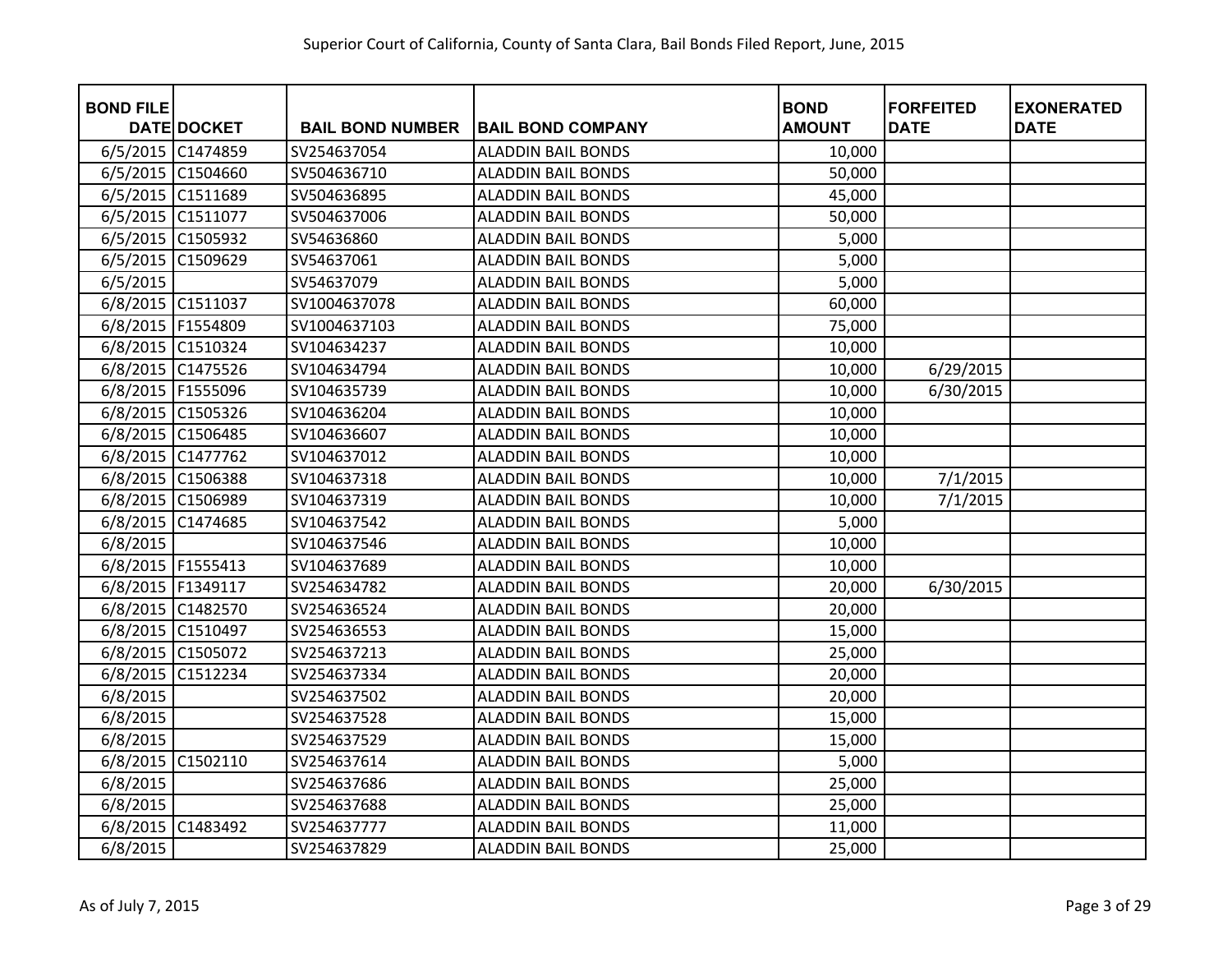| <b>BOND FILE</b>   | <b>DATE DOCKET</b> | <b>BAIL BOND NUMBER</b> | <b>BAIL BOND COMPANY</b>  | <b>BOND</b><br><b>AMOUNT</b> | <b>FORFEITED</b><br><b>DATE</b> | <b>EXONERATED</b><br><b>DATE</b> |
|--------------------|--------------------|-------------------------|---------------------------|------------------------------|---------------------------------|----------------------------------|
| 6/8/2015 C1120650  |                    | SV504635196             | <b>ALADDIN BAIL BONDS</b> | 40,000                       |                                 |                                  |
| 6/8/2015           | C1512200           | SV504636984             | <b>ALADDIN BAIL BONDS</b> | 30,000                       |                                 |                                  |
| 6/8/2015           | C1507233           | SV504637336             | <b>ALADDIN BAIL BONDS</b> | 30,000                       |                                 | 7/1/2015                         |
| 6/8/2015           |                    | SV504637355             | <b>ALADDIN BAIL BONDS</b> | 45,000                       |                                 |                                  |
| 6/8/2015           | C1356106           | SV504637426             | <b>ALADDIN BAIL BONDS</b> | 25,000                       |                                 |                                  |
| 6/8/2015           |                    | SV504637536             | <b>ALADDIN BAIL BONDS</b> | 35,000                       |                                 |                                  |
| 6/8/2015           |                    | SV504637798             | <b>ALADDIN BAIL BONDS</b> | 40,000                       |                                 |                                  |
|                    | 6/8/2015 C1490254  | SV504637880             | <b>ALADDIN BAIL BONDS</b> | 27,000                       |                                 |                                  |
| 6/8/2015 C1480323  |                    | SV54633088              | <b>ALADDIN BAIL BONDS</b> | 5,000                        | 6/29/2015                       |                                  |
|                    | 6/8/2015 C1475960  | SV54633089              | <b>ALADDIN BAIL BONDS</b> | 5,000                        | 6/29/2015                       |                                  |
| 6/8/2015           | C1501995           | SV54634238              | <b>ALADDIN BAIL BONDS</b> | 5,000                        |                                 |                                  |
| 6/8/2015 B1473012  |                    | SV54637212              | <b>ALADDIN BAIL BONDS</b> | 5,000                        |                                 |                                  |
| 6/8/2015 C1504186  |                    | SV54637214              | <b>ALADDIN BAIL BONDS</b> | 5,000                        |                                 |                                  |
| 6/8/2015           | C1493676           | SV54637327              | <b>ALADDIN BAIL BONDS</b> | 5,000                        |                                 | 6/8/2015                         |
| 6/8/2015           | C1498857           | SV54637425              | <b>ALADDIN BAIL BONDS</b> | 2,000                        |                                 |                                  |
| 6/8/2015           | C1499317           | SV54637427              | <b>ALADDIN BAIL BONDS</b> | 3,000                        |                                 |                                  |
| 6/8/2015           |                    | SV54637617              | <b>ALADDIN BAIL BONDS</b> | 1,000                        |                                 |                                  |
| 6/9/2015           | B1578917           | SV1004636236            | <b>ALADDIN BAIL BONDS</b> | 83,000                       |                                 |                                  |
| 6/9/2015           |                    | SV1004638252            | <b>ALADDIN BAIL BONDS</b> | 86,000                       |                                 |                                  |
| 6/9/2015           | B1476123           | SV104636342             | <b>ALADDIN BAIL BONDS</b> | 10,000                       |                                 |                                  |
| 6/9/2015           |                    | SV104638118             | <b>ALADDIN BAIL BONDS</b> | 10,000                       |                                 |                                  |
| 6/9/2015           |                    | SV254636289             | <b>ALADDIN BAIL BONDS</b> | 10,000                       |                                 |                                  |
| 6/9/2015           |                    | SV254638024             | <b>ALADDIN BAIL BONDS</b> | 25,000                       |                                 |                                  |
| 6/9/2015 B1471589  |                    | SV254638163             | <b>ALADDIN BAIL BONDS</b> | 25,000                       |                                 |                                  |
| 6/9/2015           | C1509297           | SV254638187             | <b>ALADDIN BAIL BONDS</b> | 15,000                       | 6/25/2015                       |                                  |
| 6/9/2015           |                    | SV50438212              | <b>ALADDIN BAIL BONDS</b> | 30,000                       |                                 |                                  |
| 6/9/2015           |                    | SV504636752             | <b>ALADDIN BAIL BONDS</b> | 30,000                       |                                 |                                  |
| 6/9/2015           |                    | SV504638020             | <b>ALADDIN BAIL BONDS</b> | 40,000                       |                                 |                                  |
| 6/9/2015 C1507156  |                    | SV504638150             | <b>ALADDIN BAIL BONDS</b> | 40,000                       |                                 |                                  |
| 6/9/2015 B1476122  |                    | SV54636903              | <b>ALADDIN BAIL BONDS</b> | 5,000                        |                                 |                                  |
| 6/9/2015           | C1508898           | SV54638151              | <b>ALADDIN BAIL BONDS</b> | 5,000                        |                                 |                                  |
| 6/10/2015 F1555409 |                    | SV104637287             | <b>ALADDIN BAIL BONDS</b> | 10,000                       |                                 |                                  |
| 6/10/2015 B1370038 |                    | SV254612677             | <b>ALADDIN BAIL BONDS</b> | 25,000                       | 6/10/2015                       |                                  |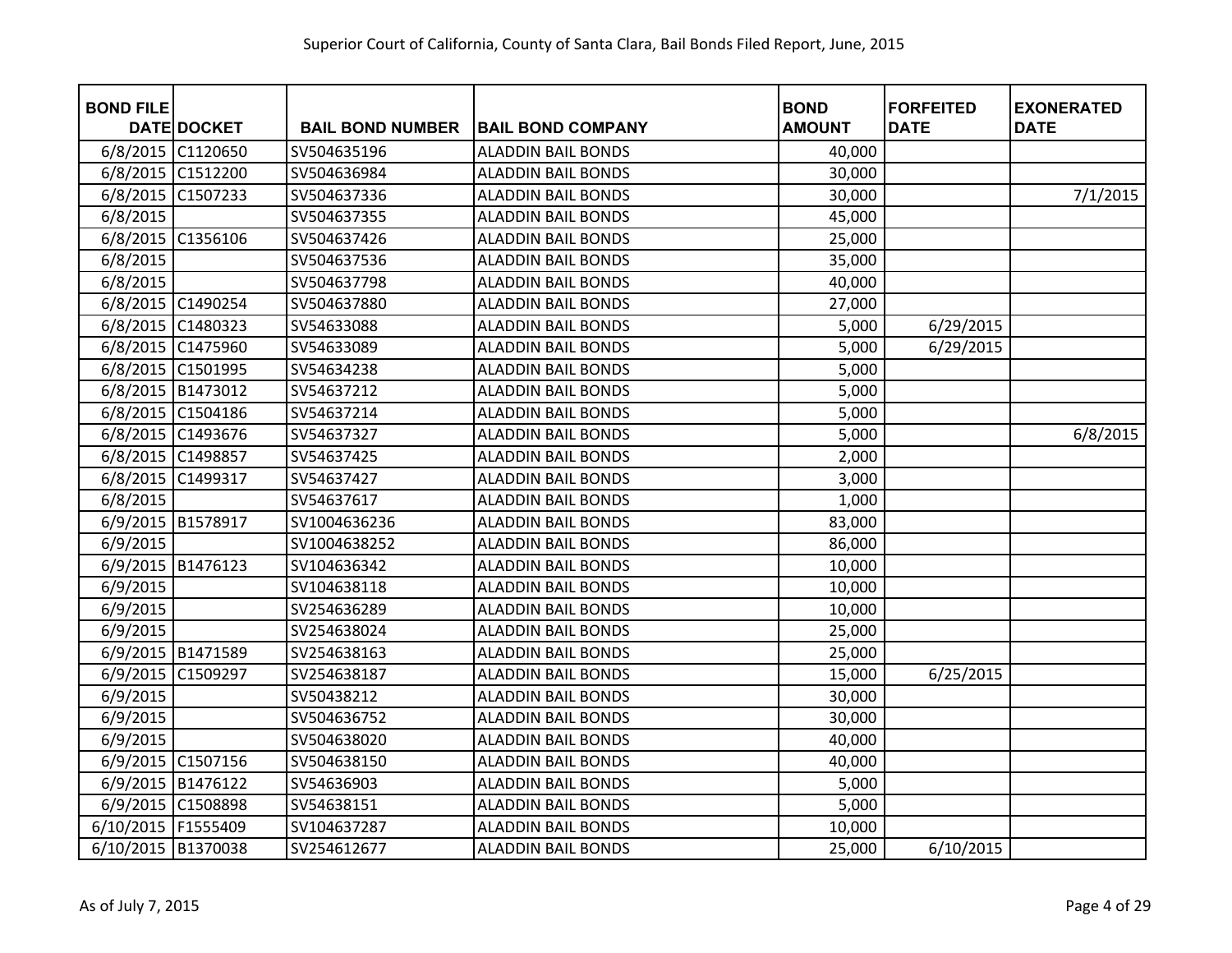| <b>BOND FILE</b>   |                    |                         |                           | <b>BOND</b>   | <b>FORFEITED</b> | <b>EXONERATED</b> |
|--------------------|--------------------|-------------------------|---------------------------|---------------|------------------|-------------------|
|                    | <b>DATE DOCKET</b> | <b>BAIL BOND NUMBER</b> | <b>BAIL BOND COMPANY</b>  | <b>AMOUNT</b> | <b>DATE</b>      | <b>DATE</b>       |
| 6/10/2015          | C1478048           | SV254635738             | <b>ALADDIN BAIL BONDS</b> | 25,000        |                  |                   |
| 6/10/2015          |                    | SV254637105             | <b>ALADDIN BAIL BONDS</b> | 25,000        |                  |                   |
| 6/10/2015          | C1510505           | SV254638383             | <b>ALADDIN BAIL BONDS</b> | 20,000        |                  |                   |
| 6/10/2015          | C1368085           | SV504636818             | <b>ALADDIN BAIL BONDS</b> | 50,000        |                  |                   |
| 6/10/2015          | C1484744           | SV504638398             | <b>ALADDIN BAIL BONDS</b> | 30,000        |                  |                   |
| 6/10/2015          | F1555763           | SV54637428              | <b>ALADDIN BAIL BONDS</b> | 5,000         |                  |                   |
| 6/11/2015          |                    | SV1004638750            | <b>ALADDIN BAIL BONDS</b> | 75,000        |                  |                   |
| 6/11/2015          | C1509035           | SV104638111             | <b>ALADDIN BAIL BONDS</b> | 5,000         |                  |                   |
| 6/11/2015          |                    | SV104638649             | <b>ALADDIN BAIL BONDS</b> | 6,000         |                  |                   |
| 6/11/2015          |                    | SV254638645             | <b>ALADDIN BAIL BONDS</b> | 25,000        |                  |                   |
| 6/11/2015          | C1490907           | SV254638698             | <b>ALADDIN BAIL BONDS</b> | 7,000         | 6/23/2015        |                   |
| 6/11/2015          |                    | SV254638703             | <b>ALADDIN BAIL BONDS</b> | 15,000        |                  |                   |
| 6/11/2015          |                    | SV254638788             | <b>ALADDIN BAIL BONDS</b> | 15,000        |                  |                   |
| 6/11/2015          | C1511489           | SV50438696              | <b>ALADDIN BAIL BONDS</b> | 40,000        |                  |                   |
| 6/11/2015          | C1511489           | SV504638699             | <b>ALADDIN BAIL BONDS</b> | 40,000        |                  |                   |
| 6/11/2015          |                    | SV54638771              | <b>ALADDIN BAIL BONDS</b> | 5,000         |                  |                   |
| 6/12/2015          | C1507665           | SV104638985             | <b>ALADDIN BAIL BONDS</b> | 5,000         |                  |                   |
| 6/12/2015          | C1485081           | SV104639038             | <b>ALADDIN BAIL BONDS</b> | 10,000        |                  |                   |
| 6/12/2015          | C1368445           | SV254638925             | <b>ALADDIN BAIL BONDS</b> | 15,000        |                  |                   |
| 6/12/2015          | C1481930           | SV254638926             | <b>ALADDIN BAIL BONDS</b> | 15,000        |                  |                   |
| 6/12/2015          | C1512668           | SV504638816             | <b>ALADDIN BAIL BONDS</b> | 50,000        |                  |                   |
| 6/12/2015          | C1491881           | SV504638865             | <b>ALADDIN BAIL BONDS</b> | 50,000        |                  |                   |
| 6/12/2015          |                    | SV504638952             | <b>ALADDIN BAIL BONDS</b> | 35,000        |                  |                   |
| 6/12/2015 C1510041 |                    | SV54637975              | <b>ALADDIN BAIL BONDS</b> | 5,000         |                  |                   |
| 6/12/2015          | C1496716           | SV54638917              | <b>ALADDIN BAIL BONDS</b> | 1,000         |                  |                   |
| 6/15/2015 F1453836 |                    | SV104637615             | <b>ALADDIN BAIL BONDS</b> | 6,000         |                  |                   |
| 6/15/2015 C1511128 |                    | SV104639105             | <b>ALADDIN BAIL BONDS</b> | 5,000         |                  |                   |
| 6/15/2015          | C1512460           | SV104639233             | <b>ALADDIN BAIL BONDS</b> | 10,000        |                  |                   |
| 6/15/2015          |                    | SV104639247             | <b>ALADDIN BAIL BONDS</b> | 10,000        |                  |                   |
| 6/15/2015          | C1495940           | SV104639362             | <b>ALADDIN BAIL BONDS</b> | 5,000         |                  |                   |
| 6/15/2015          | C1507100           | SV104639393             | <b>ALADDIN BAIL BONDS</b> | 10,000        | 6/16/2015        |                   |
| 6/15/2015          | F1555599           | SV254638979             | <b>ALADDIN BAIL BONDS</b> | 25,000        | 6/22/2015        |                   |
| 6/15/2015          |                    | SV254639104             | <b>ALADDIN BAIL BONDS</b> | 16,000        |                  |                   |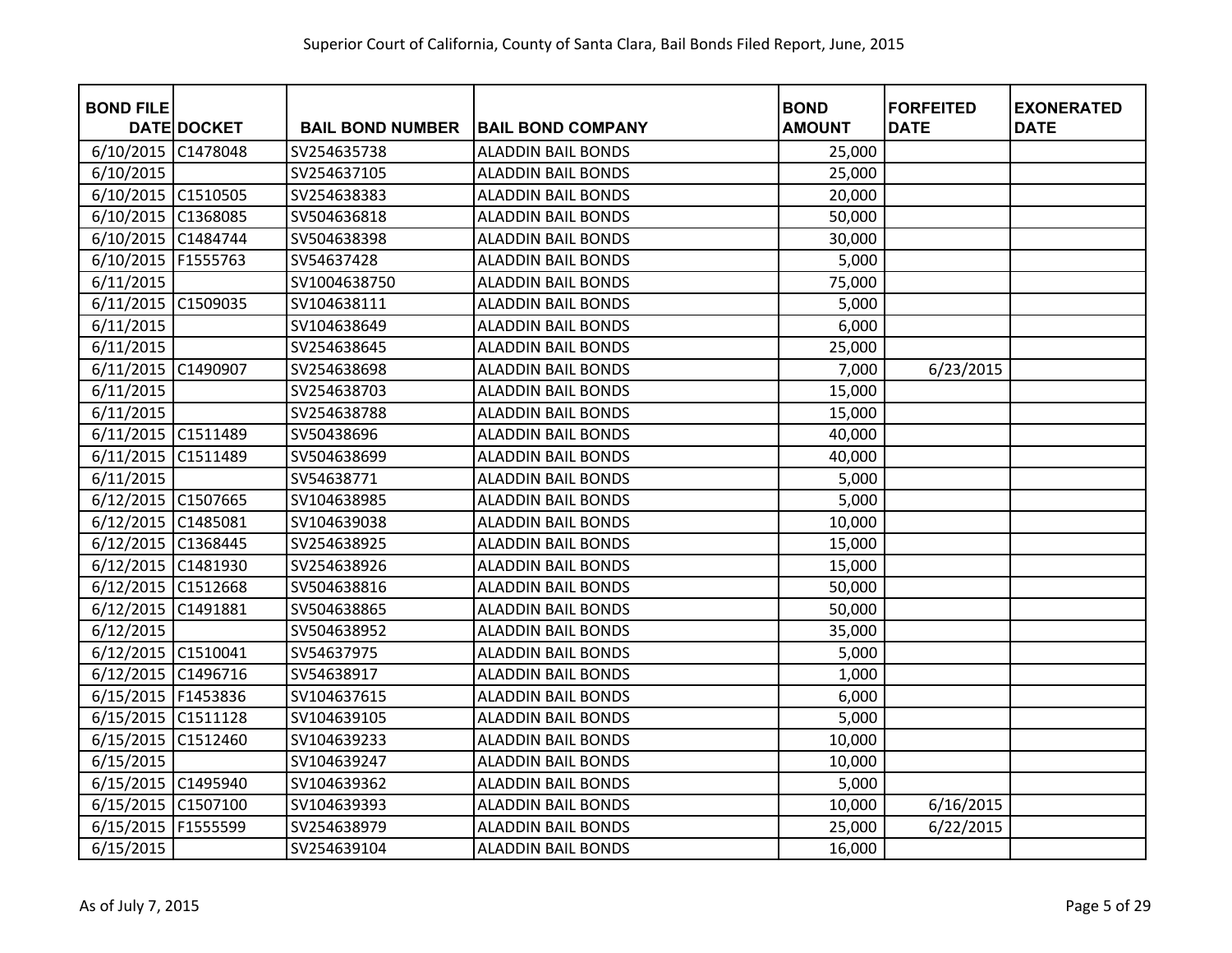| <b>BOND FILE</b>   |                    |                         |                           | <b>BOND</b>   | <b>FORFEITED</b> | <b>EXONERATED</b> |
|--------------------|--------------------|-------------------------|---------------------------|---------------|------------------|-------------------|
|                    | <b>DATE DOCKET</b> | <b>BAIL BOND NUMBER</b> | <b>BAIL BOND COMPANY</b>  | <b>AMOUNT</b> | <b>DATE</b>      | <b>DATE</b>       |
| 6/15/2015          |                    | SV254639443             | <b>ALADDIN BAIL BONDS</b> | 10,000        |                  |                   |
| 6/15/2015          |                    | SV254639541             | <b>ALADDIN BAIL BONDS</b> | 25,000        |                  |                   |
| 6/15/2015          |                    | SV254639714             | <b>ALADDIN BAIL BONDS</b> | 25,000        |                  |                   |
| 6/15/2015          |                    | SV254639898             | <b>ALADDIN BAIL BONDS</b> | 25,000        |                  |                   |
| 6/15/2015          |                    | SV254639957             | <b>ALADDIN BAIL BONDS</b> | 16,000        |                  |                   |
| 6/15/2015          | C1198151           | SV254639989             | <b>ALADDIN BAIL BONDS</b> | 10,000        |                  |                   |
| 6/15/2015          |                    | SV504639447             | <b>ALADDIN BAIL BONDS</b> | 25,000        |                  |                   |
| 6/15/2015          |                    | SV504639792             | <b>ALADDIN BAIL BONDS</b> | 40,000        |                  |                   |
| 6/15/2015          |                    | SV504639838             | <b>ALADDIN BAIL BONDS</b> | 40,000        |                  |                   |
| 6/15/2015          |                    | SV54639263              | <b>ALADDIN BAIL BONDS</b> | 5,000         |                  |                   |
| 6/15/2015          |                    | SV54639282              | <b>ALADDIN BAIL BONDS</b> | 5,000         |                  |                   |
| 6/15/2015 C1494894 |                    | SV54639361              | <b>ALADDIN BAIL BONDS</b> | 5,000         |                  |                   |
| 6/15/2015 C1503669 |                    | SV54639389              | <b>ALADDIN BAIL BONDS</b> | 5,000         |                  |                   |
| 6/15/2015          | C1512900           | SV54639390              | <b>ALADDIN BAIL BONDS</b> | 5,000         |                  |                   |
| 6/15/2015 C1508829 |                    | SV54639462              | <b>ALADDIN BAIL BONDS</b> | 3,000         |                  |                   |
| 6/15/2015 C1504359 |                    | SV54639463              | <b>ALADDIN BAIL BONDS</b> | 500           |                  |                   |
| 6/15/2015          | C1509792           | SV54639511              | <b>ALADDIN BAIL BONDS</b> | 5,000         |                  |                   |
| 6/16/2015          | C1512733           | SV1004640165            | <b>ALADDIN BAIL BONDS</b> | 60,000        |                  |                   |
| 6/16/2015          | C1495623           | SV104638769             | <b>ALADDIN BAIL BONDS</b> | 10,000        | 6/16/2015        |                   |
| 6/16/2015          | C1499455           | SV104638961             | <b>ALADDIN BAIL BONDS</b> | 10,000        |                  |                   |
| 6/16/2015          |                    | SV104640187             | <b>ALADDIN BAIL BONDS</b> | 5,000         |                  |                   |
| 6/16/2015 B1579156 |                    | SV254638397             | <b>ALADDIN BAIL BONDS</b> | 15,000        |                  |                   |
| 6/16/2015          | B1475520           | SV254638768             | <b>ALADDIN BAIL BONDS</b> | 25,000        |                  |                   |
| 6/16/2015          | C1512624           | SV254639040             | <b>ALADDIN BAIL BONDS</b> | 15,000        |                  |                   |
| 6/16/2015          |                    | SV254640078             | <b>ALADDIN BAIL BONDS</b> | 18,000        |                  |                   |
| 6/16/2015 C1506392 |                    | SV504640153             | <b>ALADDIN BAIL BONDS</b> | 30,000        | 6/16/2015        |                   |
| 6/16/2015 B1579090 |                    | SV54638486              | <b>ALADDIN BAIL BONDS</b> | 5,000         |                  | 6/16/2015         |
| 6/16/2015 C1508907 |                    | SV54640225              | <b>ALADDIN BAIL BONDS</b> | 5,000         |                  |                   |
| 6/17/2015          | B1471388           | AV254638432             | <b>ALADDIN BAIL BONDS</b> | 25,000        |                  |                   |
| 6/17/2015          | B1578677           | SV104632471             | <b>ALADDIN BAIL BONDS</b> | 10,000        |                  |                   |
| 6/17/2015          | B1578696           | SV104638458             | <b>ALADDIN BAIL BONDS</b> | 10,000        |                  |                   |
| 6/17/2015 C1510985 |                    | SV104639200             | <b>ALADDIN BAIL BONDS</b> | 10,000        |                  |                   |
| 6/17/2015 C1509577 |                    | SV104639329             | <b>ALADDIN BAIL BONDS</b> | 10,000        |                  |                   |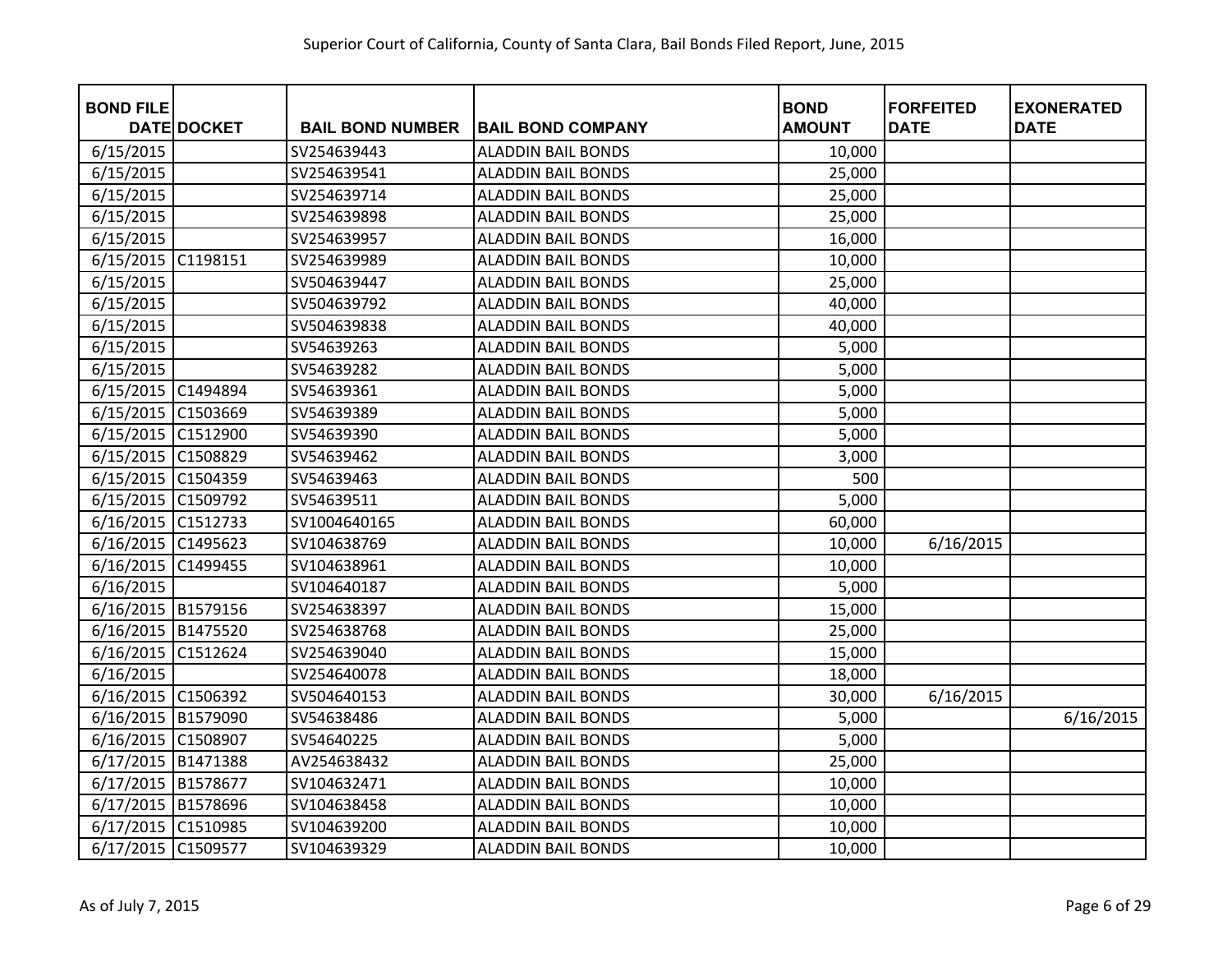| <b>BOND FILE</b>     |                    |                         |                           | <b>BOND</b>   | <b>FORFEITED</b> | <b>EXONERATED</b> |
|----------------------|--------------------|-------------------------|---------------------------|---------------|------------------|-------------------|
|                      | <b>DATE DOCKET</b> | <b>BAIL BOND NUMBER</b> | <b>BAIL BOND COMPANY</b>  | <b>AMOUNT</b> | <b>DATE</b>      | <b>DATE</b>       |
| 6/17/2015 C1514990   |                    | SV104640386             | <b>ALADDIN BAIL BONDS</b> | 10,000        |                  |                   |
| 6/17/2015            | C1505245           | SV104640519             | <b>ALADDIN BAIL BONDS</b> | 10,000        | 7/1/2015         |                   |
| 6/17/2015            | B1472154           | SV254633184             | <b>ALADDIN BAIL BONDS</b> | 20,000        |                  |                   |
| 6/17/2015 B1577309   |                    | SV254635716             | <b>ALADDIN BAIL BONDS</b> | 20,000        |                  |                   |
| 6/17/2015            | B1579038           | SV254637830             | <b>ALADDIN BAIL BONDS</b> | 25,000        |                  |                   |
| 6/17/2015            | B1579360           | SV254639660             | <b>ALADDIN BAIL BONDS</b> | 7,500         |                  |                   |
| 6/17/2015            |                    | SV254639968             | <b>ALADDIN BAIL BONDS</b> | 12,000        |                  |                   |
| 6/17/2015            |                    | SV254640300             | <b>ALADDIN BAIL BONDS</b> | 16,000        |                  |                   |
| 6/17/2015 C1507849   |                    | SV254640520             | <b>ALADDIN BAIL BONDS</b> | 11,000        | 7/1/2015         |                   |
| 6/17/2015 C1357025   |                    | SV504639033             | <b>ALADDIN BAIL BONDS</b> | 50,000        |                  |                   |
| 6/17/2015 B1473640   |                    | SV54633232              | <b>ALADDIN BAIL BONDS</b> | 1,000         |                  |                   |
| 6/17/2015 B1578298   |                    | SV54634808              | <b>ALADDIN BAIL BONDS</b> | 3,000         |                  |                   |
| 6/17/2015   F1555222 |                    | SV54638810              | <b>ALADDIN BAIL BONDS</b> | 5,000         |                  |                   |
| 6/17/2015            | B1579354           | SV54639325              | <b>ALADDIN BAIL BONDS</b> | 5,000         |                  |                   |
| 6/17/2015 C1511093   |                    | SV54640346              | <b>ALADDIN BAIL BONDS</b> | 2,000         |                  |                   |
| 6/17/2015 C1503835   |                    | SV54640464              | <b>ALADDIN BAIL BONDS</b> | 2,500         |                  |                   |
| 6/17/2015            | C1507158           | SV54640521              | <b>ALADDIN BAIL BONDS</b> | 5,000         | 7/1/2015         |                   |
| 6/18/2015            | B1579052           | SV104638132             | <b>ALADDIN BAIL BONDS</b> | 10,000        |                  |                   |
| 6/18/2015            | B1578397           | SV104638140             | <b>ALADDIN BAIL BONDS</b> | 10,000        |                  |                   |
| 6/18/2015            | B1578766           | SV104640383             | <b>ALADDIN BAIL BONDS</b> | 10,000        |                  |                   |
| 6/18/2015 C1501402   |                    | SV104640818             | <b>ALADDIN BAIL BONDS</b> | 6,000         |                  |                   |
| 6/18/2015            | C1507967           | SV104640841             | <b>ALADDIN BAIL BONDS</b> | 10,000        |                  |                   |
| 6/18/2015            |                    | SV254640622             | <b>ALADDIN BAIL BONDS</b> | 20,000        |                  |                   |
| 6/18/2015            | C1507565           | SV504640148             | <b>ALADDIN BAIL BONDS</b> | 48,000        |                  |                   |
| 6/18/2015            |                    | SV504640649             | <b>ALADDIN BAIL BONDS</b> | 25,000        |                  |                   |
| 6/19/2015 C1244170   |                    | AS254637584             | <b>ALADDIN BAIL BONDS</b> | 25,000        |                  |                   |
| 6/19/2015            | F1554592           | SV1004640615            | <b>ALADDIN BAIL BONDS</b> | 56,000        | 6/29/2015        |                   |
| 6/19/2015 C1512464   |                    | SV1004641109            | <b>ALADDIN BAIL BONDS</b> | 60,000        |                  |                   |
| 6/19/2015            | F1554314           | SV104639396             | <b>ALADDIN BAIL BONDS</b> | 10,000        |                  |                   |
| 6/19/2015            |                    | SV104639674             | <b>ALADDIN BAIL BONDS</b> | 10,000        |                  |                   |
| 6/19/2015            |                    | SV104639750             | <b>ALADDIN BAIL BONDS</b> | 10,000        |                  |                   |
| 6/19/2015            |                    | SV104639777             | <b>ALADDIN BAIL BONDS</b> | 10,000        |                  |                   |
| 6/19/2015 C1367613   |                    | SV104640616             | <b>ALADDIN BAIL BONDS</b> | 10,000        | 6/29/2015        |                   |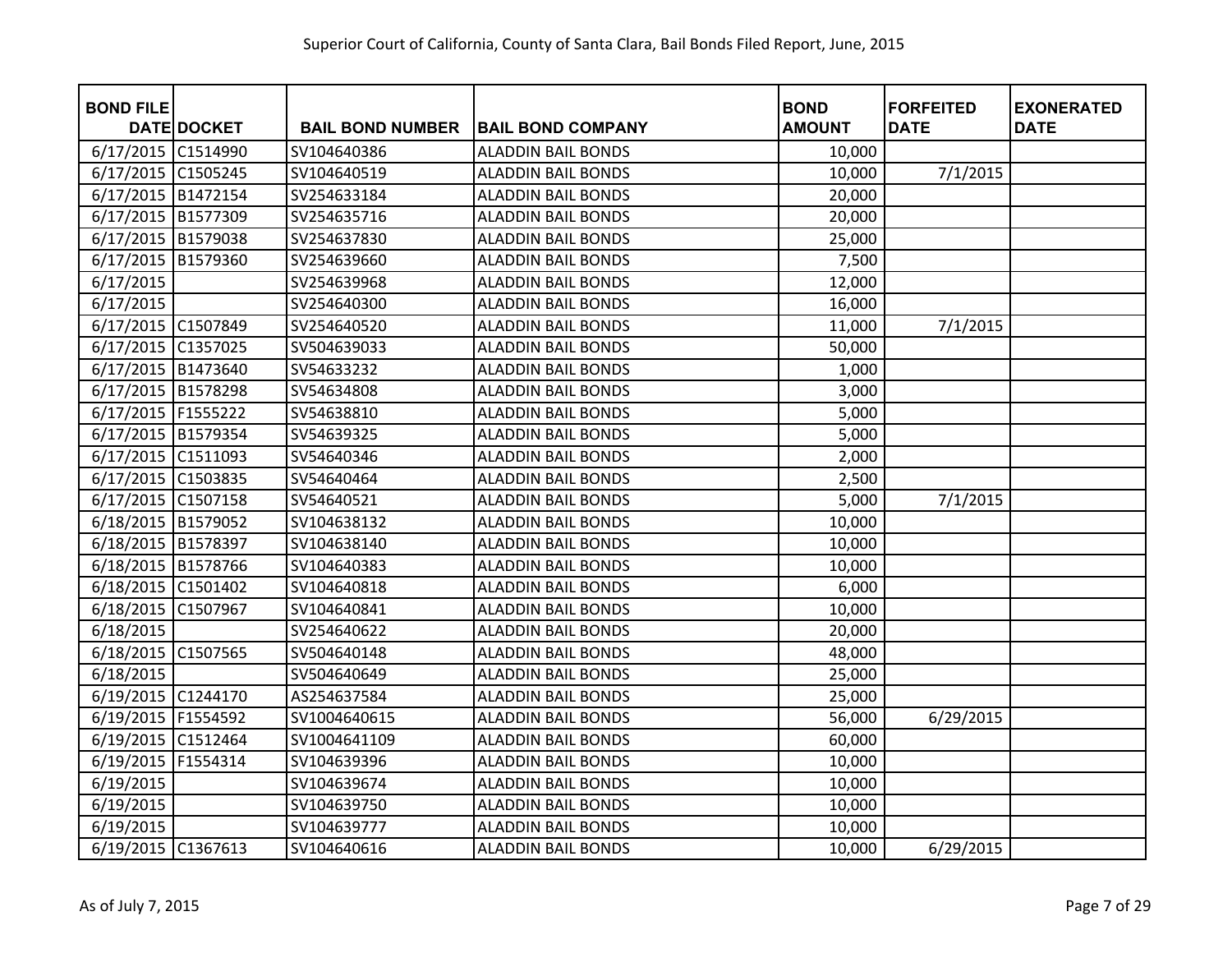| <b>BOND FILE</b>   | <b>DATE DOCKET</b> | <b>BAIL BOND NUMBER</b> | <b>BAIL BOND COMPANY</b>  | <b>BOND</b><br><b>AMOUNT</b> | <b>FORFEITED</b><br><b>DATE</b> | <b>EXONERATED</b><br><b>DATE</b> |
|--------------------|--------------------|-------------------------|---------------------------|------------------------------|---------------------------------|----------------------------------|
|                    |                    | SV104640618             | <b>ALADDIN BAIL BONDS</b> |                              |                                 |                                  |
| 6/19/2015 B1475451 |                    |                         |                           | 10,000                       |                                 |                                  |
| 6/19/2015          | C1507351           | SV104641110             | <b>ALADDIN BAIL BONDS</b> | 7,500                        |                                 |                                  |
| 6/19/2015          |                    | SV254637810             | <b>ALADDIN BAIL BONDS</b> | 20,000                       |                                 |                                  |
| 6/19/2015          |                    | SV254638331             | <b>ALADDIN BAIL BONDS</b> | 25,000                       |                                 |                                  |
| 6/19/2015          |                    | SV254639826             | <b>ALADDIN BAIL BONDS</b> | 15,000                       |                                 |                                  |
| 6/19/2015          | F1554235           | SV254640465             | <b>ALADDIN BAIL BONDS</b> | 25,000                       |                                 |                                  |
| 6/19/2015          |                    | SV254640599             | <b>ALADDIN BAIL BONDS</b> | 25,000                       |                                 |                                  |
| 6/19/2015          | B1576733           | SV254640620             | <b>ALADDIN BAIL BONDS</b> | 20,000                       |                                 |                                  |
| 6/19/2015          |                    | SV254641136             | <b>ALADDIN BAIL BONDS</b> | 10,000                       |                                 |                                  |
| 6/19/2015 C1482566 |                    | SV504640861             | <b>ALADDIN BAIL BONDS</b> | 50,000                       |                                 |                                  |
| 6/19/2015          |                    | SV504641030             | <b>ALADDIN BAIL BONDS</b> | 28,000                       |                                 |                                  |
| 6/19/2015          |                    | SV504641092             | <b>ALADDIN BAIL BONDS</b> | 24,000                       |                                 |                                  |
| 6/19/2015 C1501840 |                    | SV504641111             | <b>ALADDIN BAIL BONDS</b> | 35,000                       |                                 |                                  |
| 6/19/2015          | C1511626           | SV504641133             | <b>ALADDIN BAIL BONDS</b> | 50,000                       |                                 |                                  |
| 6/19/2015          | C1356634           | SV54632281              | <b>ALADDIN BAIL BONDS</b> | 5,000                        |                                 |                                  |
| 6/19/2015          |                    | SV54636902              | <b>ALADDIN BAIL BONDS</b> | 5,000                        |                                 |                                  |
| 6/19/2015          | B1579090           | SV54640619              | <b>ALADDIN BAIL BONDS</b> | 5,000                        |                                 |                                  |
| 6/19/2015          |                    | SV54641071              | <b>ALADDIN BAIL BONDS</b> | 5,000                        |                                 |                                  |
| 6/22/2015          | C1515034           | SV1004641032            | <b>ALADDIN BAIL BONDS</b> | 75,000                       |                                 |                                  |
| 6/22/2015          | C1490762           | SV104639201             | <b>ALADDIN BAIL BONDS</b> | 10,000                       |                                 |                                  |
| 6/22/2015          | C1508188           | SV104640450             | <b>ALADDIN BAIL BONDS</b> | 10,000                       |                                 |                                  |
| 6/22/2015          |                    | SV104641546             | <b>ALADDIN BAIL BONDS</b> | 10,000                       |                                 |                                  |
| 6/22/2015 C1489707 |                    | SV104641902             | <b>ALADDIN BAIL BONDS</b> | 8,000                        |                                 |                                  |
| 6/22/2015          | C1504211           | SV254641422             | <b>ALADDIN BAIL BONDS</b> | 15,000                       |                                 |                                  |
| 6/22/2015          |                    | SV254641449             | <b>ALADDIN BAIL BONDS</b> | 25,000                       |                                 |                                  |
| 6/22/2015          |                    | SV254641498             | <b>ALADDIN BAIL BONDS</b> | 16,000                       |                                 |                                  |
| 6/22/2015 C1502218 |                    | SV254641514             | <b>ALADDIN BAIL BONDS</b> | 25,000                       |                                 |                                  |
| 6/22/2015          |                    | SV254641705             | <b>ALADDIN BAIL BONDS</b> | 20,000                       |                                 |                                  |
| 6/22/2015          | C1513509           | SV254641906             | <b>ALADDIN BAIL BONDS</b> | 12,000                       |                                 |                                  |
| 6/22/2015          |                    | SV254642037             | <b>ALADDIN BAIL BONDS</b> | 20,000                       |                                 |                                  |
| 6/22/2015          |                    | SV254642069             | <b>ALADDIN BAIL BONDS</b> | 15,000                       |                                 |                                  |
| 6/22/2015          |                    | SV4642016               | <b>ALADDIN BAIL BONDS</b> | 35,000                       |                                 |                                  |
| 6/22/2015 C1515046 |                    | SV504641277             | <b>ALADDIN BAIL BONDS</b> | 30,000                       |                                 |                                  |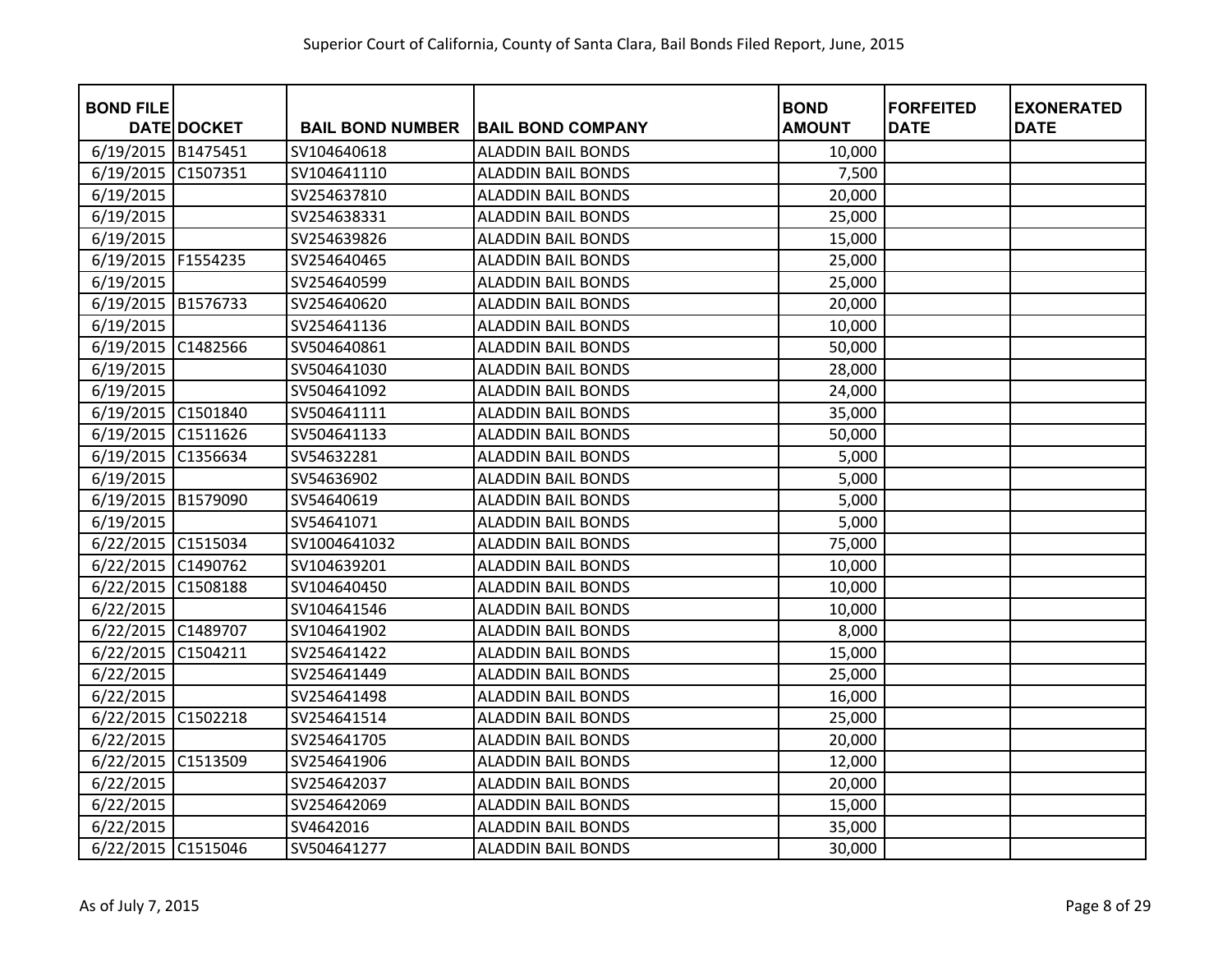| <b>BOND FILE</b>     |                    |                         |                           | <b>BOND</b>   | <b>FORFEITED</b> | <b>EXONERATED</b> |
|----------------------|--------------------|-------------------------|---------------------------|---------------|------------------|-------------------|
|                      | <b>DATE DOCKET</b> | <b>BAIL BOND NUMBER</b> | <b>BAIL BOND COMPANY</b>  | <b>AMOUNT</b> | <b>DATE</b>      | <b>DATE</b>       |
| 6/22/2015            | C1499578           | SV504641515             | <b>ALADDIN BAIL BONDS</b> | 35,000        |                  |                   |
| 6/22/2015            | C1505617           | SV504641538             | <b>ALADDIN BAIL BONDS</b> | 40,000        |                  |                   |
| 6/22/2015            |                    | SV504641675             | <b>ALADDIN BAIL BONDS</b> | 31,000        |                  |                   |
| 6/22/2015            |                    | SV504641770             | <b>ALADDIN BAIL BONDS</b> | 40,000        |                  |                   |
| 6/22/2015            |                    | SV504641872             | <b>ALADDIN BAIL BONDS</b> | 10,000        |                  |                   |
| 6/22/2015            | C1515159           | SV504642039             | <b>ALADDIN BAIL BONDS</b> | 45,000        |                  |                   |
| 6/22/2015            |                    | SV504642122             | <b>ALADDIN BAIL BONDS</b> | 7,500         |                  |                   |
| 6/22/2015            | C1494450           | SV54640434              | <b>ALADDIN BAIL BONDS</b> | 5,000         |                  |                   |
| 6/22/2015            | C1509894           | SV54640873              | <b>ALADDIN BAIL BONDS</b> | 5,000         |                  |                   |
| 6/22/2015            |                    | SV54641881              | <b>ALADDIN BAIL BONDS</b> | 5,000         |                  |                   |
| 6/22/2015 C1480307   |                    | SV54641900              | <b>ALADDIN BAIL BONDS</b> | 3,000         |                  |                   |
| 6/22/2015            |                    | SV54641901              | <b>ALADDIN BAIL BONDS</b> | 2,500         |                  |                   |
| 6/22/2015 C1506867   |                    | SV54641907              | <b>ALADDIN BAIL BONDS</b> | 5,000         |                  |                   |
| 6/22/2015 C1512340   |                    | SV54642082              | <b>ALADDIN BAIL BONDS</b> | 5,000         |                  |                   |
| 6/22/2015 C1513324   |                    | SV54642083              | <b>ALADDIN BAIL BONDS</b> | 5,000         |                  |                   |
| 6/23/2015 CC960887   |                    | CC960887                | <b>ALADDIN BAIL BONDS</b> | 2,000         |                  |                   |
| 6/23/2015            | B1577592           | SV104642407             | <b>ALADDIN BAIL BONDS</b> | 5,000         |                  |                   |
| 6/23/2015            | C1510223           | SV104642455             | <b>ALADDIN BAIL BONDS</b> | 10,000        |                  |                   |
| 6/23/2015            | F1450396           | SV254639454             | <b>ALADDIN BAIL BONDS</b> | 20,000        |                  |                   |
| 6/23/2015            | F1555301           | SV254640451             | <b>ALADDIN BAIL BONDS</b> | 25,000        |                  |                   |
| 6/23/2015            |                    | SV254640885             | <b>ALADDIN BAIL BONDS</b> | 22,000        |                  |                   |
| 6/23/2015 B1579896   |                    | SV254640921             | <b>ALADDIN BAIL BONDS</b> | 10,000        |                  |                   |
| 6/23/2015 B1579029   |                    | SV254641067             | <b>ALADDIN BAIL BONDS</b> | 25,000        |                  |                   |
| 6/23/2015 B1577633   |                    | SV254641162             | <b>ALADDIN BAIL BONDS</b> | 10,000        |                  |                   |
| 6/23/2015 C1512629   |                    | SV254642347             | <b>ALADDIN BAIL BONDS</b> | 11,000        | 6/30/2015        |                   |
| 6/23/2015 C1505684   |                    | SV254642479             | <b>ALADDIN BAIL BONDS</b> | 25,000        |                  |                   |
| 6/23/2015            | F1453206           | SV504640914             | <b>ALADDIN BAIL BONDS</b> | 50,000        |                  |                   |
| 6/23/2015            |                    | SV504641245             | <b>ALADDIN BAIL BONDS</b> | 27,000        |                  |                   |
| 6/23/2015            | F1555981           | SV504641370             | <b>ALADDIN BAIL BONDS</b> | 35,000        |                  |                   |
| 6/23/2015            |                    | SV504641663             | <b>ALADDIN BAIL BONDS</b> | 50,000        |                  |                   |
| 6/23/2015            | C1508298           | SV504642429             | <b>ALADDIN BAIL BONDS</b> | 30,000        | 6/30/2015        |                   |
| 6/23/2015            |                    | SV504642477             | <b>ALADDIN BAIL BONDS</b> | 26,000        |                  |                   |
| 6/23/2015   F1555690 |                    | SV54641880              | <b>ALADDIN BAIL BONDS</b> | 5,000         |                  |                   |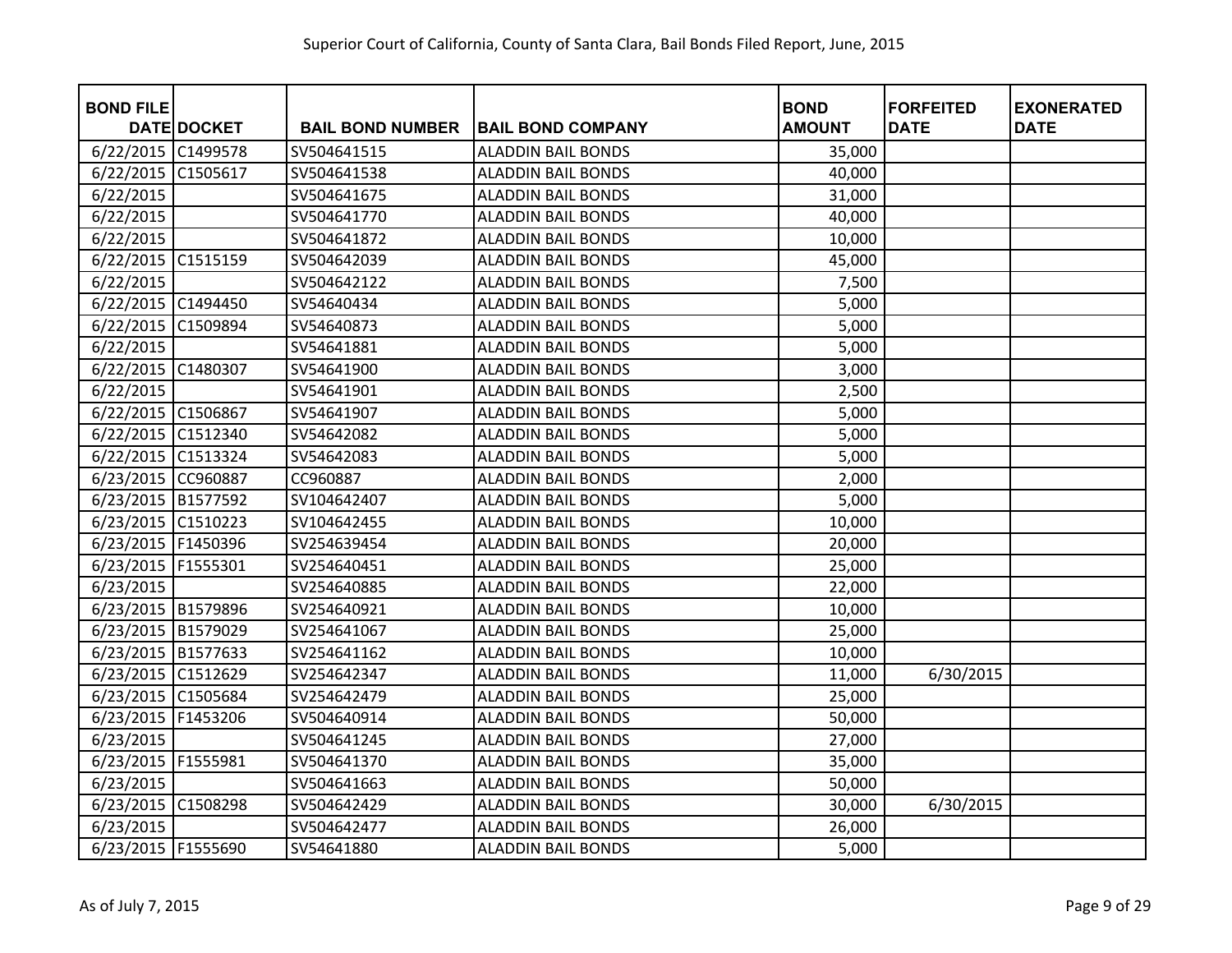| <b>BOND FILE</b>     |                    |                         |                           | <b>BOND</b>   | <b>FORFEITED</b> | <b>EXONERATED</b> |
|----------------------|--------------------|-------------------------|---------------------------|---------------|------------------|-------------------|
|                      | <b>DATE DOCKET</b> | <b>BAIL BOND NUMBER</b> | <b>BAIL BOND COMPANY</b>  | <b>AMOUNT</b> | <b>DATE</b>      | <b>DATE</b>       |
| 6/24/2015 C1512112   |                    | SV1004640564            | <b>ALADDIN BAIL BONDS</b> | 75,000        |                  |                   |
| 6/24/2015            | C1509342           | SV104642276             | <b>ALADDIN BAIL BONDS</b> | 6,000         |                  |                   |
| 6/24/2015            |                    | SV104642634             | <b>ALADDIN BAIL BONDS</b> | 10,000        |                  |                   |
| 6/24/2015 B1157796   |                    | SV254627987             | <b>ALADDIN BAIL BONDS</b> | 15,000        |                  |                   |
| 6/24/2015            | C1512411           | SV254641047             | <b>ALADDIN BAIL BONDS</b> | 25,000        |                  |                   |
| 6/24/2015            | C1502727           | SV254641443             | <b>ALADDIN BAIL BONDS</b> | 10,000        |                  |                   |
| 6/24/2015   F1555706 |                    | SV254642161             | <b>ALADDIN BAIL BONDS</b> | 25,000        |                  |                   |
| 6/24/2015            | C1504025           | SV254642198             | <b>ALADDIN BAIL BONDS</b> | 10,000        |                  |                   |
| 6/24/2015            |                    | SV254642521             | <b>ALADDIN BAIL BONDS</b> | 16,000        |                  |                   |
| 6/24/2015   F1555945 |                    | SV504642162             | <b>ALADDIN BAIL BONDS</b> | 40,000        |                  |                   |
| 6/24/2015            | C1368678           | SV504642501             | <b>ALADDIN BAIL BONDS</b> | 25,000        | 6/26/2015        |                   |
| 6/24/2015            |                    | SV504642581             | <b>ALADDIN BAIL BONDS</b> | 42,000        |                  |                   |
| 6/24/2015 C1511060   |                    | SV504642663             | <b>ALADDIN BAIL BONDS</b> | 35,000        |                  |                   |
| 6/24/2015            | C1503387           | SV54638555              | <b>ALADDIN BAIL BONDS</b> | 5,000         |                  |                   |
| 6/24/2015            | C1512233           | SV54641427              | <b>ALADDIN BAIL BONDS</b> | 5,000         |                  |                   |
| 6/24/2015            |                    | SV54642199              | <b>ALADDIN BAIL BONDS</b> | 1,000         |                  |                   |
| 6/24/2015   F1554025 |                    | SV54642370              | <b>ALADDIN BAIL BONDS</b> | 5,000         |                  |                   |
| 6/24/2015 C1502368   |                    | SV54642526              | <b>ALADDIN BAIL BONDS</b> | 2,000         | 6/26/2015        |                   |
| 6/25/2015            | B1476520           | SV1004342748            | <b>ALADDIN BAIL BONDS</b> | 75,000        |                  |                   |
| 6/25/2015            |                    | SV1004643001            | <b>ALADDIN BAIL BONDS</b> | 72,000        |                  |                   |
| 6/25/2015 B1476315   |                    | SV104641428             | <b>ALADDIN BAIL BONDS</b> | 10,000        |                  |                   |
| 6/25/2015 B1579286   |                    | SV104642667             | <b>ALADDIN BAIL BONDS</b> | 10,000        |                  |                   |
| 6/25/2015 B1473357   |                    | SV254641409             | <b>ALADDIN BAIL BONDS</b> | 15,000        |                  |                   |
| 6/25/2015 B1472269   |                    | SV254641410             | <b>ALADDIN BAIL BONDS</b> | 15,000        |                  |                   |
| 6/25/2015 B1472139   |                    | SV254641412             | <b>ALADDIN BAIL BONDS</b> | 15,000        |                  |                   |
| 6/25/2015 B1472270   |                    | SV254641413             | <b>ALADDIN BAIL BONDS</b> | 15,000        |                  |                   |
| 6/25/2015 C1107725   |                    | SV254641429             | <b>ALADDIN BAIL BONDS</b> | 25,000        |                  |                   |
| 6/25/2015            | C1502994           | SV254642927             | <b>ALADDIN BAIL BONDS</b> | 10,000        |                  |                   |
| 6/25/2015            |                    | SV254642955             | <b>ALADDIN BAIL BONDS</b> | 11,000        |                  |                   |
| 6/25/2015            | C1233806           | SV254642985             | <b>ALADDIN BAIL BONDS</b> | 25,000        |                  |                   |
| 6/25/2015 B1579780   |                    | SV504641288             | <b>ALADDIN BAIL BONDS</b> | 50,000        |                  |                   |
| 6/25/2015 B1476397   |                    | SV504641953             | <b>ALADDIN BAIL BONDS</b> | 25,000        |                  |                   |
| 6/25/2015 B1474326   |                    | SV504642171             | <b>ALADDIN BAIL BONDS</b> | 25,000        |                  |                   |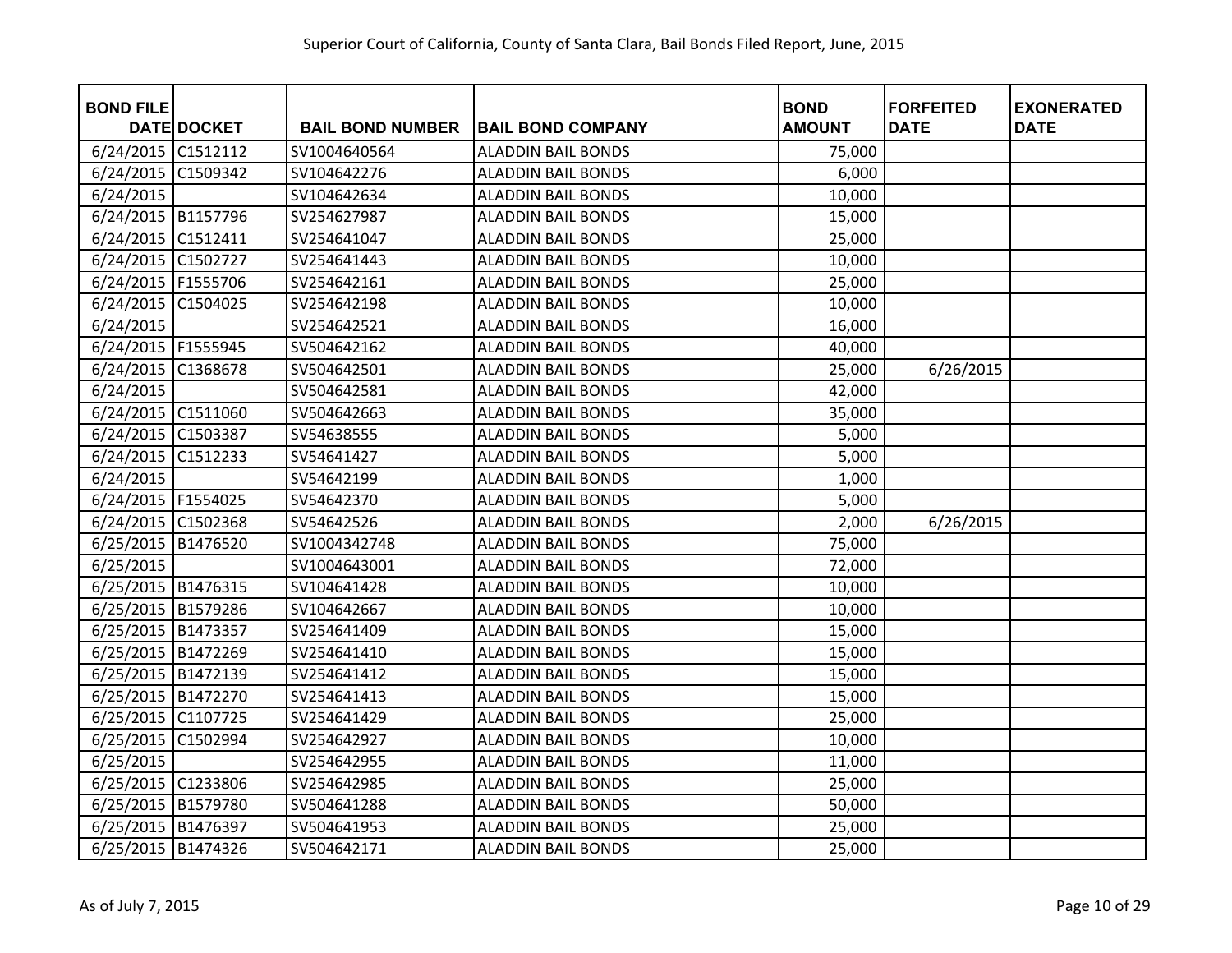| <b>BOND FILE</b>     |                    |                         |                           | <b>BOND</b>   | <b>FORFEITED</b> | <b>EXONERATED</b> |
|----------------------|--------------------|-------------------------|---------------------------|---------------|------------------|-------------------|
|                      | <b>DATE DOCKET</b> | <b>BAIL BOND NUMBER</b> | <b>BAIL BOND COMPANY</b>  | <b>AMOUNT</b> | <b>DATE</b>      | <b>DATE</b>       |
| 6/25/2015            |                    | SV504642828             | <b>ALADDIN BAIL BONDS</b> | 25,000        |                  |                   |
| 6/25/2015            | C1513495           | SV504642986             | <b>ALADDIN BAIL BONDS</b> | 15,000        |                  |                   |
| 6/25/2015            | C1513515           | SV54643068              | <b>ALADDIN BAIL BONDS</b> | 5,000         |                  |                   |
| 6/26/2015            | C1510221           | SV1004642972            | <b>ALADDIN BAIL BONDS</b> | 70,000        | 6/30/2015        |                   |
| 6/26/2015            | B1579421           | SV1004643301            | <b>ALADDIN BAIL BONDS</b> | 100,000       |                  |                   |
| 6/26/2015            | C1508720           | SV104643142             | <b>ALADDIN BAIL BONDS</b> | 10,000        |                  |                   |
| 6/26/2015            | C1499359           | SV104643274             | <b>ALADDIN BAIL BONDS</b> | 10,000        |                  |                   |
| 6/26/2015            | F1452868           | SV254643152             | <b>ALADDIN BAIL BONDS</b> | 15,000        |                  |                   |
| 6/26/2015            |                    | SV254643284             | <b>ALADDIN BAIL BONDS</b> | 15,000        |                  |                   |
| 6/26/2015 C1507685   |                    | SV504633151             | <b>ALADDIN BAIL BONDS</b> | 35,000        |                  |                   |
| 6/26/2015            | C1504261           | SV504639803             | <b>ALADDIN BAIL BONDS</b> | 40,000        |                  |                   |
| 6/26/2015 C1499729   |                    | SV504643102             | <b>ALADDIN BAIL BONDS</b> | 30,000        |                  |                   |
| 6/26/2015            | C1509515           | SV504643103             | <b>ALADDIN BAIL BONDS</b> | 5,000         |                  |                   |
| 6/26/2015            | C1506677           | SV504643153             | <b>ALADDIN BAIL BONDS</b> | 5,000         |                  |                   |
| 6/26/2015            | C1508272           | SV504643154             | <b>ALADDIN BAIL BONDS</b> | 10,000        |                  |                   |
| 6/26/2015            |                    | SV504643155             | <b>ALADDIN BAIL BONDS</b> | 45,000        |                  |                   |
| 6/26/2015            |                    | SV504643218             | <b>ALADDIN BAIL BONDS</b> | 25,000        |                  |                   |
| 6/26/2015            | C1400014           | SV54641671              | <b>ALADDIN BAIL BONDS</b> | 5,000         |                  |                   |
| 6/29/2015            | C1515046           | SV504642068             | <b>ALADDIN BAIL BONDS</b> | 30,000        | 6/30/2015        |                   |
| 6/30/2015            |                    | SV1004634817            | <b>ALADDIN BAIL BONDS</b> | 50,000        |                  |                   |
| 6/30/2015   F1453659 |                    | SV1004643489            | <b>ALADDIN BAIL BONDS</b> | 75,000        |                  |                   |
| 6/30/2015 F1556026   |                    | SV1004643572            | <b>ALADDIN BAIL BONDS</b> | 95,000        |                  |                   |
| 6/30/2015            | C1509351           | SV1004644288            | <b>ALADDIN BAIL BONDS</b> | 100,000       |                  |                   |
| 6/30/2015            | C1485102           | SV104641505             | <b>ALADDIN BAIL BONDS</b> | 10,000        |                  |                   |
| 6/30/2015 B1475776   |                    | SV104642721             | <b>ALADDIN BAIL BONDS</b> | 10,000        |                  |                   |
| 6/30/2015 C1511467   |                    | SV104642978             | <b>ALADDIN BAIL BONDS</b> | 10,000        |                  |                   |
| 6/30/2015 B1578818   |                    | SV104643269             | <b>ALADDIN BAIL BONDS</b> | 10,000        |                  |                   |
| 6/30/2015            | C1502899           | SV104643905             | <b>ALADDIN BAIL BONDS</b> | 6,000         |                  |                   |
| 6/30/2015            | C1369741           | SV104644372             | <b>ALADDIN BAIL BONDS</b> | 10,000        |                  |                   |
| 6/30/2015            | C1489065           | SV104644373             | <b>ALADDIN BAIL BONDS</b> | 10,000        |                  |                   |
| 6/30/2015            |                    | SV104644396             | <b>ALADDIN BAIL BONDS</b> | 10,000        |                  |                   |
| 6/30/2015 C1484179   |                    | SV254634190             | <b>ALADDIN BAIL BONDS</b> | 10,000        |                  |                   |
| 6/30/2015            | C1490198           | SV254642054             | <b>ALADDIN BAIL BONDS</b> | 13,000        |                  |                   |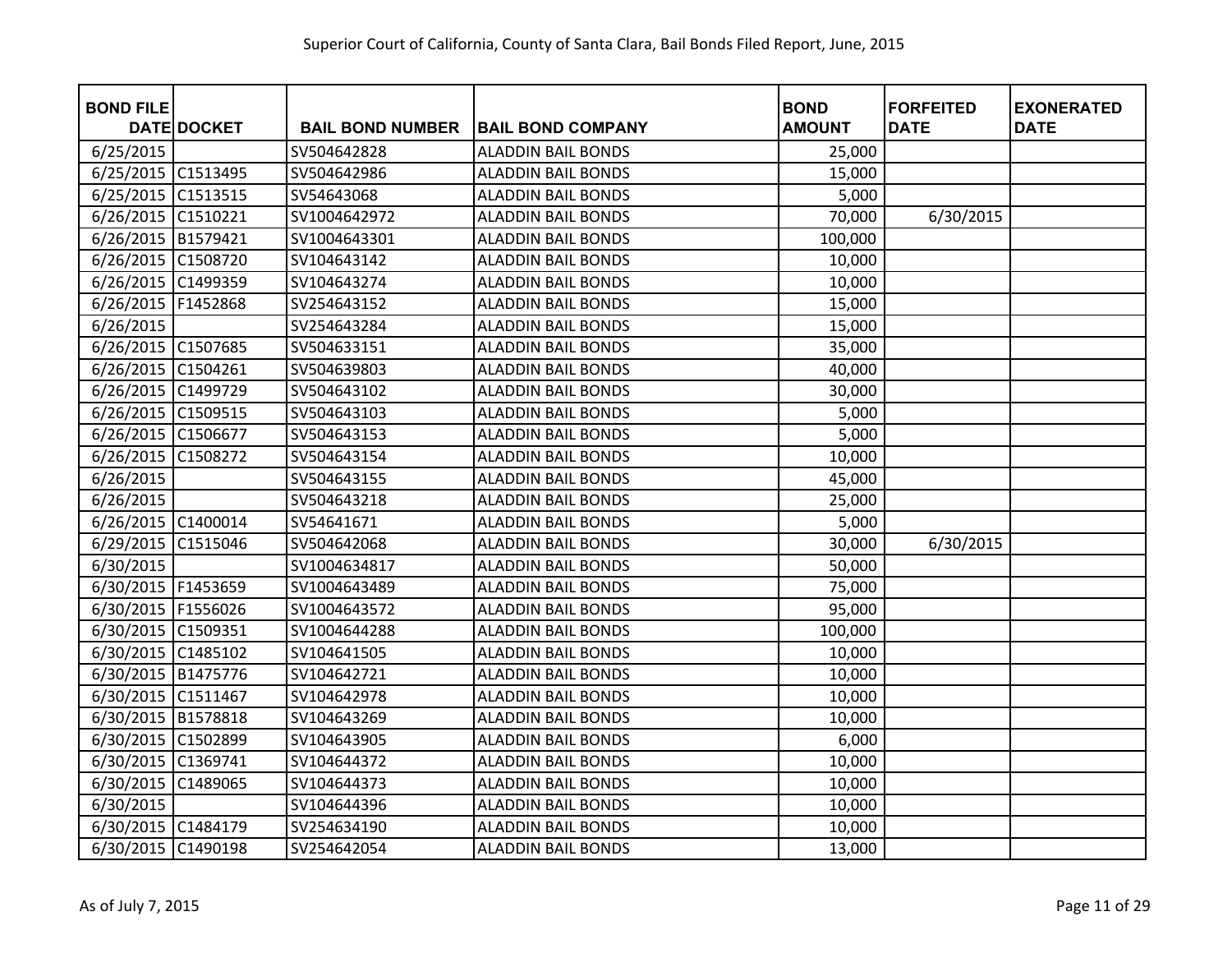| <b>BOND FILE</b>     | <b>DATE DOCKET</b> | <b>BAIL BOND NUMBER</b> | <b>BAIL BOND COMPANY</b>       | <b>BOND</b><br><b>AMOUNT</b> | <b>FORFEITED</b><br><b>DATE</b> | <b>EXONERATED</b><br><b>DATE</b> |
|----------------------|--------------------|-------------------------|--------------------------------|------------------------------|---------------------------------|----------------------------------|
| 6/30/2015            | C1483114           | SV254643169             | <b>ALADDIN BAIL BONDS</b>      | 20,000                       |                                 |                                  |
| 6/30/2015            |                    | SV254643592             | <b>ALADDIN BAIL BONDS</b>      | 10,000                       |                                 |                                  |
| 6/30/2015            |                    | SV254643605             | <b>ALADDIN BAIL BONDS</b>      | 10,000                       |                                 |                                  |
| 6/30/2015 C1513118   |                    | SV254643644             | <b>ALADDIN BAIL BONDS</b>      | 5,000                        |                                 |                                  |
| 6/30/2015            | F1349133           | SV254643778             | <b>ALADDIN BAIL BONDS</b>      | 25,000                       |                                 |                                  |
| 6/30/2015            |                    | SV254643906             | <b>ALADDIN BAIL BONDS</b>      | 15,000                       |                                 |                                  |
| 6/30/2015            | C1509907           | SV254644163             | <b>ALADDIN BAIL BONDS</b>      | 25,000                       |                                 |                                  |
| 6/30/2015            |                    | SV254644191             | <b>ALADDIN BAIL BONDS</b>      | 16,000                       |                                 |                                  |
| 6/30/2015            |                    | SV254644436             | <b>ALADDIN BAIL BONDS</b>      | 20,000                       |                                 |                                  |
| 6/30/2015            |                    | SV254644488             | <b>ALADDIN BAIL BONDS</b>      | 11,000                       |                                 |                                  |
| 6/30/2015 C1512045   |                    | SV254644510             | <b>ALADDIN BAIL BONDS</b>      | 10,000                       |                                 |                                  |
| 6/30/2015            | B1476379           | SV504640938             | <b>ALADDIN BAIL BONDS</b>      | 50,000                       |                                 |                                  |
| 6/30/2015            |                    | SV504642497             | <b>ALADDIN BAIL BONDS</b>      | 11,000                       |                                 |                                  |
| 6/30/2015            |                    | SV504643966             | <b>ALADDIN BAIL BONDS</b>      | 40,000                       |                                 |                                  |
| 6/30/2015 B1476165   |                    | SV504643984             | <b>ALADDIN BAIL BONDS</b>      | 25,000                       |                                 |                                  |
| 6/30/2015            | F1449633           | SV504644062             | <b>ALADDIN BAIL BONDS</b>      | 50,000                       |                                 |                                  |
| 6/30/2015            |                    | SV504644471             | <b>ALADDIN BAIL BONDS</b>      | 25,000                       |                                 |                                  |
| 6/30/2015 C1505426   |                    | SV54641088              | <b>ALADDIN BAIL BONDS</b>      | 5,000                        |                                 |                                  |
| 6/30/2015            | C1489294           | SV54642661              | <b>ALADDIN BAIL BONDS</b>      | 5,000                        |                                 |                                  |
| 6/30/2015            | C1489294           | SV54642666              | <b>ALADDIN BAIL BONDS</b>      | 5,000                        |                                 |                                  |
| 6/30/2015 C1510202   |                    | SV54642997              | <b>ALADDIN BAIL BONDS</b>      | 5,000                        |                                 |                                  |
| 6/30/2015 C1240289   |                    | SV54643078              | <b>ALADDIN BAIL BONDS</b>      | 1,000                        |                                 |                                  |
| 6/30/2015            | C1504669           | SV54644133              | <b>ALADDIN BAIL BONDS</b>      | 5,000                        |                                 |                                  |
| 6/30/2015            |                    | SV54644164              | <b>ALADDIN BAIL BONDS</b>      | 1,000                        |                                 |                                  |
| 6/30/2015 C1477348   |                    | SV54644446              | <b>ALADDIN BAIL BONDS</b>      | 1,000                        |                                 |                                  |
| 6/30/2015 C1497074   |                    | SV54644447              | <b>ALADDIN BAIL BONDS</b>      | 5,000                        |                                 |                                  |
| 6/30/2015 C1495955   |                    | SV54644448              | <b>ALADDIN BAIL BONDS</b>      | 1,000                        |                                 |                                  |
| 6/8/2015 F1554277    |                    | 2015BB018202            | ALICE CORTEZ BAIL BONDS        | 7,500                        |                                 |                                  |
| 6/17/2015 F1554289   |                    | 2015CC012202            | <b>ALICE CORTEZ BAIL BONDS</b> | 15,000                       |                                 |                                  |
| 6/24/2015            | F1555762           | 2015AA048600            | ALICE CORTEZ BAIL BONDS        | 5,000                        |                                 |                                  |
| 6/30/2015   F1556027 |                    | 2015CC013260            | ALICE CORTEZ BAIL BONDS        | 20,000                       |                                 |                                  |
|                      | 6/1/2015 C1512376  | 5105489490              | <b>ALL PRO BAIL BONDS</b>      | 75,000                       |                                 |                                  |
| 6/1/2015 C1503807    |                    | 5105506166              | <b>ALL PRO BAIL BONDS</b>      | 100,000                      |                                 |                                  |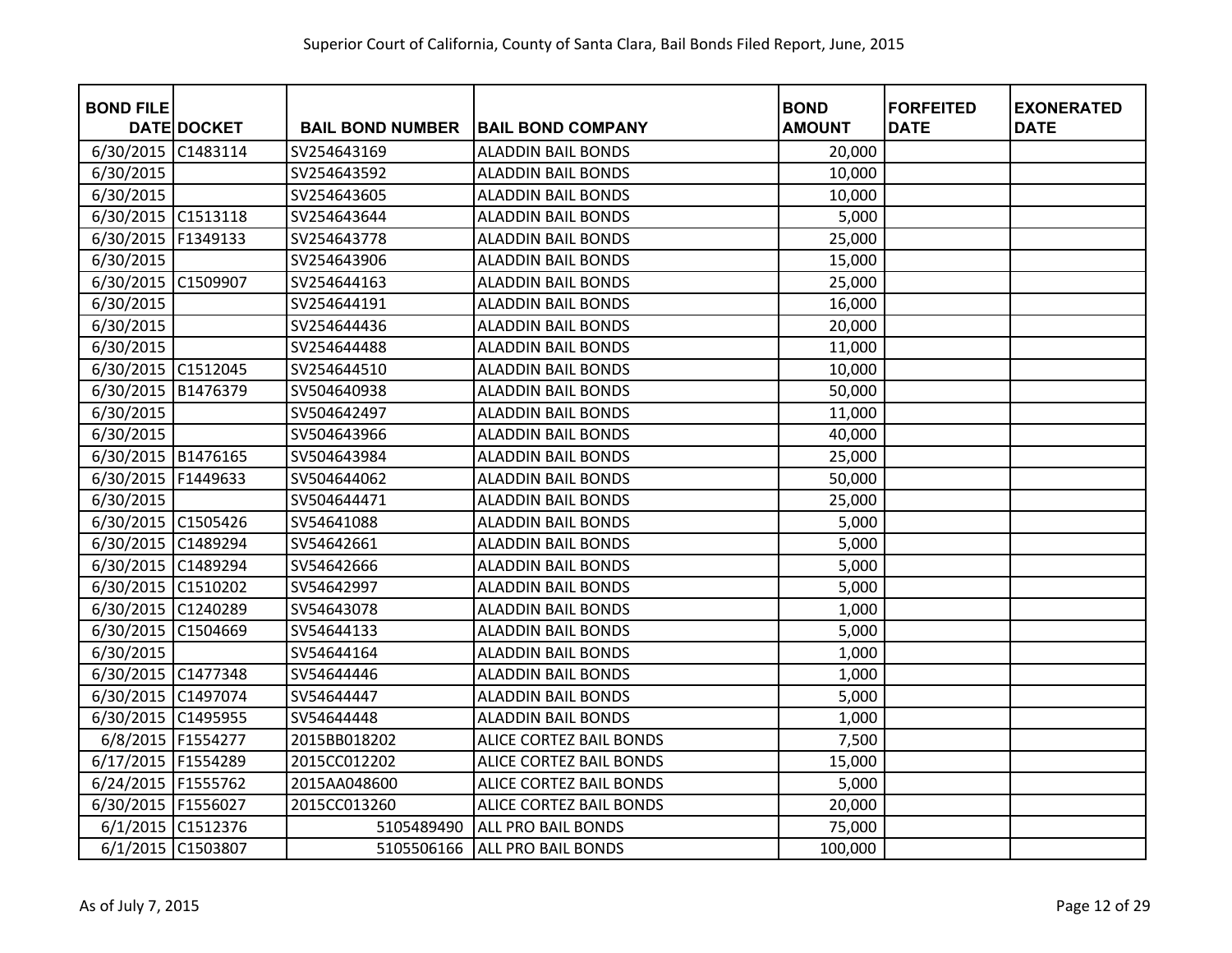| <b>BOND FILE</b> | <b>DATE DOCKET</b>  | <b>BAIL BOND NUMBER</b> | <b>BAIL BOND COMPANY</b>  | <b>BOND</b><br><b>AMOUNT</b> | <b>FORFEITED</b><br><b>DATE</b> | <b>EXONERATED</b><br><b>DATE</b> |
|------------------|---------------------|-------------------------|---------------------------|------------------------------|---------------------------------|----------------------------------|
|                  | 6/1/2015 B1578884   | 5112976183              | ALL PRO BAIL BONDS        | 5,000                        |                                 |                                  |
|                  | 6/1/2015 B1578425   | 5112976282              | <b>ALL PRO BAIL BONDS</b> | 5,000                        |                                 |                                  |
| 6/1/2015         | C1507517            | 5112976604              | <b>ALL PRO BAIL BONDS</b> | 5,000                        |                                 |                                  |
| 6/1/2015         | C1505904            | 5112976617              | <b>ALL PRO BAIL BONDS</b> | 7,000                        |                                 |                                  |
|                  | 6/1/2015 C1510474   | 5112976620              | <b>ALL PRO BAIL BONDS</b> | 5,000                        |                                 |                                  |
| 6/1/2015         | C1505937            | 5112976633              | <b>ALL PRO BAIL BONDS</b> | 1,000                        |                                 |                                  |
| 6/1/2015         | C1505794            | 5112976787              | <b>ALL PRO BAIL BONDS</b> | 7,500                        |                                 |                                  |
|                  | 6/1/2015 C1508923   | 5112976815              | <b>ALL PRO BAIL BONDS</b> | 11,000                       |                                 |                                  |
|                  | 6/1/2015 B1579603   | 5272273058              | <b>ALL PRO BAIL BONDS</b> | 20,000                       |                                 |                                  |
|                  | 6/1/2015 B1476005   | 5272323502              | <b>ALL PRO BAIL BONDS</b> | 5,000                        |                                 |                                  |
|                  |                     | 5272323713              | <b>ALL PRO BAIL BONDS</b> |                              |                                 |                                  |
|                  | 6/1/2015   F1555618 |                         |                           | 25,000                       |                                 |                                  |
| 6/1/2015         |                     | 5272346594              | <b>ALL PRO BAIL BONDS</b> | 25,000                       |                                 |                                  |
|                  | 6/1/2015 B1580000   | 5272346859              | <b>ALL PRO BAIL BONDS</b> | 12,000                       |                                 |                                  |
|                  | 6/1/2015 F1451597   | 5551377561              | <b>ALL PRO BAIL BONDS</b> | 50,000                       |                                 |                                  |
| 6/2/2015         |                     | 5112976576              | <b>ALL PRO BAIL BONDS</b> | 1,000                        |                                 |                                  |
| 6/2/2015         |                     | 5272346776              | <b>ALL PRO BAIL BONDS</b> | 12,000                       |                                 |                                  |
|                  | 6/2/2015 B1579411   | 5272346875              | ALL PRO BAIL BONDS        | 25,000                       |                                 |                                  |
|                  | 6/3/2015 B1578826   | 5112918101              | <b>ALL PRO BAIL BONDS</b> | 5,000                        |                                 |                                  |
|                  | 6/3/2015 C1494489   | 5112976365              | <b>ALL PRO BAIL BONDS</b> | 10,000                       |                                 |                                  |
|                  | 6/3/2015   F1555755 | 5112976589              | ALL PRO BAIL BONDS        | 5,000                        |                                 |                                  |
| 6/3/2015         | B1578106            | 5112976774              | <b>ALL PRO BAIL BONDS</b> | 5,000                        |                                 |                                  |
| 6/3/2015         |                     | 5272346680              | <b>ALL PRO BAIL BONDS</b> | 13,000                       |                                 |                                  |
| 6/3/2015         | C1371665            | 5272346693              | <b>ALL PRO BAIL BONDS</b> | 25,000                       |                                 |                                  |
| 6/3/2015         |                     | 5551377558              | <b>ALL PRO BAIL BONDS</b> | 35,000                       |                                 |                                  |
| 6/4/2015         | C1364646            | 5112976378              | <b>ALL PRO BAIL BONDS</b> | 1,000                        |                                 | 6/11/2015                        |
| 6/4/2015         | C1368619            | 5112976381              | <b>ALL PRO BAIL BONDS</b> | 5,000                        |                                 | 6/11/2015                        |
|                  | 6/4/2015 C1512444   | 5112976394              | <b>ALL PRO BAIL BONDS</b> | 6,000                        |                                 |                                  |
|                  | 6/4/2015 C1507321   | 5272346664              | <b>ALL PRO BAIL BONDS</b> | 26,000                       |                                 |                                  |
|                  | 6/4/2015 C1490645   | 5272346677              | ALL PRO BAIL BONDS        | 25,000                       |                                 |                                  |
|                  | 6/4/2015 C1489961   | 5272346763              | <b>ALL PRO BAIL BONDS</b> | 25,000                       |                                 |                                  |
|                  | 6/4/2015 C1507715   | 5551359798              | <b>ALL PRO BAIL BONDS</b> | 50,000                       |                                 |                                  |
|                  | 6/4/2015 C1511967   | 5551377727              | <b>ALL PRO BAIL BONDS</b> | 30,000                       |                                 |                                  |
|                  | 6/4/2015 C1507175   | 5551391563              | <b>ALL PRO BAIL BONDS</b> | 50,000                       |                                 |                                  |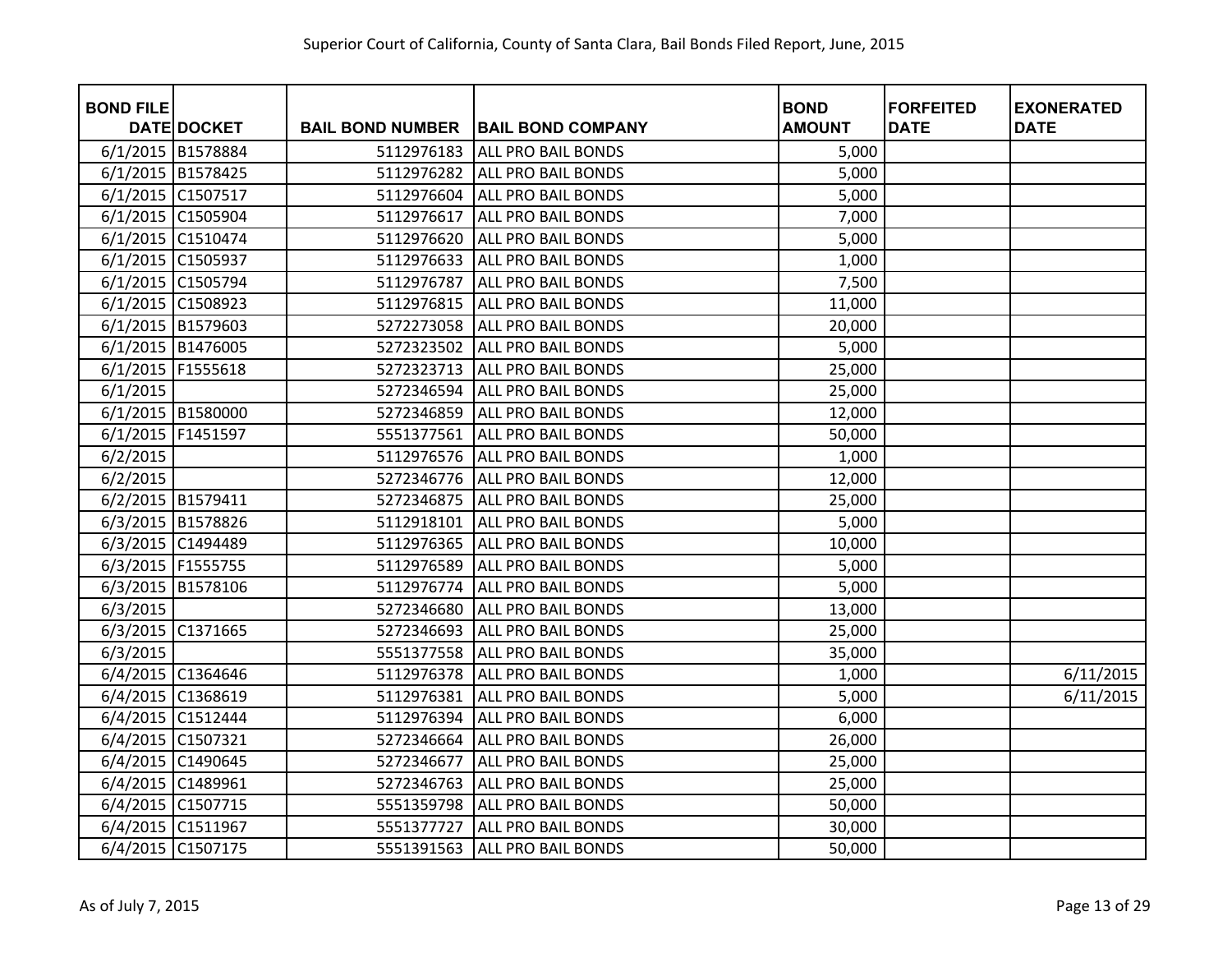| <b>BOND FILE</b>   | DATE DOCKET       | <b>BAIL BOND NUMBER</b> | <b>BAIL BOND COMPANY</b>  | <b>BOND</b><br><b>AMOUNT</b> | <b>FORFEITED</b><br><b>DATE</b> | <b>EXONERATED</b><br><b>DATE</b> |
|--------------------|-------------------|-------------------------|---------------------------|------------------------------|---------------------------------|----------------------------------|
|                    |                   |                         |                           |                              |                                 |                                  |
| 6/5/2015           |                   | 5112976547              | <b>ALL PRO BAIL BONDS</b> | 5,000                        |                                 |                                  |
| 6/5/2015           |                   | 5112976550              | <b>ALL PRO BAIL BONDS</b> | 1,000                        |                                 |                                  |
| 6/5/2015           | C1509747          | 5112976563              | <b>ALL PRO BAIL BONDS</b> | 10,000                       |                                 |                                  |
| 6/5/2015           |                   | 5272346651              | <b>ALL PRO BAIL BONDS</b> | 20,000                       |                                 |                                  |
| 6/5/2015           | C1502931          | 5272346833              | <b>ALL PRO BAIL BONDS</b> | 10,000                       |                                 |                                  |
| 6/8/2015           | C1496011          | 5112948298              | <b>ALL PRO BAIL BONDS</b> | 10,000                       |                                 |                                  |
| 6/8/2015           | C1486580          | 5112948300              | <b>ALL PRO BAIL BONDS</b> | 10,000                       |                                 |                                  |
| 6/8/2015           | C1508246          | 5112976352              | <b>ALL PRO BAIL BONDS</b> | 5,000                        |                                 |                                  |
| 6/8/2015           |                   | 5112976419              | <b>ALL PRO BAIL BONDS</b> | 10,000                       |                                 |                                  |
| 6/8/2015           |                   | 5112976464              | <b>ALL PRO BAIL BONDS</b> | 11,000                       |                                 |                                  |
| 6/8/2015           |                   | 5112976477              | <b>ALL PRO BAIL BONDS</b> | 11,000                       |                                 |                                  |
|                    | 6/8/2015 C1505062 | 5112976480              | <b>ALL PRO BAIL BONDS</b> | 5,000                        |                                 |                                  |
| 6/8/2015           | C1499537          | 5112976505              | <b>ALL PRO BAIL BONDS</b> | 5,000                        |                                 |                                  |
| 6/8/2015           |                   | 5112976790              | <b>ALL PRO BAIL BONDS</b> | 11,000                       |                                 |                                  |
| 6/8/2015           | C1506096          | 5112976802              | <b>ALL PRO BAIL BONDS</b> | 10,000                       |                                 |                                  |
| 6/8/2015           | C1507952          | 5112978161              | <b>ALL PRO BAIL BONDS</b> | 10,000                       |                                 |                                  |
|                    | 6/8/2015 B1580038 | 5272322109              | <b>ALL PRO BAIL BONDS</b> | 25,000                       |                                 |                                  |
| 6/8/2015           | C1490569          | 5272346619              | <b>ALL PRO BAIL BONDS</b> | 10,000                       |                                 |                                  |
|                    | 6/8/2015 C1490672 | 5272346622              | <b>ALL PRO BAIL BONDS</b> | 10,000                       |                                 |                                  |
| 6/8/2015           | C1512248          | 5272346648              | <b>ALL PRO BAIL BONDS</b> | 10,000                       |                                 |                                  |
| 6/9/2015           |                   | 5112976422              | <b>ALL PRO BAIL BONDS</b> | 11,000                       |                                 |                                  |
|                    | 6/9/2015 B1263461 | 5272294992              | <b>ALL PRO BAIL BONDS</b> | 25,000                       |                                 |                                  |
| 6/9/2015           | B1579902          | 5272346635              | <b>ALL PRO BAIL BONDS</b> | 7,000                        |                                 |                                  |
| 6/9/2015           |                   | 5272346750              | <b>ALL PRO BAIL BONDS</b> | 25,000                       |                                 |                                  |
|                    | 6/9/2015 C1509419 | 5272346820              | <b>ALL PRO BAIL BONDS</b> | 5,000                        |                                 |                                  |
| 6/10/2015          | C1115817          | 5105513919              | <b>ALL PRO BAIL BONDS</b> | 70,000                       |                                 |                                  |
| 6/10/2015 C1508614 |                   | 5112976448              | <b>ALL PRO BAIL BONDS</b> | 5,000                        |                                 |                                  |
| 6/10/2015          | C1512670          | 5272346721              | <b>ALL PRO BAIL BONDS</b> | 5,000                        |                                 |                                  |
| 6/10/2015          |                   | 5272346734              | <b>ALL PRO BAIL BONDS</b> | 25,000                       |                                 |                                  |
| 6/10/2015 C1508696 |                   | 5551359871              | <b>ALL PRO BAIL BONDS</b> | 15,000                       |                                 |                                  |
| 6/11/2015 C1504363 |                   | 5112976451              | <b>ALL PRO BAIL BONDS</b> | 5,000                        |                                 |                                  |
| 6/11/2015 C1509356 |                   | 5112976518              | <b>ALL PRO BAIL BONDS</b> | 10,000                       |                                 |                                  |
| 6/11/2015 C1510287 |                   | 5112976521              | <b>ALL PRO BAIL BONDS</b> | 8,000                        |                                 |                                  |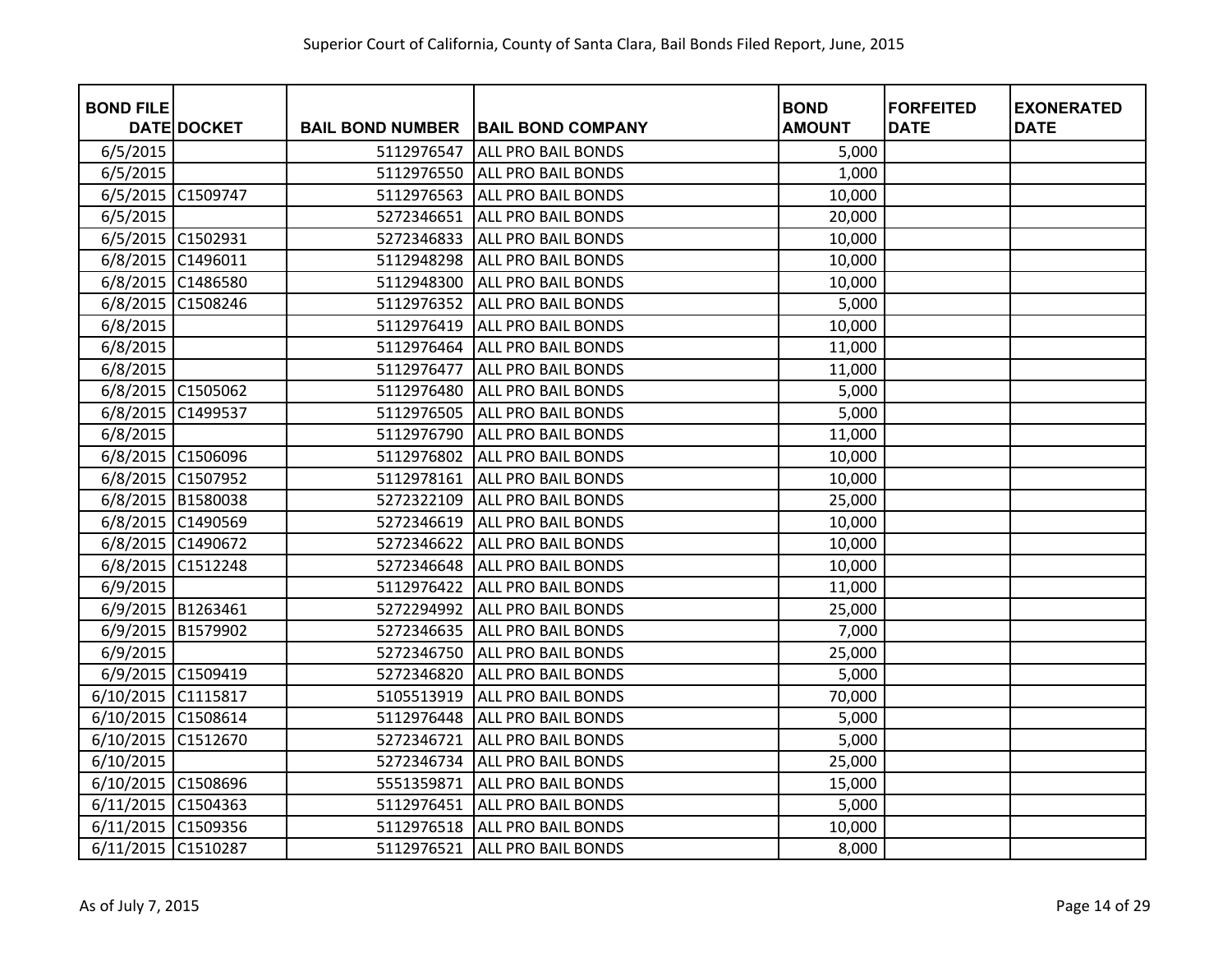| <b>BOND FILE</b>   |                    |                         |                           | <b>BOND</b>   | <b>FORFEITED</b> | <b>EXONERATED</b> |
|--------------------|--------------------|-------------------------|---------------------------|---------------|------------------|-------------------|
|                    | <b>DATE DOCKET</b> | <b>BAIL BOND NUMBER</b> | <b>BAIL BOND COMPANY</b>  | <b>AMOUNT</b> | <b>DATE</b>      | <b>DATE</b>       |
| 6/11/2015          |                    | 5272346705              | <b>ALL PRO BAIL BONDS</b> | 10,000        |                  |                   |
| 6/11/2015          |                    | 5272346718              | <b>ALL PRO BAIL BONDS</b> | 5,000         |                  |                   |
| 6/11/2015 C1504268 |                    | 5551377488              | <b>ALL PRO BAIL BONDS</b> | 15,000        |                  |                   |
| 6/11/2015 C1497109 |                    | 5551377532              | <b>ALL PRO BAIL BONDS</b> | 2,000         |                  |                   |
| 6/11/2015 C1511677 |                    | 5551381115              | <b>ALL PRO BAIL BONDS</b> | 25,000        |                  |                   |
| 6/12/2015          | C1496968           | 5105506012              | <b>ALL PRO BAIL BONDS</b> | 80,000        |                  |                   |
| 6/12/2015 C1498885 |                    | 5105506025              | <b>ALL PRO BAIL BONDS</b> | 100,000       |                  |                   |
| 6/15/2015          | C1473721           | 5112999443              | <b>ALL PRO BAIL BONDS</b> | 5,000         |                  |                   |
| 6/15/2015          | C1512893           | 5112999456              | <b>ALL PRO BAIL BONDS</b> | 11,000        |                  |                   |
| 6/15/2015 C1496046 |                    | 5272369614              | <b>ALL PRO BAIL BONDS</b> | 15,000        |                  |                   |
| 6/15/2015 F1452553 |                    | 5551359772              | <b>ALL PRO BAIL BONDS</b> | 10,000        |                  | 6/22/2015         |
| 6/15/2015 F1554382 |                    | 5551359785              | <b>ALL PRO BAIL BONDS</b> | 10,000        |                  | 6/22/2015         |
| 6/15/2015 C1512886 |                    | 5551391633              | <b>ALL PRO BAIL BONDS</b> | 37,000        | 6/19/2015        |                   |
| 6/16/2015 C1483537 |                    | 5112999430              | <b>ALL PRO BAIL BONDS</b> | 10,000        |                  |                   |
| 6/16/2015 B1579488 |                    | 5272346804              | <b>ALL PRO BAIL BONDS</b> | 25,000        |                  |                   |
| 6/16/2015 B1579683 |                    | 5551391521              | <b>ALL PRO BAIL BONDS</b> | 5,000         |                  | 6/18/2015         |
| 6/17/2015          | B1579114           | 515003364               | <b>ALL PRO BAIL BONDS</b> | 110,000       |                  |                   |
| 6/17/2015          |                    | 3551391534              | <b>ALL PRO BAIL BONDS</b> | 25,000        |                  |                   |
| 6/17/2015 C1400013 |                    | 5551359938              | <b>ALL PRO BAIL BONDS</b> | 4,000         |                  |                   |
| 6/17/2015          | C1510393           | 5551377756              | <b>ALL PRO BAIL BONDS</b> | 5,000         |                  |                   |
| 6/17/2015 B1579177 |                    | 5551391534              | <b>ALL PRO BAIL BONDS</b> | 25,000        |                  |                   |
| 6/18/2015 B1578488 |                    | 5112976349              | <b>ALL PRO BAIL BONDS</b> | 5,000         |                  |                   |
| 6/18/2015 B1579351 |                    | 5112998644              | <b>ALL PRO BAIL BONDS</b> | 5,000         |                  |                   |
| 6/18/2015 C1497094 |                    | 5112999386              | <b>ALL PRO BAIL BONDS</b> | 5,000         |                  |                   |
| 6/18/2015 C1513336 |                    | 5112999427              | <b>ALL PRO BAIL BONDS</b> | 5,000         |                  |                   |
| 6/18/2015 B1576997 |                    | 5272295043              | <b>ALL PRO BAIL BONDS</b> | 25,000        |                  |                   |
| 6/18/2015 B1474381 |                    | 5272369630              | <b>ALL PRO BAIL BONDS</b> | 25,000        |                  |                   |
| 6/18/2015          | F1555780           | 5272369643              | ALL PRO BAIL BONDS        | 15,000        |                  | 6/18/2015         |
| 6/19/2015          |                    | 5272346747              | <b>ALL PRO BAIL BONDS</b> | 25,000        |                  |                   |
| 6/19/2015          |                    | 5272346792              | <b>ALL PRO BAIL BONDS</b> | 10,000        |                  |                   |
| 6/19/2015          |                    | 5272369627              | <b>ALL PRO BAIL BONDS</b> | 12,000        |                  |                   |
| 6/19/2015 C1513453 |                    | 5551408753              | <b>ALL PRO BAIL BONDS</b> | 48,000        |                  |                   |
| 6/22/2015 C1503589 |                    | 5112999360              | <b>ALL PRO BAIL BONDS</b> | 11,000        |                  |                   |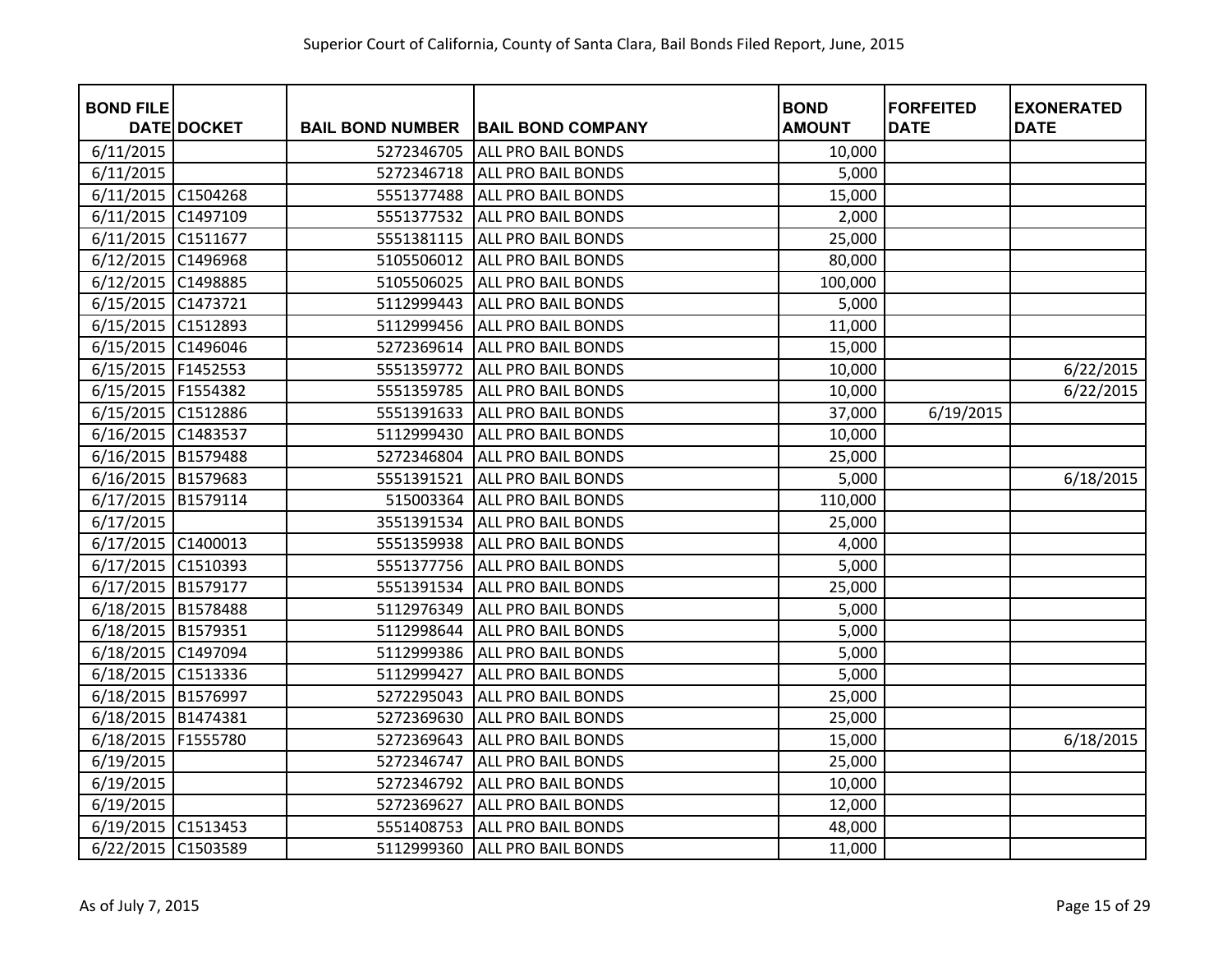| <b>BOND FILE</b>     |                    |                         |                           | <b>BOND</b>   | <b>FORFEITED</b> | <b>EXONERATED</b> |
|----------------------|--------------------|-------------------------|---------------------------|---------------|------------------|-------------------|
|                      | <b>DATE DOCKET</b> | <b>BAIL BOND NUMBER</b> | <b>BAIL BOND COMPANY</b>  | <b>AMOUNT</b> | <b>DATE</b>      | <b>DATE</b>       |
| 6/22/2015 C1509347   |                    | 5112999373              | <b>ALL PRO BAIL BONDS</b> | 5,000         |                  |                   |
| 6/22/2015 C1512073   |                    | 5112999399              | <b>ALL PRO BAIL BONDS</b> | 5,000         |                  |                   |
| 6/22/2015            | C1496518           | 5272369601              | <b>ALL PRO BAIL BONDS</b> | 25,000        |                  |                   |
| 6/22/2015            |                    | 5272369669              | <b>ALL PRO BAIL BONDS</b> | 20,000        |                  |                   |
| 6/22/2015            |                    | 5551377574              | <b>ALL PRO BAIL BONDS</b> | 35,000        |                  |                   |
| 6/22/2015            |                    | 5551391659              | <b>ALL PRO BAIL BONDS</b> | 36,000        |                  |                   |
| 6/23/2015 C1503433   |                    | 5105534220              | <b>ALL PRO BAIL BONDS</b> | 100,000       |                  |                   |
| 6/23/2015            | F1555419           | 5112946898              | <b>ALL PRO BAIL BONDS</b> | 10,000        |                  |                   |
| 6/23/2015   F1555704 |                    | 5112999414              | <b>ALL PRO BAIL BONDS</b> | 10,000        |                  |                   |
| 6/23/2015   F1555471 |                    | 5802600275              | <b>ALL PRO BAIL BONDS</b> | 5,000         |                  |                   |
| 6/23/2015   F1555694 |                    | 5802600288              | <b>ALL PRO BAIL BONDS</b> | 2,500         |                  |                   |
| 6/24/2015 C1512887   |                    | 5112998673              | <b>ALL PRO BAIL BONDS</b> | 10,000        |                  |                   |
| 6/24/2015            |                    | 5272370139              | <b>ALL PRO BAIL BONDS</b> | 16,000        |                  |                   |
| 6/24/2015 C1506747   |                    | 5551377699              | <b>ALL PRO BAIL BONDS</b> | 10,000        |                  |                   |
| 6/24/2015 C1510051   |                    | 5551377701              | <b>ALL PRO BAIL BONDS</b> | 15,000        |                  |                   |
| 6/25/2015 C1503053   |                    | 5112998657              | <b>ALL PRO BAIL BONDS</b> | 10,000        |                  |                   |
| 6/25/2015 C1510765   |                    | 5112998660              | <b>ALL PRO BAIL BONDS</b> | 5,000         |                  |                   |
| 6/25/2015            | C1117656           | 5272369672              | <b>ALL PRO BAIL BONDS</b> | 25,000        |                  |                   |
| 6/25/2015            |                    | 5272369685              | <b>ALL PRO BAIL BONDS</b> | 25,000        |                  |                   |
| 6/25/2015            | C1492864           | 5272369698              | <b>ALL PRO BAIL BONDS</b> | 25,000        |                  |                   |
| 6/26/2015 C1509357   |                    | 5112998701              | ALL PRO BAIL BONDS        | 11,000        |                  |                   |
| 6/29/2015            | C1232938           | 5272369599              | <b>ALL PRO BAIL BONDS</b> | 13,000        |                  | 6/29/2015         |
| 6/30/2015            |                    | 5105534204              | <b>ALL PRO BAIL BONDS</b> | 75,000        |                  |                   |
| 6/30/2015            | B1369116           | 5112977685              | <b>ALL PRO BAIL BONDS</b> | 10,000        |                  |                   |
| 6/30/2015            |                    | 5112998699              | <b>ALL PRO BAIL BONDS</b> | 5,000         |                  |                   |
| 6/30/2015 B1580010   |                    | 5112998769              | <b>ALL PRO BAIL BONDS</b> | 5,000         | 7/2/2015         |                   |
| 6/30/2015 B1579892   |                    | 5112998785              | <b>ALL PRO BAIL BONDS</b> | 5,000         |                  |                   |
| 6/30/2015 B1579391   |                    | 5112998798              | <b>ALL PRO BAIL BONDS</b> | 3,000         |                  |                   |
| 6/30/2015            | C1505640           | 5112998800              | <b>ALL PRO BAIL BONDS</b> | 10,000        |                  |                   |
| 6/30/2015 C1506516   |                    | 5112998813              | <b>ALL PRO BAIL BONDS</b> | 10,000        |                  |                   |
| 6/30/2015 B1471745   |                    | 5112998826              | <b>ALL PRO BAIL BONDS</b> | 10,000        |                  |                   |
| 6/30/2015 C1499742   |                    | 5112998839              | <b>ALL PRO BAIL BONDS</b> | 5,000         |                  |                   |
| 6/30/2015 B1580009   |                    | 5112998842              | <b>ALL PRO BAIL BONDS</b> | 7,500         |                  |                   |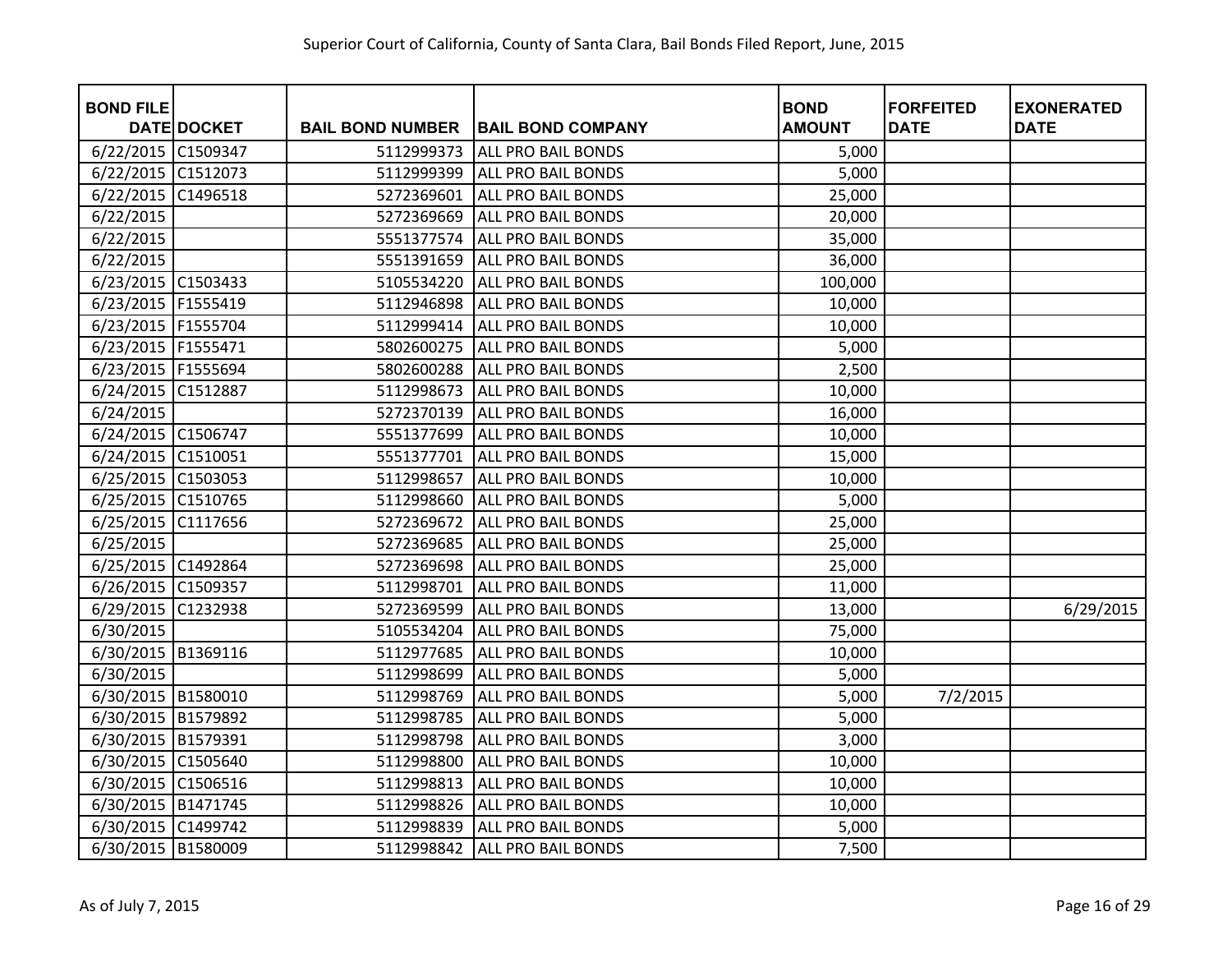| <b>BOND FILE</b>   |                    |                         |                            | <b>BOND</b>   | <b>FORFEITED</b> | <b>EXONERATED</b> |
|--------------------|--------------------|-------------------------|----------------------------|---------------|------------------|-------------------|
|                    | <b>DATE DOCKET</b> | <b>BAIL BOND NUMBER</b> | <b>BAIL BOND COMPANY</b>   | <b>AMOUNT</b> | <b>DATE</b>      | <b>DATE</b>       |
| 6/30/2015 C1514173 |                    | 5112999357              | <b>ALL PRO BAIL BONDS</b>  | 5,250         |                  |                   |
| 6/30/2015          | C1515012           | 5250027916              | <b>ALL PRO BAIL BONDS</b>  | 200,000       |                  |                   |
| 6/30/2015          |                    | 5272370113              | <b>ALL PRO BAIL BONDS</b>  | 15,000        |                  |                   |
| 6/30/2015          |                    | 5272370126              | <b>ALL PRO BAIL BONDS</b>  | 20,000        |                  |                   |
| 6/30/2015          |                    | 5272372810              | <b>ALL PRO BAIL BONDS</b>  | 20,000        |                  |                   |
| 6/30/2015          |                    | 5272372823              | <b>ALL PRO BAIL BONDS</b>  | 25,000        |                  |                   |
| 6/30/2015 B1471043 |                    | 5551377587              | <b>ALL PRO BAIL BONDS</b>  | 50,000        |                  |                   |
| 6/30/2015          |                    | 5551377590              | <b>ALL PRO BAIL BONDS</b>  | 30,000        |                  |                   |
| 6/30/2015 C1515214 |                    | 5551408766              | ALL PRO BAIL BONDS         | 35,000        |                  |                   |
| 6/17/2015 C1507701 |                    | IS50K107101             | <b>AMIGO BAIL BONDS</b>    | 15,000        |                  |                   |
| 6/1/2015 C1508253  |                    | T2550511751             | <b>BAD BOYS BAIL BONDS</b> | 20,000        |                  |                   |
| 6/1/2015 B1580004  |                    | T2550512052             | <b>BAD BOYS BAIL BONDS</b> | 16,000        |                  |                   |
| 6/1/2015           |                    | T2550512056             | <b>BAD BOYS BAIL BONDS</b> | 15,000        |                  |                   |
| 6/1/2015 B1576922  |                    | T550511638              | <b>BAD BOYS BAIL BONDS</b> | 5,000         |                  |                   |
| 6/1/2015           | C1508888           | T550512028              | <b>BAD BOYS BAIL BONDS</b> | 5,000         |                  |                   |
| 6/2/2015           |                    | T2550511752             | <b>BAD BOYS BAIL BONDS</b> | 22,000        |                  |                   |
| 6/2/2015 B1579851  |                    | T2550512257             | <b>BAD BOYS BAIL BONDS</b> | 20,000        |                  |                   |
| 6/2/2015 C1507673  |                    | T2550512258             | <b>BAD BOYS BAIL BONDS</b> | 15,000        |                  |                   |
| 6/3/2015 B1579113  |                    | T1050509692             | <b>BAD BOYS BAIL BONDS</b> | 10,000        |                  |                   |
| 6/3/2015 C1507662  |                    | T1050511643             | <b>BAD BOYS BAIL BONDS</b> | 6,000         |                  |                   |
| 6/3/2015 C1511938  |                    | T25050508552            | <b>BAD BOYS BAIL BONDS</b> | 105,000       |                  |                   |
| 6/3/2015 B1579501  |                    | T2550512259             | <b>BAD BOYS BAIL BONDS</b> | 25,000        |                  |                   |
| 6/3/2015           |                    | T2550512261             | <b>BAD BOYS BAIL BONDS</b> | 16,000        |                  |                   |
| 6/3/2015 C1511670  |                    | T2550512262             | <b>BAD BOYS BAIL BONDS</b> | 20,000        |                  |                   |
| 6/3/2015 C1509765  |                    | T5050511660             | <b>BAD BOYS BAIL BONDS</b> | 23,000        |                  |                   |
| 6/3/2015 F1139698  |                    | T5050511855             | <b>BAD BOYS BAIL BONDS</b> | 50,000        |                  |                   |
| 6/3/2015 F1555705  |                    | T7550510155             | <b>BAD BOYS BAIL BONDS</b> | 75,000        |                  |                   |
| 6/4/2015           |                    | T5050511662             | <b>BAD BOYS BAIL BONDS</b> | 25,000        |                  |                   |
| 6/5/2015           |                    | T1050509852             | <b>BAD BOYS BAIL BONDS</b> | 6,000         |                  |                   |
| 6/8/2015 C1512257  |                    | T10050511801            | <b>BAD BOYS BAIL BONDS</b> | 100,000       |                  |                   |
| 6/8/2015 C1511494  |                    | T10050512092            | <b>BAD BOYS BAIL BONDS</b> | 75,000        |                  |                   |
| 6/8/2015           | C1510979           | T10050512093            | <b>BAD BOYS BAIL BONDS</b> | 100,000       |                  |                   |
| 6/8/2015           |                    | T1050509850             | <b>BAD BOYS BAIL BONDS</b> | 10,000        |                  |                   |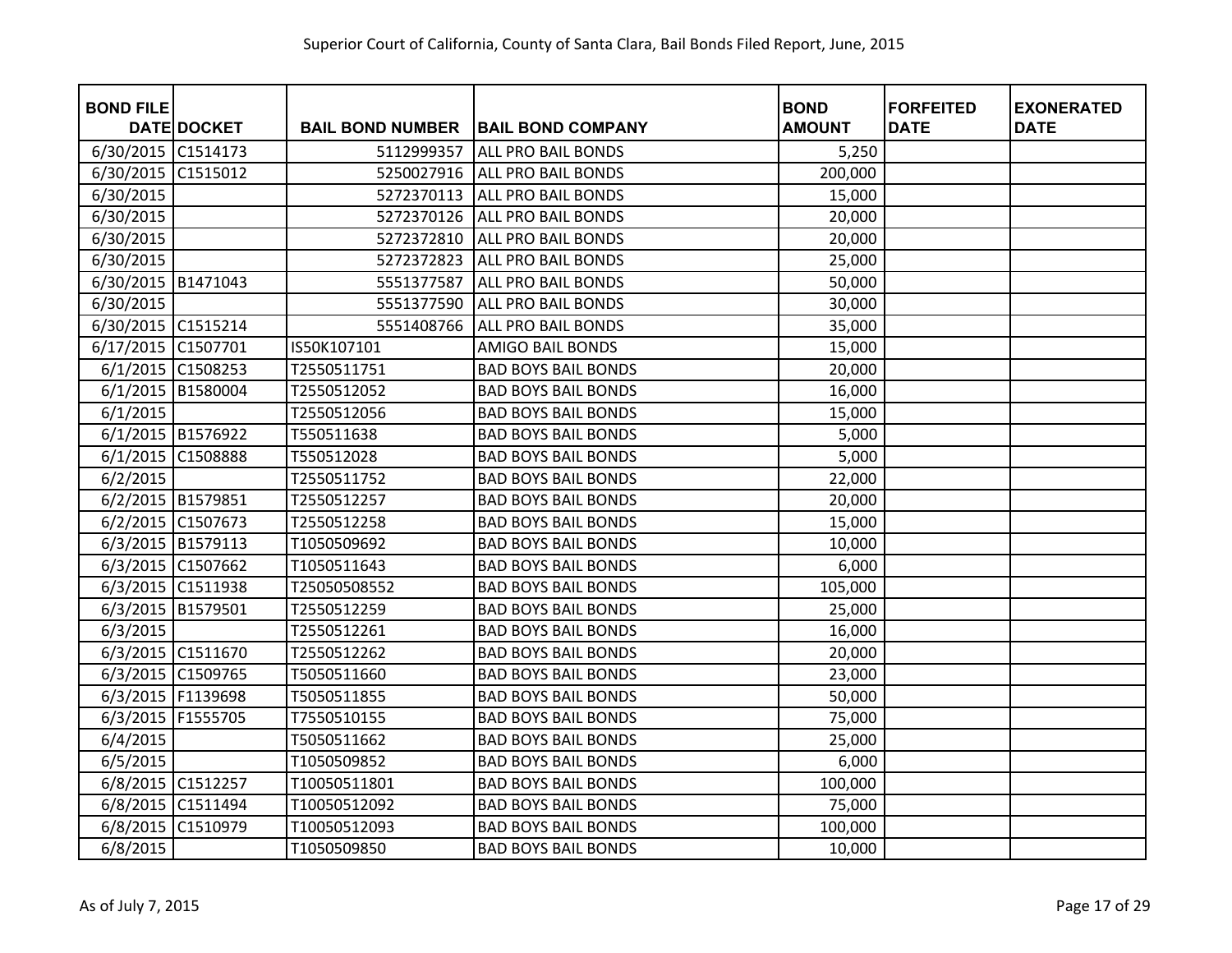| <b>BOND FILE</b>     |                    |                         |                            | <b>BOND</b>   | <b>FORFEITED</b> | <b>EXONERATED</b> |
|----------------------|--------------------|-------------------------|----------------------------|---------------|------------------|-------------------|
|                      | <b>DATE DOCKET</b> | <b>BAIL BOND NUMBER</b> | <b>BAIL BOND COMPANY</b>   | <b>AMOUNT</b> | <b>DATE</b>      | <b>DATE</b>       |
| 6/8/2015 C1510681    |                    | T1050509851             | <b>BAD BOYS BAIL BONDS</b> | 6,000         |                  |                   |
| 6/8/2015             |                    | T2550514648             | <b>BAD BOYS BAIL BONDS</b> | 11,000        |                  |                   |
| 6/8/2015             |                    | T2550514649             | <b>BAD BOYS BAIL BONDS</b> | 16,000        |                  |                   |
| 6/8/2015             |                    | T2550514650             | <b>BAD BOYS BAIL BONDS</b> | 11,000        |                  |                   |
|                      | 6/8/2015 C1491830  | T5050512080             | <b>BAD BOYS BAIL BONDS</b> | 50,000        |                  |                   |
|                      | 6/9/2015 C1499598  | T10505412242            | <b>BAD BOYS BAIL BONDS</b> | 10,000        |                  |                   |
|                      | 6/9/2015 C1499078  | T550512029              | <b>BAD BOYS BAIL BONDS</b> | 5,000         |                  |                   |
| 6/10/2015 F1453240   |                    | T550512030              | <b>BAD BOYS BAIL BONDS</b> | 500           |                  |                   |
| 6/11/2015            | C1478274           | T1050511735             | <b>BAD BOYS BAIL BONDS</b> | 7,500         |                  |                   |
| 6/11/2015 C1507690   |                    | T2550512254             | <b>BAD BOYS BAIL BONDS</b> | 15,000        |                  |                   |
| 6/11/2015 C1511203   |                    | T2550512782             | <b>BAD BOYS BAIL BONDS</b> | 25,000        |                  |                   |
| 6/11/2015 C1510971   |                    | T5050514674             | <b>BAD BOYS BAIL BONDS</b> | 35,000        |                  |                   |
| 6/11/2015 C1485027   |                    | T550511818              | <b>BAD BOYS BAIL BONDS</b> | 2,500         |                  |                   |
| 6/11/2015   F1555779 |                    | T550512225              | <b>BAD BOYS BAIL BONDS</b> | 1,000         |                  |                   |
| 6/11/2015            |                    | T7550511793             | <b>BAD BOYS BAIL BONDS</b> | 75,000        |                  |                   |
| 6/12/2015 C1512381   |                    | T5050511769             | <b>BAD BOYS BAIL BONDS</b> | 35,000        |                  |                   |
| 6/15/2015            | C1360367           | T1050514631             | <b>BAD BOYS BAIL BONDS</b> | 3,000         |                  |                   |
| 6/15/2015            | C1511284           | T25050514691            | <b>BAD BOYS BAIL BONDS</b> | 180,000       |                  |                   |
| 6/15/2015            |                    | T2550512778             | <b>BAD BOYS BAIL BONDS</b> | 25,000        |                  |                   |
| 6/15/2015            | C1511061           | T2550512781             | <b>BAD BOYS BAIL BONDS</b> | 15,000        |                  |                   |
| 6/15/2015            |                    | T5050512815             | <b>BAD BOYS BAIL BONDS</b> | 50,000        |                  |                   |
| 6/15/2015 C1506136   |                    | T5050512816             | <b>BAD BOYS BAIL BONDS</b> | 50,000        |                  |                   |
| 6/16/2015 B1578216   |                    | T10050512287            | <b>BAD BOYS BAIL BONDS</b> | 100,000       |                  |                   |
| 6/16/2015 C1507703   |                    | T1050509089             | <b>BAD BOYS BAIL BONDS</b> | 10,000        |                  |                   |
| 6/16/2015 C1509424   |                    | T1050511641             | <b>BAD BOYS BAIL BONDS</b> | 5,000         |                  |                   |
| 6/16/2015 C1508717   |                    | T2550509863             | <b>BAD BOYS BAIL BONDS</b> | 15,000        |                  |                   |
| 6/16/2015 B1579651   |                    | T2550512780             | <b>BAD BOYS BAIL BONDS</b> | 15,000        | 6/18/2015        | 6/29/2015         |
| 6/16/2015            |                    | T2550515168             | <b>BAD BOYS BAIL BONDS</b> | 20,000        |                  |                   |
| 6/16/2015 C1511504   |                    | T550512224              | <b>BAD BOYS BAIL BONDS</b> | 5,000         |                  |                   |
| 6/17/2015            | C1510684           | T1050512753             | <b>BAD BOYS BAIL BONDS</b> | 10,000        |                  |                   |
| 6/17/2015            |                    | T25050514692            | <b>BAD BOYS BAIL BONDS</b> | 60,000        |                  |                   |
| 6/17/2015            |                    | T2550515161             | <b>BAD BOYS BAIL BONDS</b> | 25,000        |                  |                   |
| 6/17/2015   F1453643 |                    | T2550515164             | <b>BAD BOYS BAIL BONDS</b> | 10,000        |                  |                   |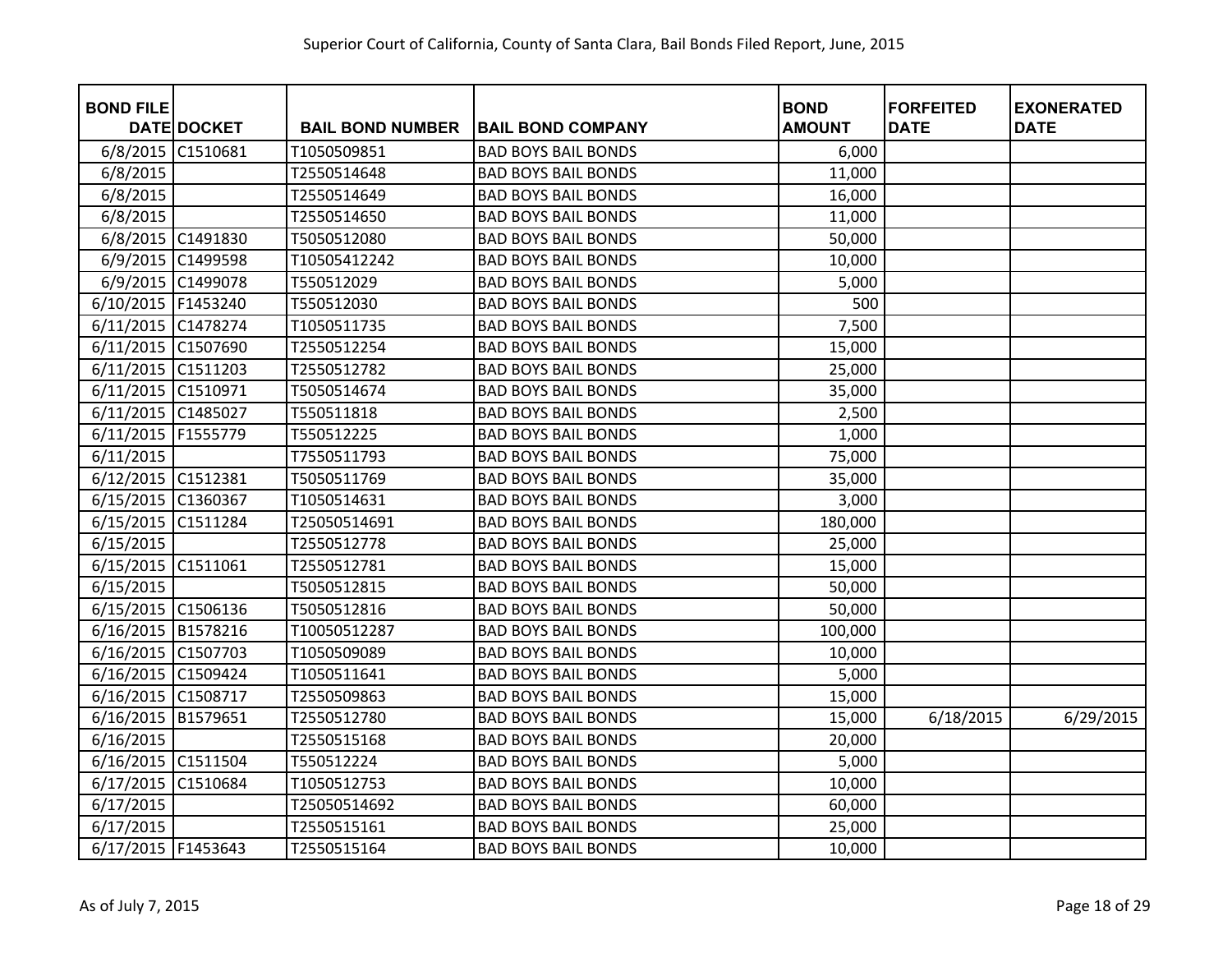| <b>BOND FILE</b>     | <b>DATE DOCKET</b> | <b>BAIL BOND NUMBER</b> | <b>BAIL BOND COMPANY</b>   | <b>BOND</b><br><b>AMOUNT</b> | <b>FORFEITED</b><br><b>DATE</b> | <b>EXONERATED</b><br><b>DATE</b> |
|----------------------|--------------------|-------------------------|----------------------------|------------------------------|---------------------------------|----------------------------------|
| 6/17/2015 F1452557   |                    | T2550515165             | <b>BAD BOYS BAIL BONDS</b> | 5,000                        |                                 |                                  |
|                      |                    |                         |                            |                              |                                 |                                  |
| 6/17/2015            | C1510492           | T2550515169             | <b>BAD BOYS BAIL BONDS</b> | 20,000                       |                                 |                                  |
| 6/17/2015            |                    | T2550515170             | <b>BAD BOYS BAIL BONDS</b> | 25,000                       |                                 |                                  |
| 6/17/2015 B1472431   |                    | T5050511856             | <b>BAD BOYS BAIL BONDS</b> | 25,000                       |                                 |                                  |
| 6/17/2015 B1578790   |                    | T550512234              | <b>BAD BOYS BAIL BONDS</b> | 5,000                        |                                 |                                  |
| 6/18/2015            | B1578926           | T1050512240             | <b>BAD BOYS BAIL BONDS</b> | 10,000                       |                                 |                                  |
| 6/18/2015 B1579326   |                    | T1050512754             | <b>BAD BOYS BAIL BONDS</b> | 10,000                       |                                 |                                  |
| 6/18/2015            | C1513353           | T1050512757             | <b>BAD BOYS BAIL BONDS</b> | 10,000                       |                                 |                                  |
| 6/18/2015 B1473615   |                    | T2520515166             | <b>BAD BOYS BAIL BONDS</b> | 25,000                       |                                 |                                  |
| 6/18/2015 B1474334   |                    | T2550511650             | <b>BAD BOYS BAIL BONDS</b> | 25,000                       |                                 |                                  |
| 6/18/2015 B1578926   |                    | T2550512779             | <b>BAD BOYS BAIL BONDS</b> | 25,000                       |                                 |                                  |
| 6/18/2015 C1487695   |                    | T2550515167             | <b>BAD BOYS BAIL BONDS</b> | 25,000                       |                                 |                                  |
| 6/18/2015   F1555451 |                    | T5050511661             | <b>BAD BOYS BAIL BONDS</b> | 25,000                       |                                 |                                  |
| 6/18/2015 B1579876   |                    | T550511819              | <b>BAD BOYS BAIL BONDS</b> | 5,000                        |                                 |                                  |
| 6/18/2015 B1579394   |                    | T550512739              | <b>BAD BOYS BAIL BONDS</b> | 5,000                        |                                 |                                  |
| 6/19/2015            | B1580118           | T10050511678            | <b>BAD BOYS BAIL BONDS</b> | 35,000                       |                                 |                                  |
| 6/19/2015            |                    | T10050512096            | <b>BAD BOYS BAIL BONDS</b> | 51,000                       |                                 |                                  |
| 6/19/2015            |                    | T1050509853             | <b>BAD BOYS BAIL BONDS</b> | 10,000                       |                                 |                                  |
| 6/19/2015            | C1504742           | T1050511640             | <b>BAD BOYS BAIL BONDS</b> | 7,500                        |                                 |                                  |
| 6/19/2015            |                    | T1050511642             | <b>BAD BOYS BAIL BONDS</b> | 10,000                       |                                 |                                  |
| 6/19/2015 C1513326   |                    | T1050512756             | <b>BAD BOYS BAIL BONDS</b> | 10,000                       |                                 |                                  |
| 6/19/2015            |                    | T1050514630             | <b>BAD BOYS BAIL BONDS</b> | 10,000                       |                                 |                                  |
| 6/19/2015            |                    | T1050514632             | <b>BAD BOYS BAIL BONDS</b> | 10,000                       |                                 |                                  |
| 6/19/2015            |                    | T2550515152             | <b>BAD BOYS BAIL BONDS</b> | 25,000                       |                                 |                                  |
| 6/19/2015            |                    | T2550515162             | <b>BAD BOYS BAIL BONDS</b> | 25,000                       |                                 |                                  |
| 6/19/2015            |                    | T2550515163             | <b>BAD BOYS BAIL BONDS</b> | 20,000                       |                                 |                                  |
| 6/19/2015 C1511590   |                    | T2550515172             | <b>BAD BOYS BAIL BONDS</b> | 3,000                        |                                 |                                  |
| 6/19/2015            |                    | T5050512814             | <b>BAD BOYS BAIL BONDS</b> | 40,000                       |                                 |                                  |
| 6/19/2015            | F1555643           | T550511820              | <b>BAD BOYS BAIL BONDS</b> | 5,000                        |                                 |                                  |
| 6/19/2015            |                    | T550512235              | <b>BAD BOYS BAIL BONDS</b> | 5,000                        |                                 |                                  |
| 6/19/2015 B1367885   |                    | T550515118              | <b>BAD BOYS BAIL BONDS</b> | 5,000                        |                                 |                                  |
| 6/19/2015            |                    | T550515123              | <b>BAD BOYS BAIL BONDS</b> | 1,000                        |                                 |                                  |
| 6/22/2015   F1555785 |                    | T1050508596             | <b>BAD BOYS BAIL BONDS</b> | 2,500                        |                                 |                                  |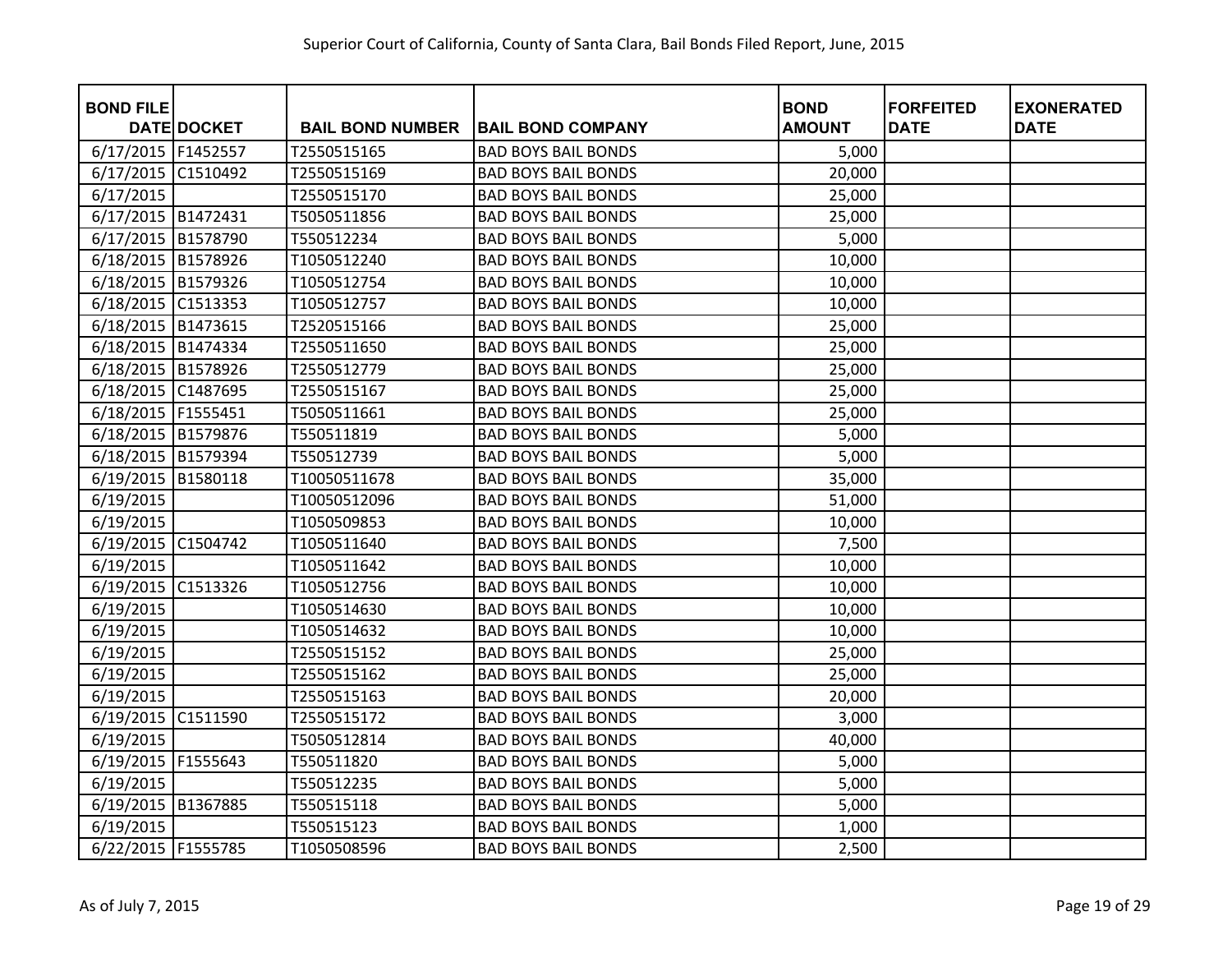| <b>BOND FILE</b>     |                    |                         |                                | <b>BOND</b>   | <b>FORFEITED</b> | <b>EXONERATED</b> |
|----------------------|--------------------|-------------------------|--------------------------------|---------------|------------------|-------------------|
|                      | <b>DATE DOCKET</b> | <b>BAIL BOND NUMBER</b> | <b>BAIL BOND COMPANY</b>       | <b>AMOUNT</b> | <b>DATE</b>      | <b>DATE</b>       |
| 6/22/2015            | C1515030           | T1050511734             | <b>BAD BOYS BAIL BONDS</b>     | 10,000        |                  |                   |
| 6/22/2015            | C1497571           | T1050512759             | <b>BAD BOYS BAIL BONDS</b>     | 10,000        |                  |                   |
| 6/22/2015            |                    | T2550514855             | <b>BAD BOYS BAIL BONDS</b>     | 20,000        |                  |                   |
| 6/22/2015            |                    | T2550514856             | <b>BAD BOYS BAIL BONDS</b>     | 25,000        |                  |                   |
| 6/22/2015            |                    | T5050515208             | <b>BAD BOYS BAIL BONDS</b>     | 45,000        |                  |                   |
| 6/23/2015            |                    | T1050515145             | <b>BAD BOYS BAIL BONDS</b>     | 10,000        |                  |                   |
| 6/23/2015            | C1512766           | T1050515147             | <b>BAD BOYS BAIL BONDS</b>     | 10,000        |                  |                   |
| 6/23/2015            | B1263839           | T2550515171             | <b>BAD BOYS BAIL BONDS</b>     | 10,000        |                  |                   |
| 6/24/2015            |                    | T2550514858             | <b>BAD BOYS BAIL BONDS</b>     | 25,000        |                  |                   |
| 6/24/2015   F1555547 |                    | T550515124              | <b>BAD BOYS BAIL BONDS</b>     | 5,000         |                  |                   |
| 6/25/2015 C1511453   |                    | T5050515197             | <b>BAD BOYS BAIL BONDS</b>     | 50,000        |                  |                   |
| 6/25/2015            | B1579324           | T5505115120             | <b>BAD BOYS BAIL BONDS</b>     | 5,000         |                  |                   |
| 6/25/2015            |                    | T550512024              | <b>BAD BOYS BAIL BONDS</b>     | 5,000         |                  |                   |
| 6/26/2015            |                    | T5050515198             | <b>BAD BOYS BAIL BONDS</b>     | 25,000        |                  |                   |
| 6/26/2015            |                    | T5050515199             | <b>BAD BOYS BAIL BONDS</b>     | 25,000        |                  |                   |
| 6/26/2015            |                    | T550514833              | <b>BAD BOYS BAIL BONDS</b>     | 1,000         |                  |                   |
| 6/30/2015            |                    | T10050511799            | <b>BAD BOYS BAIL BONDS</b>     | 40,000        |                  |                   |
| 6/30/2015            | F1555826           | T1050515144             | <b>BAD BOYS BAIL BONDS</b>     | 10,000        |                  |                   |
| 6/30/2015            |                    | T1050516898             | <b>BAD BOYS BAIL BONDS</b>     | 10,000        |                  |                   |
| 6/30/2015            |                    | T2550507145             | <b>BAD BOYS BAIL BONDS</b>     | 11,000        |                  |                   |
| 6/30/2015            | 213726             | T2550516910             | <b>BAD BOYS BAIL BONDS</b>     | 20,000        |                  |                   |
| 6/30/2015            |                    | T5050512905             | <b>BAD BOYS BAIL BONDS</b>     | 25,000        |                  |                   |
| 6/30/2015            |                    | T5050516931             | <b>BAD BOYS BAIL BONDS</b>     | 30,000        |                  |                   |
| 6/30/2015            |                    | T550509676              | <b>BAD BOYS BAIL BONDS</b>     | 5,000         |                  |                   |
| 6/9/2015             |                    | 15023503                | <b>BAIL BOND CONNECTION</b>    | 25,000        |                  |                   |
| 6/24/2015 C1507578   |                    | S1102400660             | <b>BAIL BOND MADE EASY</b>     | 5,000         |                  |                   |
| 6/24/2015 C1507679   |                    | S2602403289             | <b>BAIL BOND MADE EASY</b>     | 15,000        |                  |                   |
| 6/1/2015 B1579314    |                    | AS115018                | <b>BAIL HOTLINE BAIL BONDS</b> | 325,000       |                  |                   |
| 6/1/2015             | C1511665           | AS25241781              | <b>BAIL HOTLINE BAIL BONDS</b> | 20,000        |                  |                   |
| 6/1/2015             |                    | AS50180186              | <b>BAIL HOTLINE BAIL BONDS</b> | 45,000        |                  |                   |
| 6/1/2015 C1499036    |                    | FCS1001484679           | <b>BAIL HOTLINE BAIL BONDS</b> | 75,000        |                  |                   |
| 6/2/2015             |                    | AS15431170              | <b>BAIL HOTLINE BAIL BONDS</b> | 5,250         |                  |                   |
|                      | 6/2/2015 C1509766  | AS25241803              | <b>BAIL HOTLINE BAIL BONDS</b> | 20,000        |                  |                   |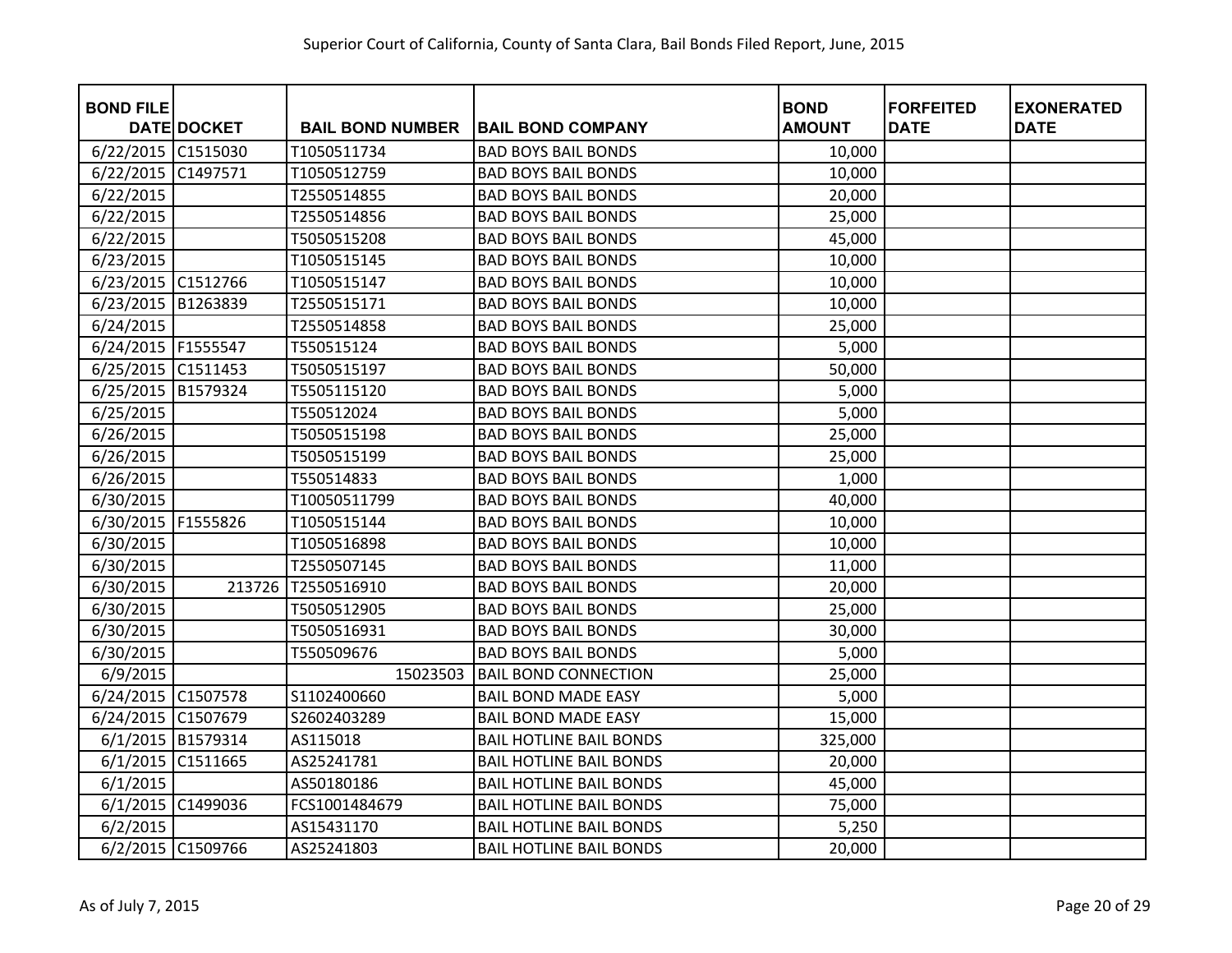| <b>BOND FILE</b>     | <b>DATE DOCKET</b> | <b>BAIL BOND NUMBER</b> | <b>BAIL BOND COMPANY</b>       | <b>BOND</b><br><b>AMOUNT</b> | <b>FORFEITED</b><br><b>DATE</b> | <b>EXONERATED</b><br><b>DATE</b> |
|----------------------|--------------------|-------------------------|--------------------------------|------------------------------|---------------------------------|----------------------------------|
| 6/3/2015 F1450924    |                    | AS15431168              | <b>BAIL HOTLINE BAIL BONDS</b> | 10,000                       |                                 |                                  |
| 6/3/2015 B1579693    |                    | AS25241790              | <b>BAIL HOTLINE BAIL BONDS</b> | 25,000                       |                                 | 6/18/2015                        |
| 6/3/2015             | F1555807           | AS50180178              | <b>BAIL HOTLINE BAIL BONDS</b> | 26,000                       |                                 |                                  |
| 6/3/2015             |                    | FCS1001474095           | <b>BAIL HOTLINE BAIL BONDS</b> | 95,000                       |                                 |                                  |
| 6/4/2015 C1496301    |                    | AS51042715              | <b>BAIL HOTLINE BAIL BONDS</b> | 5,000                        |                                 |                                  |
| 6/8/2015             |                    | AS15431173              | <b>BAIL HOTLINE BAIL BONDS</b> | 11,000                       |                                 |                                  |
|                      | 6/8/2015 C1507984  | AS25241784              | <b>BAIL HOTLINE BAIL BONDS</b> | 25,000                       |                                 |                                  |
| 6/8/2015             | F1555789           | AS50180180              | <b>BAIL HOTLINE BAIL BONDS</b> | 26,000                       |                                 |                                  |
| 6/8/2015             |                    | SD114972                | <b>BAIL HOTLINE BAIL BONDS</b> | 250,000                      |                                 |                                  |
| 6/10/2015 C1506832   |                    | AS15431174              | <b>BAIL HOTLINE BAIL BONDS</b> | 10,000                       | 6/24/2015                       |                                  |
| 6/10/2015            | B1579649           | AS50180179              | <b>BAIL HOTLINE BAIL BONDS</b> | 26,000                       |                                 |                                  |
| 6/10/2015            |                    | AS51042750              | <b>BAIL HOTLINE BAIL BONDS</b> | 1,000                        |                                 |                                  |
| 6/11/2015 C1512283   |                    | AS114924                | <b>BAIL HOTLINE BAIL BONDS</b> | 150,000                      |                                 |                                  |
| 6/11/2015            | C1512283           | AS114973                | <b>BAIL HOTLINE BAIL BONDS</b> | 150,000                      |                                 |                                  |
| 6/11/2015 C1512283   |                    | AS114974                | <b>BAIL HOTLINE BAIL BONDS</b> | 150,000                      |                                 |                                  |
| 6/11/2015            | C1512243           | AS114975                | <b>BAIL HOTLINE BAIL BONDS</b> | 10,000                       |                                 |                                  |
| 6/11/2015            |                    | AS15431175              | <b>BAIL HOTLINE BAIL BONDS</b> | 7,000                        |                                 |                                  |
| 6/15/2015 C1495716   |                    | AS15431215              | <b>BAIL HOTLINE BAIL BONDS</b> | 10,000                       |                                 |                                  |
| 6/15/2015            | C1496177           | AS51042752              | <b>BAIL HOTLINE BAIL BONDS</b> | 5,000                        | 6/15/2015                       |                                  |
| 6/15/2015            |                    | AS51042753              | <b>BAIL HOTLINE BAIL BONDS</b> | 5,000                        |                                 |                                  |
| 6/17/2015 B1578925   |                    | AS100135014             | <b>BAIL HOTLINE BAIL BONDS</b> | 60,000                       |                                 |                                  |
| 6/17/2015            | C1368242           | AS15431169              | <b>BAIL HOTLINE BAIL BONDS</b> | 10,000                       |                                 |                                  |
| 6/17/2015            |                    | AS15431217              | <b>BAIL HOTLINE BAIL BONDS</b> | 10,000                       |                                 |                                  |
| 6/17/2015 C1512624   |                    | AS15431249              | <b>BAIL HOTLINE BAIL BONDS</b> | 10,000                       |                                 |                                  |
| 6/17/2015 B1472171   |                    | AS25241713              | <b>BAIL HOTLINE BAIL BONDS</b> | 10,000                       | 6/25/2015                       |                                  |
| 6/18/2015 C1507716   |                    | AS50180182              | <b>BAIL HOTLINE BAIL BONDS</b> | 40,000                       |                                 |                                  |
| 6/18/2015 C1508716   |                    | FCS101474847            | <b>BAIL HOTLINE BAIL BONDS</b> | 10,000                       |                                 |                                  |
| 6/19/2015            | C1236170           | AS15431086              | <b>BAIL HOTLINE BAIL BONDS</b> | 15,000                       |                                 |                                  |
| 6/19/2015            |                    | AS15431172              | <b>BAIL HOTLINE BAIL BONDS</b> | 15,000                       |                                 |                                  |
| 6/19/2015            |                    | AS25241782              | <b>BAIL HOTLINE BAIL BONDS</b> | 15,250                       |                                 |                                  |
| 6/19/2015            |                    | AS25241783              | <b>BAIL HOTLINE BAIL BONDS</b> | 25,000                       |                                 |                                  |
| 6/19/2015 C1512656   |                    | AS51042755              | <b>BAIL HOTLINE BAIL BONDS</b> | 5,000                        |                                 |                                  |
| 6/19/2015   F1452717 |                    | FCS101487222            | <b>BAIL HOTLINE BAIL BONDS</b> | 5,000                        |                                 |                                  |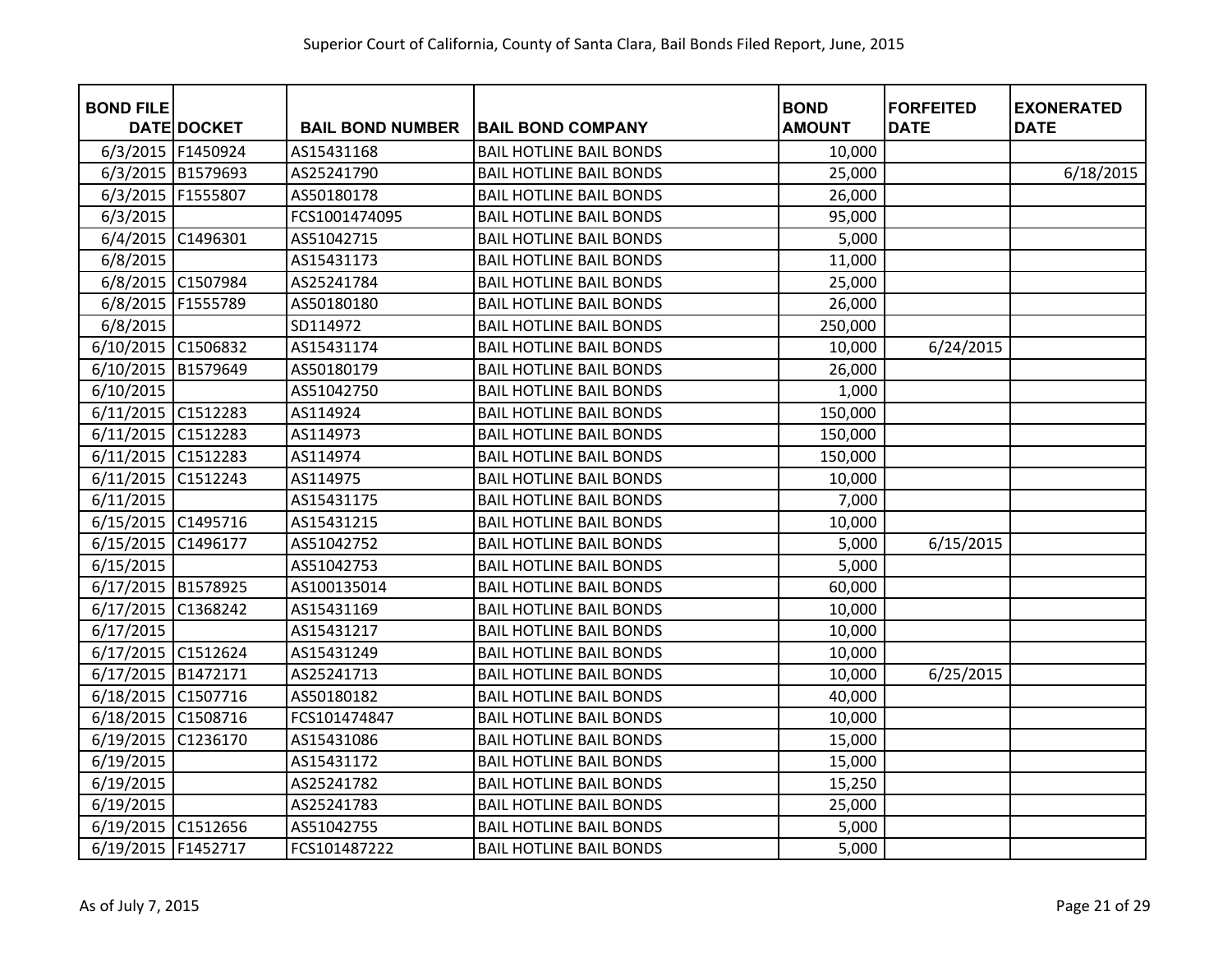| <b>BOND FILE</b>     | <b>DATE DOCKET</b> | <b>BAIL BOND NUMBER</b> | <b>BAIL BOND COMPANY</b>       | <b>BOND</b><br><b>AMOUNT</b> | <b>FORFEITED</b><br><b>DATE</b> | <b>EXONERATED</b><br><b>DATE</b> |
|----------------------|--------------------|-------------------------|--------------------------------|------------------------------|---------------------------------|----------------------------------|
| 6/22/2015            | 214782             | AS114982                | <b>BAIL HOTLINE BAIL BONDS</b> | 155,000                      |                                 |                                  |
| 6/22/2015            | C1358551           | AS15431124              | <b>BAIL HOTLINE BAIL BONDS</b> | 10,000                       |                                 |                                  |
| 6/22/2015            |                    | AS15431302              | <b>BAIL HOTLINE BAIL BONDS</b> | 6,000                        |                                 |                                  |
| 6/22/2015 C1502908   |                    | AS25241785              | <b>BAIL HOTLINE BAIL BONDS</b> | 12,000                       |                                 |                                  |
| 6/22/2015            | C1508392           | AS25241786              | <b>BAIL HOTLINE BAIL BONDS</b> | 6,000                        |                                 |                                  |
| 6/22/2015            | C1359836           | AS25241787              | <b>BAIL HOTLINE BAIL BONDS</b> | 25,000                       |                                 |                                  |
| 6/23/2015            |                    | AS15431218              | <b>BAIL HOTLINE BAIL BONDS</b> | 10,000                       |                                 |                                  |
| 6/23/2015            | F1555918           | AS15431250              | <b>BAIL HOTLINE BAIL BONDS</b> | 15,000                       |                                 |                                  |
| 6/23/2015   F1452194 |                    | AS15431251              | <b>BAIL HOTLINE BAIL BONDS</b> | 7,500                        |                                 |                                  |
| 6/23/2015 C1505534   |                    | AS25241791              | <b>BAIL HOTLINE BAIL BONDS</b> | 25,000                       |                                 |                                  |
| 6/23/2015 C1499493   |                    | FCS101486624            | <b>BAIL HOTLINE BAIL BONDS</b> | 10,000                       |                                 |                                  |
| 6/23/2015 B1579481   |                    | FCS1501481252           | <b>BAIL HOTLINE BAIL BONDS</b> | 150,000                      |                                 |                                  |
| 6/24/2015            | C1510963           | AS100135101             | <b>BAIL HOTLINE BAIL BONDS</b> | 100,000                      |                                 |                                  |
| 6/24/2015            |                    | AS25241796              | <b>BAIL HOTLINE BAIL BONDS</b> | 25,000                       |                                 |                                  |
| 6/25/2015 C1359351   |                    | AS15431303              | <b>BAIL HOTLINE BAIL BONDS</b> | 10,000                       | 6/29/2015                       |                                  |
| 6/25/2015            | C1512088           | AS25241788              | <b>BAIL HOTLINE BAIL BONDS</b> | 21,000                       |                                 |                                  |
| 6/25/2015            |                    | AS25241795              | <b>BAIL HOTLINE BAIL BONDS</b> | 11,000                       |                                 |                                  |
| 6/26/2015 C1512898   |                    | AS114983                | <b>BAIL HOTLINE BAIL BONDS</b> | 125,000                      |                                 |                                  |
| 6/26/2015            | F1555992           | AS15431304              | <b>BAIL HOTLINE BAIL BONDS</b> | 6,000                        |                                 |                                  |
| 6/29/2015            | C1511230           | AS51042796              | <b>BAIL HOTLINE BAIL BONDS</b> | 2,000                        | 6/29/2015                       |                                  |
| 6/30/2015 C1510490   |                    | AS15431301              | <b>BAIL HOTLINE BAIL BONDS</b> | 10,000                       |                                 |                                  |
| 6/30/2015            | C1509765           | AS25241794              | <b>BAIL HOTLINE BAIL BONDS</b> | 23,000                       |                                 |                                  |
| 6/30/2015            |                    | AS25241797              | <b>BAIL HOTLINE BAIL BONDS</b> | 17,000                       |                                 |                                  |
| 6/30/2015            | C1513507           | AS25241798              | <b>BAIL HOTLINE BAIL BONDS</b> | 11,000                       |                                 |                                  |
| 6/30/2015            |                    | AS25241799              | <b>BAIL HOTLINE BAIL BONDS</b> | 25,000                       |                                 |                                  |
| 6/30/2015            | F1556066           | AS25241887              | <b>BAIL HOTLINE BAIL BONDS</b> | 25,000                       |                                 |                                  |
| 6/30/2015            |                    | AS25242450              | <b>BAIL HOTLINE BAIL BONDS</b> | 25,000                       |                                 |                                  |
| 6/30/2015            | C1100471           | AS50180190              | <b>BAIL HOTLINE BAIL BONDS</b> | 40,000                       |                                 |                                  |
| 6/30/2015            |                    | AS51042771              | <b>BAIL HOTLINE BAIL BONDS</b> | 5,000                        |                                 |                                  |
| 6/30/2015            | F1555801           | AS51042772              | <b>BAIL HOTLINE BAIL BONDS</b> | 5,000                        |                                 |                                  |
| 6/30/2015            |                    | FCS1001474246           | <b>BAIL HOTLINE BAIL BONDS</b> | 75,000                       |                                 |                                  |
| 6/2/2015             |                    | 5272350429              | <b>BODYGUARD BAIL BONDS</b>    | 25,000                       |                                 |                                  |
| 6/15/2015            |                    | 5272354964              | <b>BODYGUARD BAIL BONDS</b>    | 25,000                       |                                 |                                  |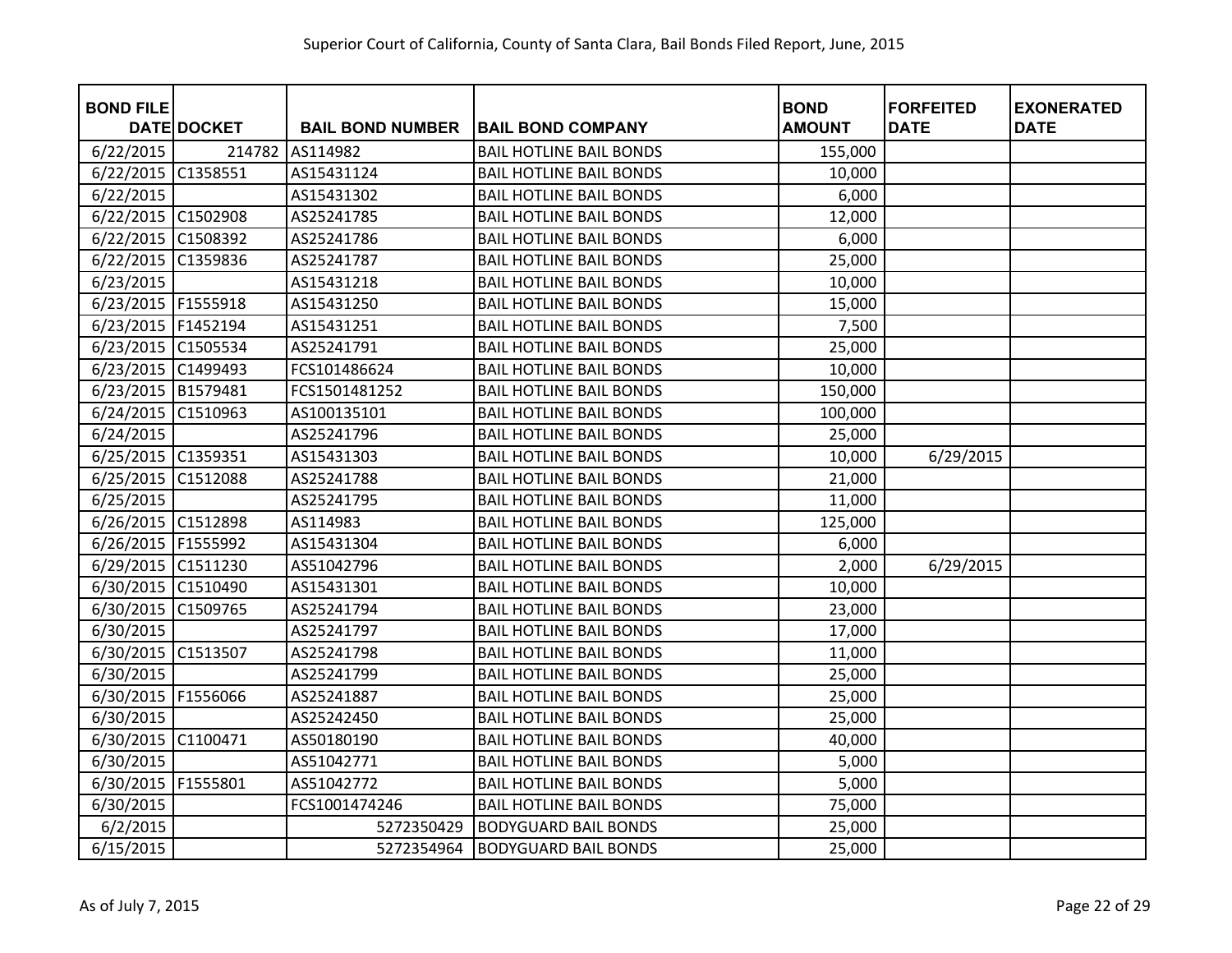| <b>BOND FILE</b>     | <b>DATE DOCKET</b> | <b>BAIL BOND NUMBER</b> | <b>BAIL BOND COMPANY</b>       | <b>BOND</b><br><b>AMOUNT</b> | <b>FORFEITED</b><br><b>DATE</b> | <b>EXONERATED</b><br><b>DATE</b> |
|----------------------|--------------------|-------------------------|--------------------------------|------------------------------|---------------------------------|----------------------------------|
| 6/15/2015            |                    | 5551395206              | <b>BODYGUARD BAIL BONDS</b>    | 40,000                       |                                 |                                  |
| 6/19/2015            |                    | 5272350432              | <b>BODYGUARD BAIL BONDS</b>    | 25,000                       |                                 |                                  |
| 6/19/2015            |                    | 5272354951              | <b>BODYGUARD BAIL BONDS</b>    | 15,000                       |                                 |                                  |
| 6/26/2015            |                    | 5112980753              | <b>BODYGUARD BAIL BONDS</b>    | 10,000                       |                                 |                                  |
| 6/30/2015            |                    | 5551397987              | <b>BODYGUARD BAIL BONDS</b>    | 20,000                       |                                 |                                  |
| 6/1/2015 B1578780    |                    | AS15429515              | <b>CASTLE BAIL BONDS</b>       | 10,000                       |                                 |                                  |
| 6/1/2015             | B1578780           | AS25242614              | <b>CASTLE BAIL BONDS</b>       | 10,000                       |                                 |                                  |
| 6/1/2015             |                    | 2015CC010949            | <b>DISCREET BAIL BONDS</b>     | 10,000                       |                                 |                                  |
| 6/3/2015             |                    | 2015EE003899            | <b>DISCREET BAIL BONDS</b>     | 16,250                       |                                 |                                  |
| 6/5/2015             |                    | 2015DD009350            | <b>DISCREET BAIL BONDS</b>     | 35,000                       |                                 |                                  |
| 6/12/2015            |                    | 2015EE004171            | <b>DISCREET BAIL BONDS</b>     | 36,000                       |                                 |                                  |
| 6/17/2015 C1510739   |                    | 2015FF000159            | <b>DISCREET BAIL BONDS</b>     | 200,000                      |                                 |                                  |
| 6/18/2015 B1370294   |                    | 2015BB017603            | <b>DISCREET BAIL BONDS</b>     | 10,000                       |                                 |                                  |
| 6/17/2015            | C1511495           | AUL2099332              | <b>DRAGON BAIL BONDS</b>       | 50,000                       |                                 |                                  |
| 6/9/2015             |                    | 2015CC012737            | ED MUMBERT BAIL BONDS          | 25,000                       |                                 |                                  |
| 6/19/2015 F1555654   |                    | 2015AA048724            | ED MUMBERT BAIL BONDS          | 5,000                        |                                 |                                  |
| 6/19/2015            |                    | 2015CC012738            | ED MUMBERT BAIL BONDS          | 20,000                       |                                 |                                  |
| 6/22/2015            |                    | 2015BB006880            | ED MUMBERT BAIL BONDS          | 10,000                       |                                 |                                  |
| 6/22/2015            |                    | 2015EE001478            | ED MUMBERT BAIL BONDS          | 26,000                       |                                 |                                  |
| 6/30/2015            |                    | 2015BB018965            | ED MUMBERT BAIL BONDS          | 10,000                       |                                 |                                  |
| 6/30/2015            |                    | 2015CC012741            | ED MUMBERT BAIL BONDS          | 25,000                       |                                 |                                  |
| 6/12/2015 F1555305   |                    | 5802540357              | <b>EIGHT BALL BAIL BONDS</b>   | 5,000                        |                                 |                                  |
| 6/19/2015   F1033951 |                    | 5272305221              | <b>EIGHT BALL BAIL BONDS</b>   | 20,000                       |                                 |                                  |
| 6/19/2015 B1473831   |                    | 5802382900              | <b>EIGHT BALL BAIL BONDS</b>   | 5,000                        |                                 |                                  |
| 6/24/2015   F1554511 |                    | 5112863610              | <b>EIGHT BALL BAIL BONDS</b>   | 10,000                       |                                 |                                  |
| 6/25/2015            | C1499117           | 5272315682              | <b>EIGHT BALL BAIL BONDS</b>   | 15,000                       |                                 |                                  |
| 6/1/2015             |                    | T5050504834             | <b>GOLDEN STATE BAIL BONDS</b> | 40,000                       |                                 |                                  |
| 6/3/2015             | C1488265           | T1550507056             | <b>GOLDEN STATE BAIL BONDS</b> | 15,000                       |                                 |                                  |
| 6/8/2015             |                    | T2550507060             | <b>GOLDEN STATE BAIL BONDS</b> | 25,000                       |                                 |                                  |
| 6/8/2015             |                    | T2550507061             | <b>GOLDEN STATE BAIL BONDS</b> | 25,000                       |                                 |                                  |
| 6/9/2015 C1506317    |                    | T5050501183             | <b>GOLDEN STATE BAIL BONDS</b> | 10,000                       |                                 |                                  |
| 6/12/2015 C1512379   |                    | T5050504835             | <b>GOLDEN STATE BAIL BONDS</b> | 30,000                       |                                 |                                  |
| 6/15/2015 C1502720   |                    | T10050513824            | <b>GOLDEN STATE BAIL BONDS</b> | 56,000                       |                                 |                                  |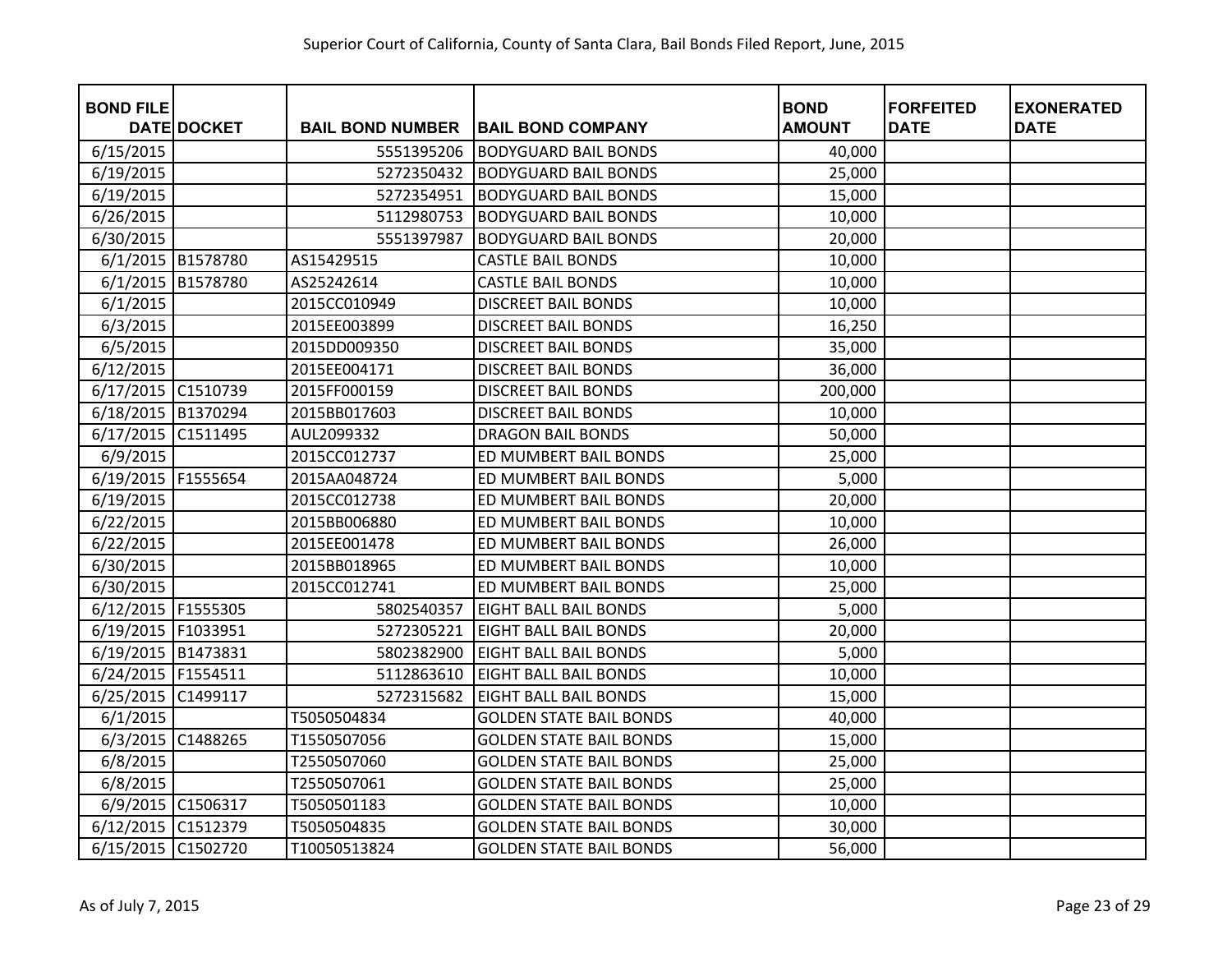| <b>BOND FILE</b>     |                   |                         |                                 | <b>BOND</b>   | <b>FORFEITED</b> | <b>EXONERATED</b> |
|----------------------|-------------------|-------------------------|---------------------------------|---------------|------------------|-------------------|
|                      | DATE DOCKET       | <b>BAIL BOND NUMBER</b> | <b>BAIL BOND COMPANY</b>        | <b>AMOUNT</b> | <b>DATE</b>      | <b>DATE</b>       |
| 6/15/2015            | C1356556          | T1050513817             | <b>GOLDEN STATE BAIL BONDS</b>  | 10,000        |                  |                   |
| 6/15/2015            |                   | T15050496098            | <b>GOLDEN STATE BAIL BONDS</b>  | 35,000        |                  |                   |
| 6/15/2015 C1476310   |                   | T1550513818             | <b>GOLDEN STATE BAIL BONDS</b>  | 10,000        |                  |                   |
| 6/17/2015 C1509774   |                   | T550509472              | <b>GOLDEN STATE BAIL BONDS</b>  | 5,000         |                  |                   |
| 6/30/2015            |                   | T2550509477             | <b>GOLDEN STATE BAIL BONDS</b>  | 25,000        |                  |                   |
| 6/30/2015 C1483469   |                   | T2550509478             | <b>GOLDEN STATE BAIL BONDS</b>  | 25,000        |                  |                   |
| 6/2/2015             |                   | 5272350180              | JAG BAIL BONDS, INC             | 25,000        |                  |                   |
| 6/17/2015 C1508922   |                   | 5112980427              | JAG BAIL BONDS, INC             | 10,000        |                  |                   |
| 6/23/2015 B1475599   |                   | 5112980430              | JAG BAIL BONDS, INC             | 10,000        |                  |                   |
| 6/30/2015   F1449689 |                   | U1020534063             | JOSE A GONZALEZ BAIL BONDS, INC | 7,500         |                  |                   |
| 6/9/2015             |                   | AB00779124              | KEITH CARTER BAIL BONDS         | 6,000         |                  |                   |
| 6/10/2015            |                   | S2602277977             | <b>LATINO BAIL BONDS</b>        | 21,000        |                  |                   |
| 6/1/2015 C1507203    |                   | 5272326727              | LE BAIL BONDS                   | 20,000        | 6/29/2015        |                   |
| 6/1/2015             |                   | 5272340518              | LE BAIL BONDS                   | 22,000        |                  |                   |
| 6/1/2015 C1512363    |                   | 5272340521              | LE BAIL BONDS                   | 21,000        |                  |                   |
| 6/1/2015             |                   | 5272340534              | LE BAIL BONDS                   | 25,000        |                  |                   |
| 6/1/2015             |                   | 5551379651              | LE BAIL BONDS                   | 50,000        |                  |                   |
| 6/2/2015             |                   | 5150037101              | LE BAIL BONDS                   | 150,000       |                  |                   |
| 6/3/2015             |                   | 5272340547              | LE BAIL BONDS                   | 25,000        |                  |                   |
| 6/3/2015             |                   | 5551382208              | LE BAIL BONDS                   | 50,000        |                  |                   |
| 6/3/2015             |                   | 5551382224              | LE BAIL BONDS                   | 50,000        |                  |                   |
|                      | 6/4/2015 C1511046 | 5272327498              | LE BAIL BONDS                   | 20,000        |                  |                   |
|                      | 6/4/2015 C1511046 | 5272340505              | LE BAIL BONDS                   | 20,000        |                  |                   |
|                      | 6/4/2015 C1482658 | 5272340589              | LE BAIL BONDS                   | 25,000        |                  |                   |
| 6/4/2015             |                   | 5551310896              | LE BAIL BONDS                   | 26,000        |                  |                   |
| 6/4/2015             |                   | 5551382211              | LE BAIL BONDS                   | 35,000        |                  |                   |
| 6/5/2015             |                   | 5272340592              | LE BAIL BONDS                   | 25,000        |                  |                   |
| 6/5/2015 C1506633    |                   | 5551380121              | LE BAIL BONDS                   | 35,000        |                  |                   |
| 6/8/2015             |                   | 5105500502              | LE BAIL BONDS                   | 75,000        |                  |                   |
|                      | 6/8/2015 C1511046 | 5272340480              | LE BAIL BONDS                   | 20,000        |                  |                   |
|                      | 6/8/2015 C1511046 | 5272340493              | LE BAIL BONDS                   | 20,000        |                  |                   |
| 6/8/2015             |                   | 5272340563              | LE BAIL BONDS                   | 25,000        |                  |                   |
| 6/8/2015             |                   | 5272340617              | LE BAIL BONDS                   | 25,000        |                  |                   |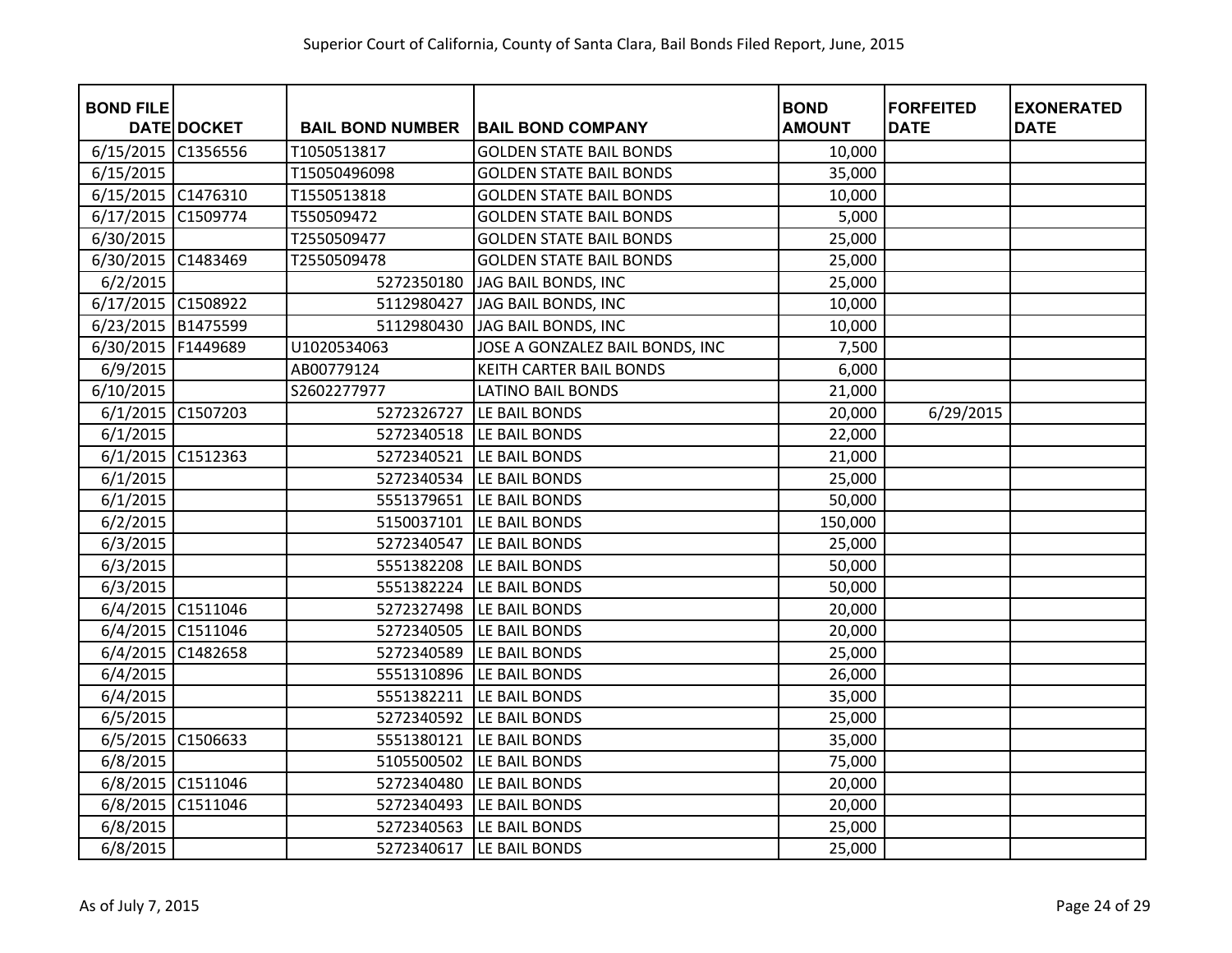| <b>BOND FILE</b>   |                   |                         |                          | <b>BOND</b>   | <b>FORFEITED</b> | <b>EXONERATED</b> |
|--------------------|-------------------|-------------------------|--------------------------|---------------|------------------|-------------------|
|                    | DATE DOCKET       | <b>BAIL BOND NUMBER</b> | <b>BAIL BOND COMPANY</b> | <b>AMOUNT</b> | <b>DATE</b>      | <b>DATE</b>       |
| 6/8/2015           |                   | 5551387625              | LE BAIL BONDS            | 50,000        |                  |                   |
| 6/9/2015           |                   | 5551382196              | LE BAIL BONDS            | 44,000        |                  |                   |
|                    | 6/9/2015 B1578946 | 5551387641              | LE BAIL BONDS            | 50,000        |                  |                   |
| 6/10/2015          |                   | 5272340576              | LE BAIL BONDS            | 15,000        |                  |                   |
| 6/11/2015          | C1507993          | 5112927156              | LE BAIL BONDS            | 10,000        |                  |                   |
| 6/11/2015          |                   | 5272340675              | LE BAIL BONDS            | 25,000        |                  |                   |
| 6/15/2015          |                   | 5105485413              | LE BAIL BONDS            | 100,000       |                  |                   |
| 6/15/2015          |                   | 5272176290              | LE BAIL BONDS            | 20,000        |                  |                   |
| 6/15/2015          |                   | 5551295179              | LE BAIL BONDS            | 40,000        |                  |                   |
| 6/16/2015 C1509908 |                   | 5112927268              | LE BAIL BONDS            | 10,000        |                  |                   |
| 6/16/2015 B1262572 |                   | 5272340550              | LE BAIL BONDS            | 25,000        |                  |                   |
| 6/16/2015 B1365357 |                   | 5272340620              | LE BAIL BONDS            | 25,000        |                  |                   |
| 6/16/2015          |                   | 5272360778              | LE BAIL BONDS            | 21,000        |                  |                   |
| 6/16/2015          |                   | 5272360781              | LE BAIL BONDS            | 21,000        |                  |                   |
| 6/16/2015          |                   | 5272360794              | LE BAIL BONDS            | 21,000        |                  |                   |
| 6/16/2015          |                   | 5551287711              | LE BAIL BONDS            | 36,000        |                  |                   |
| 6/17/2015          | C1511057          | 527233109               | LE BAIL BONDS            | 25,000        |                  |                   |
| 6/17/2015          |                   | 5272360835              | LE BAIL BONDS            | 25,000        |                  |                   |
| 6/17/2015          |                   | 5551387724              | LE BAIL BONDS            | 30,000        |                  |                   |
| 6/18/2015          |                   | 5112958378              | LE BAIL BONDS            | 10,000        |                  |                   |
| 6/18/2015          | B1578858          | 5272340646              | LE BAIL BONDS            | 20,000        |                  |                   |
| 6/18/2015          |                   | 5551380105              | LE BAIL BONDS            | 35,000        |                  |                   |
| 6/19/2015          |                   | 5105519627              | LE BAIL BONDS            | 60,000        |                  |                   |
| 6/19/2015          |                   | 5272327485              | LE BAIL BONDS            | 25,000        |                  |                   |
| 6/19/2015          |                   | 5551387638              | LE BAIL BONDS            | 40,000        |                  |                   |
| 6/19/2015          |                   | 5551387670              | LE BAIL BONDS            | 37,000        |                  |                   |
| 6/22/2015          |                   | 551387737               | LE BAIL BONDS            | 50,000        |                  |                   |
| 6/22/2015          |                   | 5112776792              | LE BAIL BONDS            | 10,000        |                  |                   |
| 6/23/2015          |                   | 5272360848              | LE BAIL BONDS            | 25,000        |                  |                   |
| 6/24/2015          |                   | 5272360851              | LE BAIL BONDS            | 25,000        |                  |                   |
| 6/25/2015          |                   | 5272360819              | LE BAIL BONDS            | 25,000        |                  |                   |
| 6/25/2015 B1579774 |                   | 5551295182              | LE BAIL BONDS            | 50,000        |                  |                   |
| 6/26/2015 C1509692 |                   | 5551401882              | LE BAIL BONDS            | 50,000        |                  |                   |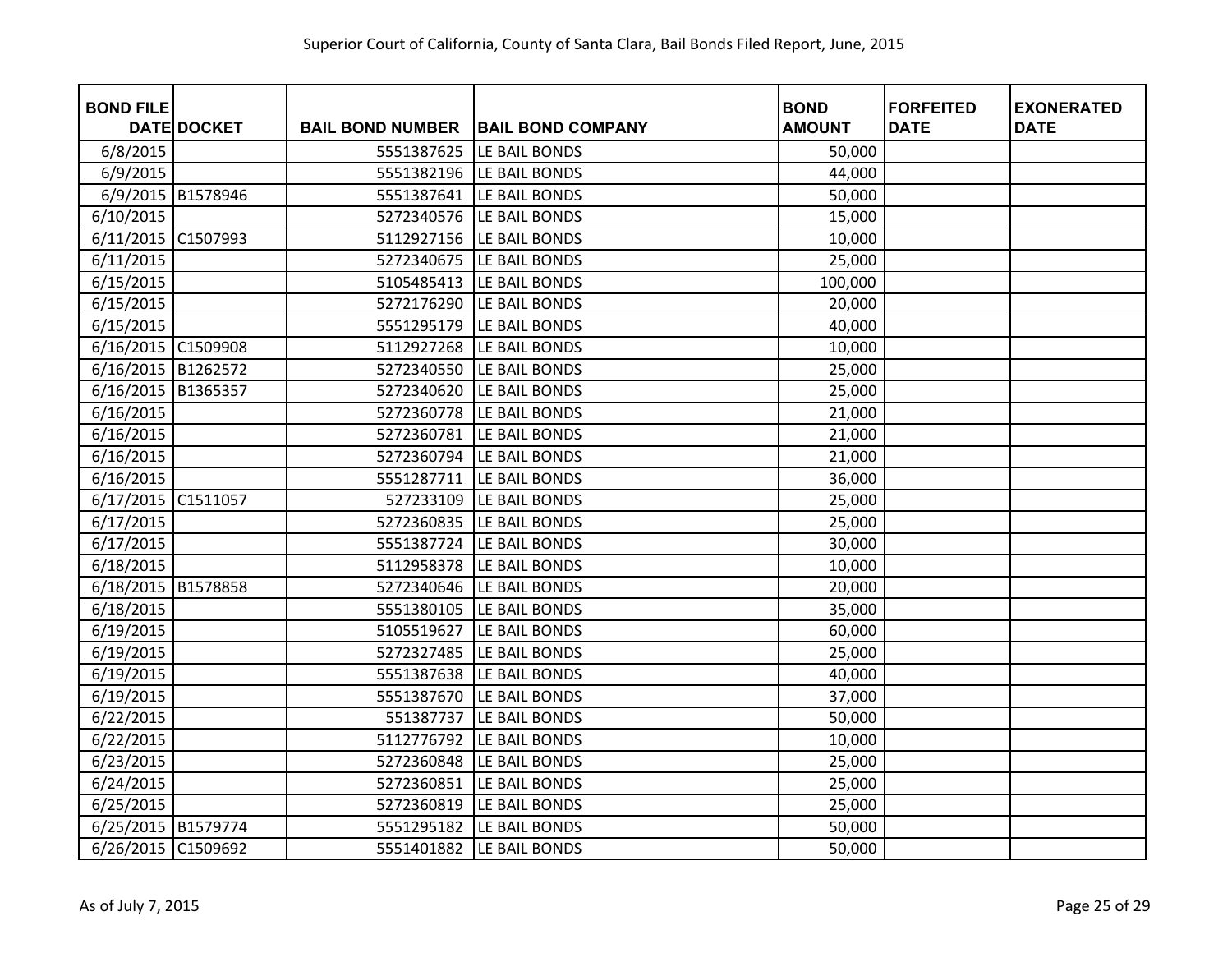| <b>BOND FILE</b>     | <b>DATE DOCKET</b> | <b>BAIL BOND NUMBER</b> | <b>BAIL BOND COMPANY</b> | <b>BOND</b><br><b>AMOUNT</b> | <b>FORFEITED</b><br><b>DATE</b> | <b>EXONERATED</b><br><b>DATE</b> |
|----------------------|--------------------|-------------------------|--------------------------|------------------------------|---------------------------------|----------------------------------|
| 6/30/2015            |                    | 5105500490              | LE BAIL BONDS            | 60,000                       |                                 |                                  |
| 6/30/2015            | C1349165           | 5105519630              | LE BAIL BONDS            | 100,000                      |                                 |                                  |
| 6/30/2015            |                    | 5112953571              | LE BAIL BONDS            | 10,000                       |                                 |                                  |
| 6/30/2015            |                    | 5272360880              | LE BAIL BONDS            | 25,000                       |                                 |                                  |
| 6/30/2015            |                    | 5551401808              | LE BAIL BONDS            | 50,000                       |                                 |                                  |
| 6/30/2015            |                    | 5551412480              | LE BAIL BONDS            | 35,000                       |                                 |                                  |
| 6/23/2015 B1579580   |                    | 2050405000              | LUCILLE L CALKINS        | 150,000                      |                                 |                                  |
| 6/1/2015             | C1513556           | AS100133977             | <b>LUNA BAIL BONDS</b>   | 60,000                       |                                 |                                  |
| 6/1/2015             | C1512728           | AS115194                | <b>LUNA BAIL BONDS</b>   | 101,000                      |                                 |                                  |
| 6/1/2015             | F1348644           | AS25236203              | <b>LUNA BAIL BONDS</b>   | 7,500                        |                                 |                                  |
| 6/1/2015             |                    | AS25236725              | <b>LUNA BAIL BONDS</b>   | 25,000                       |                                 |                                  |
| 6/1/2015             |                    | AS25236731              | <b>LUNA BAIL BONDS</b>   | 25,000                       |                                 | 6/28/2015                        |
| 6/1/2015             |                    | AS25236735              | <b>LUNA BAIL BONDS</b>   | 25,000                       |                                 |                                  |
|                      | 6/1/2015 B1579475  | AS50176562              | <b>LUNA BAIL BONDS</b>   | 30,000                       |                                 |                                  |
| 6/3/2015             | B1579565           | AS25236733              | <b>LUNA BAIL BONDS</b>   | 25,000                       |                                 |                                  |
| 6/3/2015 F1555986    |                    | AS25236738              | <b>LUNA BAIL BONDS</b>   | 21,000                       |                                 |                                  |
| 6/3/2015             | B1579564           | AS50176786              | <b>LUNA BAIL BONDS</b>   | 25,000                       |                                 |                                  |
| 6/4/2015             |                    | AS25236739              | <b>LUNA BAIL BONDS</b>   | 11,000                       |                                 |                                  |
| 6/4/2015             | C1508251           | AS51025828              | <b>LUNA BAIL BONDS</b>   | 5,000                        |                                 |                                  |
| 6/5/2015             | C1508197           | AS51025829              | <b>LUNA BAIL BONDS</b>   | 5,000                        |                                 |                                  |
| 6/8/2015             | C1489637           | AS15428571              | <b>LUNA BAIL BONDS</b>   | 15,000                       |                                 |                                  |
| 6/9/2015             |                    | AS25236760              | <b>LUNA BAIL BONDS</b>   | 15,000                       |                                 |                                  |
| 6/10/2015   F1555446 |                    | AS25237519              | <b>LUNA BAIL BONDS</b>   | 10,000                       |                                 |                                  |
| 6/10/2015            | C1496833           | AS50176560              | <b>LUNA BAIL BONDS</b>   | 50,000                       |                                 |                                  |
| 6/11/2015            | C1512051           | AS25236734              | <b>LUNA BAIL BONDS</b>   | 15,000                       |                                 |                                  |
| 6/12/2015            | C1511453           | AS100133969             | <b>LUNA BAIL BONDS</b>   | 50,000                       |                                 |                                  |
| 6/12/2015            |                    | AS25236689              | <b>LUNA BAIL BONDS</b>   | 25,000                       |                                 |                                  |
| 6/15/2015            | C1512899           | AS100133382             | <b>LUNA BAIL BONDS</b>   | 75,000                       |                                 |                                  |
| 6/15/2015            |                    | AS100133389             | <b>LUNA BAIL BONDS</b>   | 75,000                       |                                 |                                  |
| 6/15/2015            |                    | AS114324                | <b>LUNA BAIL BONDS</b>   | 125,000                      |                                 |                                  |
| 6/15/2015            | C1511652           | AS114856                | <b>LUNA BAIL BONDS</b>   | 175,000                      |                                 |                                  |
| 6/15/2015            |                    | AS25236687              | <b>LUNA BAIL BONDS</b>   | 15,000                       |                                 |                                  |
| 6/15/2015            |                    | AS25236688              | <b>LUNA BAIL BONDS</b>   | 15,000                       |                                 |                                  |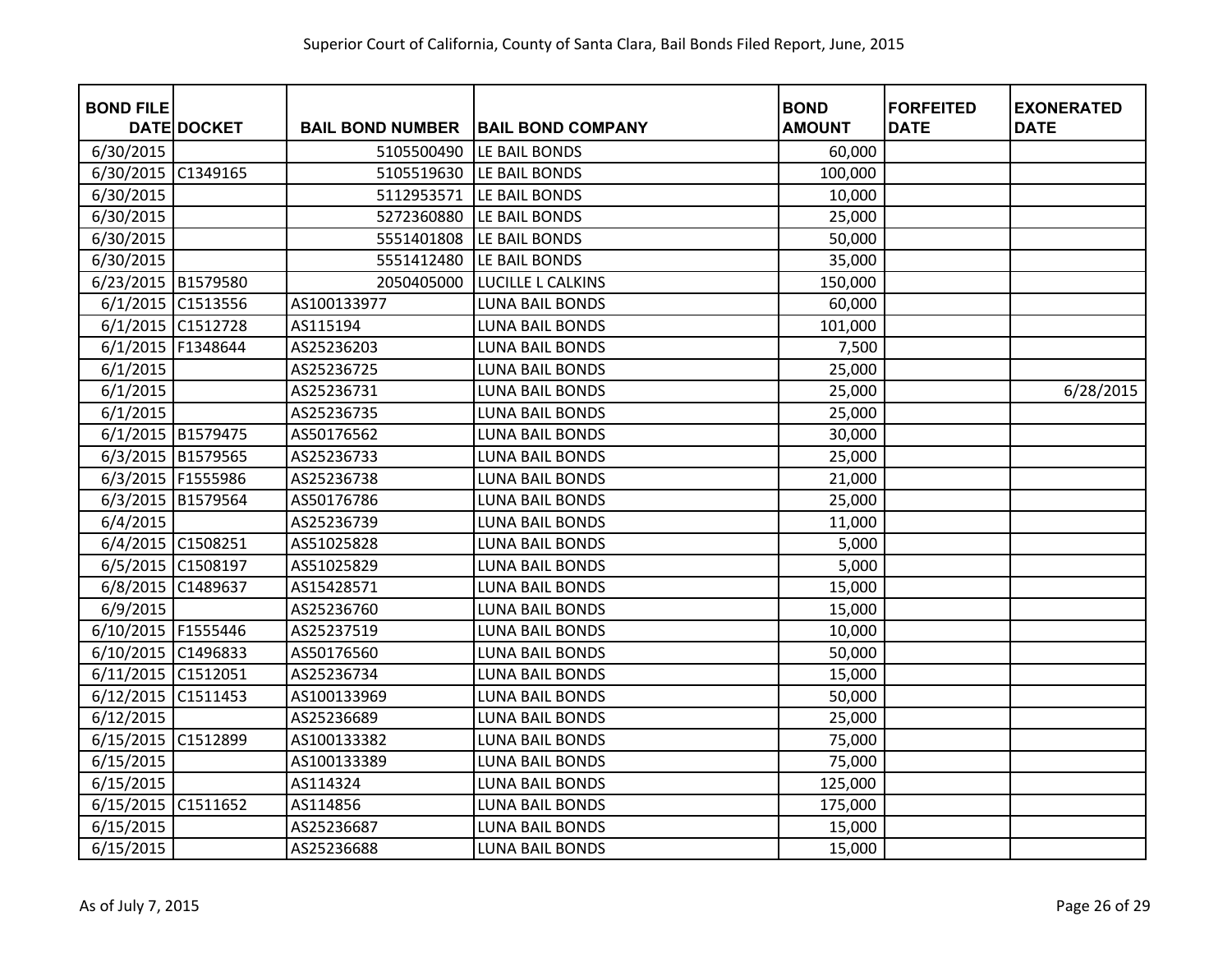| <b>BOND FILE</b>     | <b>DATE DOCKET</b> | <b>BAIL BOND NUMBER</b> | <b>BAIL BOND COMPANY</b>  | <b>BOND</b><br><b>AMOUNT</b> | <b>FORFEITED</b><br><b>DATE</b> | <b>EXONERATED</b><br><b>DATE</b> |
|----------------------|--------------------|-------------------------|---------------------------|------------------------------|---------------------------------|----------------------------------|
| 6/15/2015            |                    | AS25236756              | <b>LUNA BAIL BONDS</b>    | 15,000                       |                                 |                                  |
| 6/16/2015 C1491185   |                    | AS25236684              | <b>LUNA BAIL BONDS</b>    | 20,000                       |                                 |                                  |
| 6/16/2015 B1579578   |                    | AS25237520              | <b>LUNA BAIL BONDS</b>    | 10,000                       |                                 |                                  |
| 6/16/2015 C1497389   |                    | AS50176573              | <b>LUNA BAIL BONDS</b>    | 30,000                       |                                 |                                  |
| 6/16/2015            |                    | AS50177037              | <b>LUNA BAIL BONDS</b>    | 35,000                       |                                 |                                  |
| 6/16/2015            |                    | AS50177038              | <b>LUNA BAIL BONDS</b>    | 37,000                       |                                 |                                  |
| 6/17/2015 B1259096   |                    | AS25236726              | <b>LUNA BAIL BONDS</b>    | 20,000                       |                                 |                                  |
| 6/17/2015            | C1510981           | AS25236755              | <b>LUNA BAIL BONDS</b>    | 25,000                       |                                 |                                  |
| 6/17/2015   F1555463 |                    | AS51025831              | <b>LUNA BAIL BONDS</b>    | 5,000                        |                                 |                                  |
| 6/19/2015 F1555684   |                    | AS25236691              | <b>LUNA BAIL BONDS</b>    | 20,000                       |                                 | 7/2/2015                         |
| 6/19/2015 C1242455   |                    | AS50176805              | <b>LUNA BAIL BONDS</b>    | 50,000                       |                                 |                                  |
| 6/19/2015            |                    | AS50176814              | <b>LUNA BAIL BONDS</b>    | 26,000                       |                                 |                                  |
| 6/19/2015 B1579703   |                    | AS50176816              | <b>LUNA BAIL BONDS</b>    | 30,000                       |                                 |                                  |
| 6/22/2015            |                    | AS25236690              | <b>LUNA BAIL BONDS</b>    | 21,000                       |                                 |                                  |
| 6/22/2015 C1510792   |                    | AS25236692              | <b>LUNA BAIL BONDS</b>    | 5,000                        |                                 |                                  |
| 6/22/2015 C1511116   |                    | AS25236695              | <b>LUNA BAIL BONDS</b>    | 10,000                       |                                 |                                  |
| 6/22/2015            | C1502932           | AS25236700              | LUNA BAIL BONDS           | 10,000                       |                                 |                                  |
| 6/22/2015            |                    | AS50176806              | <b>LUNA BAIL BONDS</b>    | 50,000                       |                                 |                                  |
| 6/22/2015            |                    | AS51036376              | <b>LUNA BAIL BONDS</b>    | 1,000                        |                                 |                                  |
| 6/23/2015            |                    | AS100133619             | <b>LUNA BAIL BONDS</b>    | 60,000                       |                                 |                                  |
| 6/23/2015            |                    | AS50177059              | <b>LUNA BAIL BONDS</b>    | 25,000                       |                                 |                                  |
| 6/24/2015            |                    | AS15432301              | <b>LUNA BAIL BONDS</b>    | 11,000                       |                                 |                                  |
| 6/24/2015 F1555683   |                    | AS25236746              | <b>LUNA BAIL BONDS</b>    | 15,000                       |                                 |                                  |
| 6/25/2015 B1579495   |                    | AS100134918             | <b>LUNA BAIL BONDS</b>    | 100,000                      |                                 |                                  |
| 6/25/2015 C1513509   |                    | AS15432302              | <b>LUNA BAIL BONDS</b>    | 15,000                       |                                 |                                  |
| 6/26/2015            |                    | AS50176808              | <b>LUNA BAIL BONDS</b>    | 25,000                       |                                 |                                  |
| 6/30/2015 F1555686   |                    | AS15426531              | <b>LUNA BAIL BONDS</b>    | 10,000                       |                                 |                                  |
| 6/30/2015            |                    | AS25236736              | <b>LUNA BAIL BONDS</b>    | 21,000                       |                                 |                                  |
| 6/30/2015            |                    | AS25236748              | <b>LUNA BAIL BONDS</b>    | 25,000                       |                                 |                                  |
| 6/30/2015            |                    | AS50177071              | <b>LUNA BAIL BONDS</b>    | 30,000                       |                                 |                                  |
| 6/15/2015 C1511500   |                    | IS250K12897             | METRO ONE, INC            | 115,000                      |                                 |                                  |
| 6/19/2015 C1400762   |                    | IS50K111385             | METRO ONE, INC            | 50,000                       |                                 |                                  |
| 6/18/2015 B1578560   |                    | S0602364032             | <b>OUT NOW BAIL BONDS</b> | 5,000                        |                                 |                                  |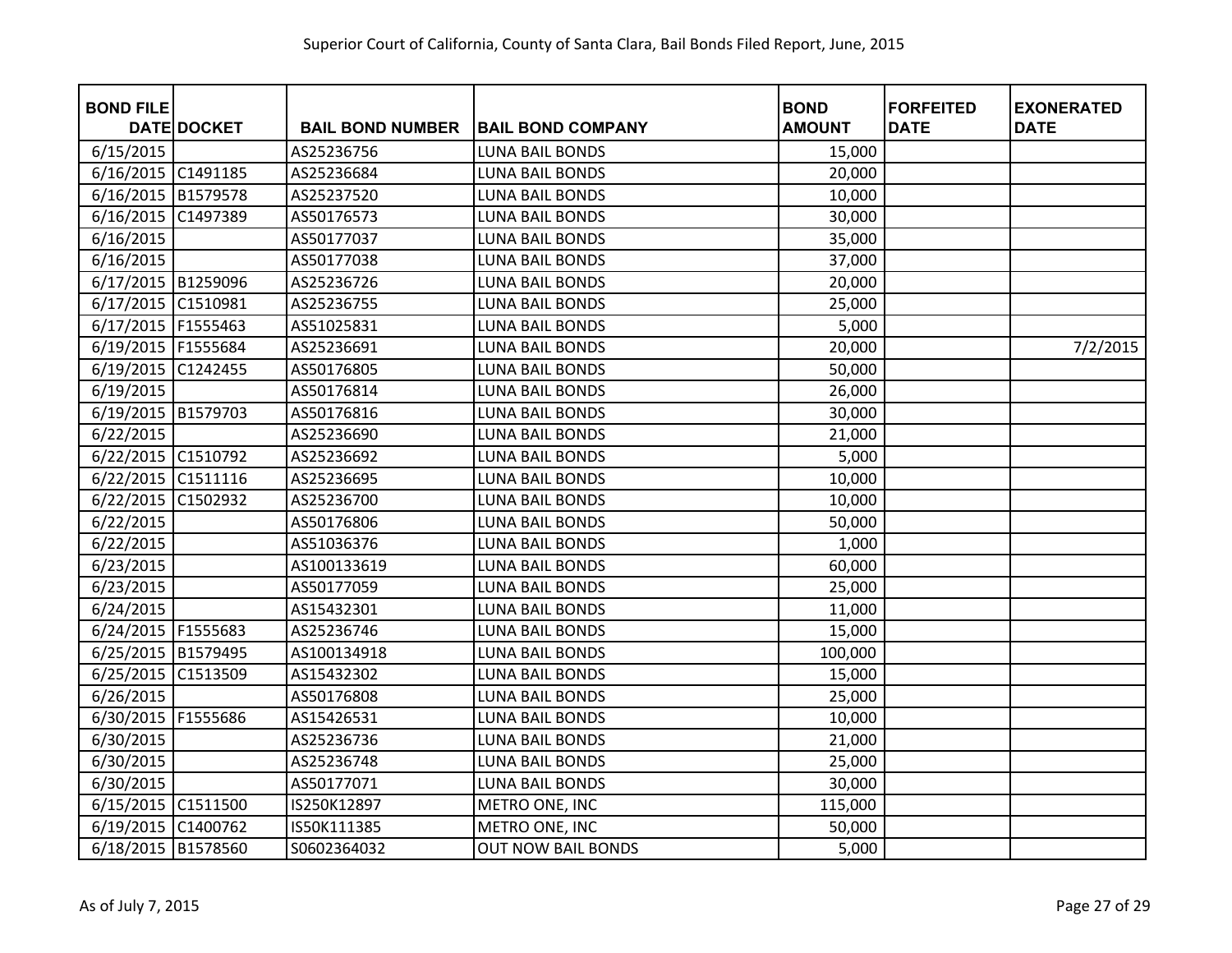| <b>BOND FILE</b>     |                    |                         |                                   | <b>BOND</b>   | <b>FORFEITED</b> | <b>EXONERATED</b> |
|----------------------|--------------------|-------------------------|-----------------------------------|---------------|------------------|-------------------|
|                      | <b>DATE DOCKET</b> | <b>BAIL BOND NUMBER</b> | <b>BAIL BOND COMPANY</b>          | <b>AMOUNT</b> | <b>DATE</b>      | <b>DATE</b>       |
| 6/18/2015            | B1369424           | S2602384498             | <b>OUT NOW BAIL BONDS</b>         | 15,000        |                  |                   |
| 6/1/2015             |                    | 2015CC013892            | PACIFIC COAST BAIL BONDS          | 25,000        |                  |                   |
| 6/4/2015             |                    | 2015DD009722            | PACIFIC COAST BAIL BONDS          | 16,000        |                  |                   |
| 6/10/2015 C1504372   |                    | 2015AA078658            | PACIFIC COAST BAIL BONDS          | 5,000         |                  |                   |
| 6/10/2015            | C1477573           | 2015BB021023            | PACIFIC COAST BAIL BONDS          | 10,000        |                  |                   |
| 6/10/2015            |                    | 2015BB021024            | PACIFIC COAST BAIL BONDS          | 1,000         |                  |                   |
| 6/10/2015            |                    | 2015CC014135            | PACIFIC COAST BAIL BONDS          | 25,000        |                  |                   |
| 6/15/2015            |                    | 2015CC014132            | PACIFIC COAST BAIL BONDS          | 30,000        |                  |                   |
| 6/16/2015 C1510656   |                    | 2015BB021025            | PACIFIC COAST BAIL BONDS          | 10,000        |                  |                   |
| 6/16/2015 C1509423   |                    | 2015CC014134            | PACIFIC COAST BAIL BONDS          | 15,000        |                  |                   |
| 6/17/2015 C1501822   |                    | 2015DD009873            | PACIFIC COAST BAIL BONDS          | 10,000        |                  |                   |
| 6/18/2015 B1578684   |                    | 2015BB020712            | PACIFIC COAST BAIL BONDS          | 10,000        |                  |                   |
| 6/24/2015   F1555830 |                    | 2015DD009875            | PACIFIC COAST BAIL BONDS          | 25,000        |                  |                   |
| 6/25/2015            | C1510094           | 2015AA078656            | PACIFIC COAST BAIL BONDS          | 5,000         |                  |                   |
| 6/1/2015             |                    | 2015BB018340            | RAMIREZ BAIL BONDS                | 10,000        |                  |                   |
| 6/4/2015             |                    | 2015CC012480            | RAMIREZ BAIL BONDS                | 15,000        |                  |                   |
| 6/4/2015             |                    | 2015DD008724            | RAMIREZ BAIL BONDS                | 5,000         |                  |                   |
| 6/15/2015            |                    | 2015DD008725            | RAMIREZ BAIL BONDS                | 25,000        |                  |                   |
| 6/30/2015            | C1507419           | 2015AA068922            | RAMIREZ BAIL BONDS                | 5,000         |                  |                   |
| 6/30/2015            |                    | 2015CC013520            | <b>RAMIREZ BAIL BONDS</b>         | 20,000        |                  |                   |
|                      | 6/8/2015 C1497272  | 5112960113              | <b>REASONABLE BAIL BONDS</b>      | 10,000        |                  |                   |
| 6/10/2015            | C1511503           | AF00798903              | <b>REASONABLE BAIL BONDS</b>      | 100,000       |                  |                   |
| 6/2/2015             |                    | IS30K176432             | <b>REIDY BAIL BONDS</b>           | 25,000        |                  |                   |
| 6/4/2015             |                    | IS50K109262             | <b>REIDY BAIL BONDS</b>           | 25,000        |                  |                   |
| 6/30/2015 C1507434   |                    | AH00797605              | <b>REIDY BAIL BONDS</b>           | 200,000       |                  |                   |
| 6/1/2015             | F1555254           | PC701178610             | <b>ROD BUNTJER BAIL BONDS</b>     | 5,000         |                  |                   |
| 6/19/2015            |                    | U1020552325             | <b>SCOTT STEVENSON BAIL BONDS</b> | 5,000         |                  |                   |
| 6/1/2015             |                    | 2015DD009319            | <b>TAPOUT BAIL BONDS</b>          | 36,000        |                  |                   |
| 6/4/2015 C1508359    |                    | 2015CC012981            | <b>TAPOUT BAIL BONDS</b>          | 10,000        |                  |                   |
| 6/8/2015 C1510980    |                    | 2015CC012929            | <b>TAPOUT BAIL BONDS</b>          | 25,000        |                  |                   |
| 6/9/2015 B1579499    |                    | 2015FF000789            | <b>TAPOUT BAIL BONDS</b>          | 125,000       |                  |                   |
| 6/12/2015 C1512625   |                    | 2015BB019294            | <b>TAPOUT BAIL BONDS</b>          | 10,000        |                  |                   |
| 6/3/2015 F1555408    |                    | IS30K172405             | <b>TEDD WALLACE BAIL BONDS</b>    | 10,000        |                  | 7/2/2015          |